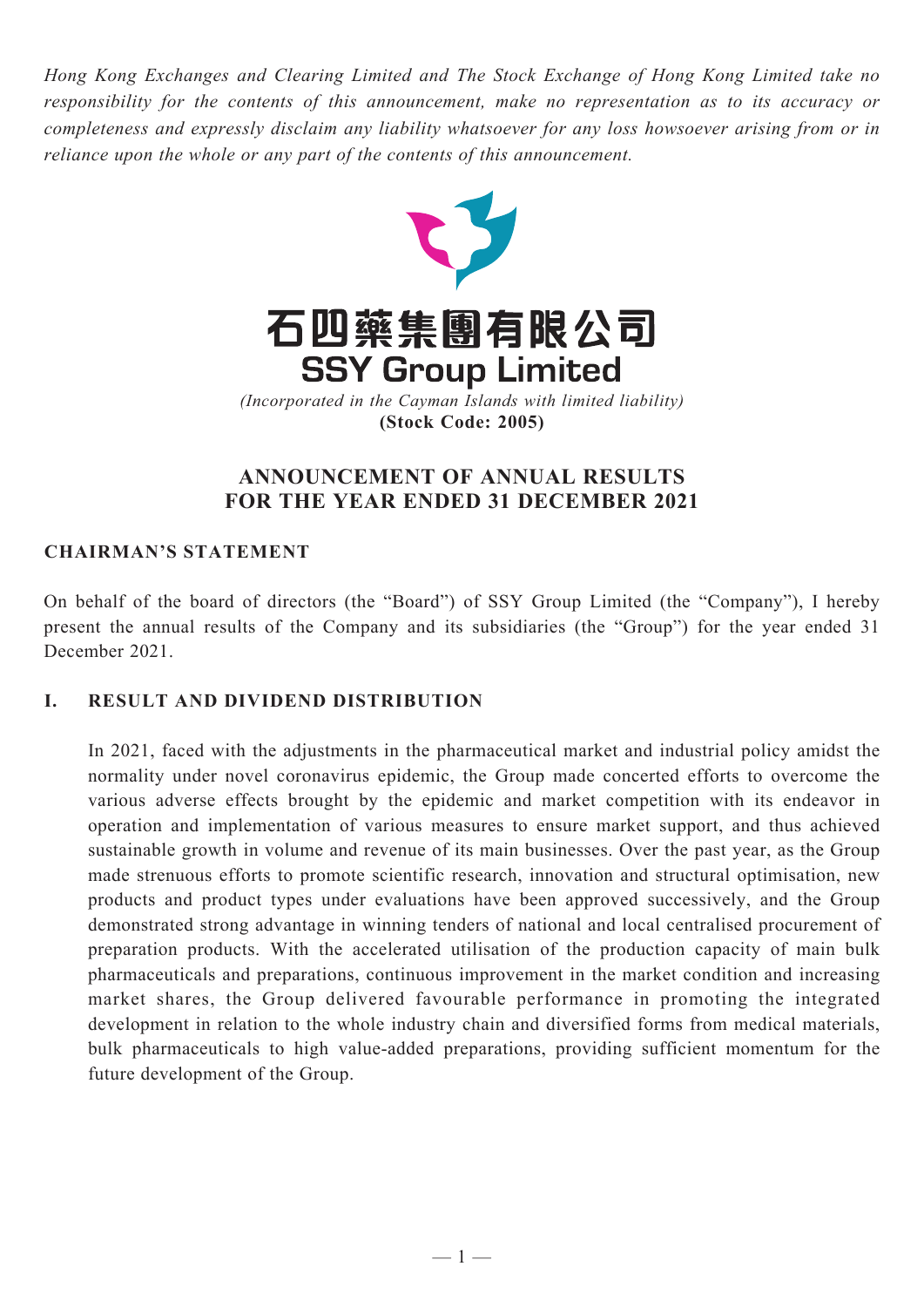In 2021, the Group achieved a revenue of HK\$5,357 million, representing an increase of 25.7% compared to last year, and the gross profit margin was 59.2%, representing a decrease of 4.4 percentage points compared to last year. The net profit was HK\$786 million, representing an increase of 28.4% compared to last year. The Directors resolved to pay a final dividend of HK\$0.07 per share on 8 June 2022 to the shareholders named in the register of members of the Company on 26 May 2022. Total dividends for the year were HK\$0.12 per share, representing an increase of 20% compared to last year.

## **II. BUSINESS REVIEW**

For the year ended 31 December 2021, revenue of the Group amounted to approximately HK\$5,356,763,000, representing an increase of 25.7% as compared to HK\$4,260,898,000 in last year. A breakdown of revenue of the Group for the year ended 31 December 2021 is set out as follows:

|                   |                                        | 2021            |            | 2020        |            |            |
|-------------------|----------------------------------------|-----------------|------------|-------------|------------|------------|
|                   |                                        |                 | Percentage |             | Percentage | Increase/  |
|                   |                                        | <b>Sales</b>    | of sales   | Sales       | of sales   | (Decrease) |
|                   |                                        | <b>HK\$'000</b> | %          | HK\$'000    | $\%$       | $\%$       |
|                   | Intravenous infusion solution          |                 |            |             |            |            |
| and others        |                                        | 5,179,586       | 96.7       | 4, 141, 579 | 97.2       | 25.1       |
| (Including:       | Non-PVC soft bag &<br>upright soft bag |                 |            |             |            |            |
|                   | infusion solution                      | 2,312,295       | 43.2       | 1,696,131   | 39.8       | 36.3       |
|                   | PP plastic bottle                      |                 |            |             |            |            |
|                   | infusion solution                      | 764,057         | 14.2       | 696,861     | 16.4       | 9.6        |
|                   | Glass bottle infusion                  |                 |            |             |            |            |
|                   | solution                               | 228,013         | 4.3        | 244,003     | 5.7        | (6.6)      |
|                   | Ampoule injection                      | 1,093,615       | 20.4       | 971,508     | 22.8       | 12.6       |
|                   | Bulk pharmaceuticals                   | 533,860         | 10.0       | 230,217     | 5.4        | 131.9      |
|                   | Others)                                | 247,746         | 4.6        | 302,859     | 7.1        | (18.2)     |
| Medical materials |                                        | 177,177         | 3.3        | 119,319     | 2.8        | 48.5       |
| Total             |                                        | 5,356,763       | 100        | 4,260,898   | 100        | 25.7       |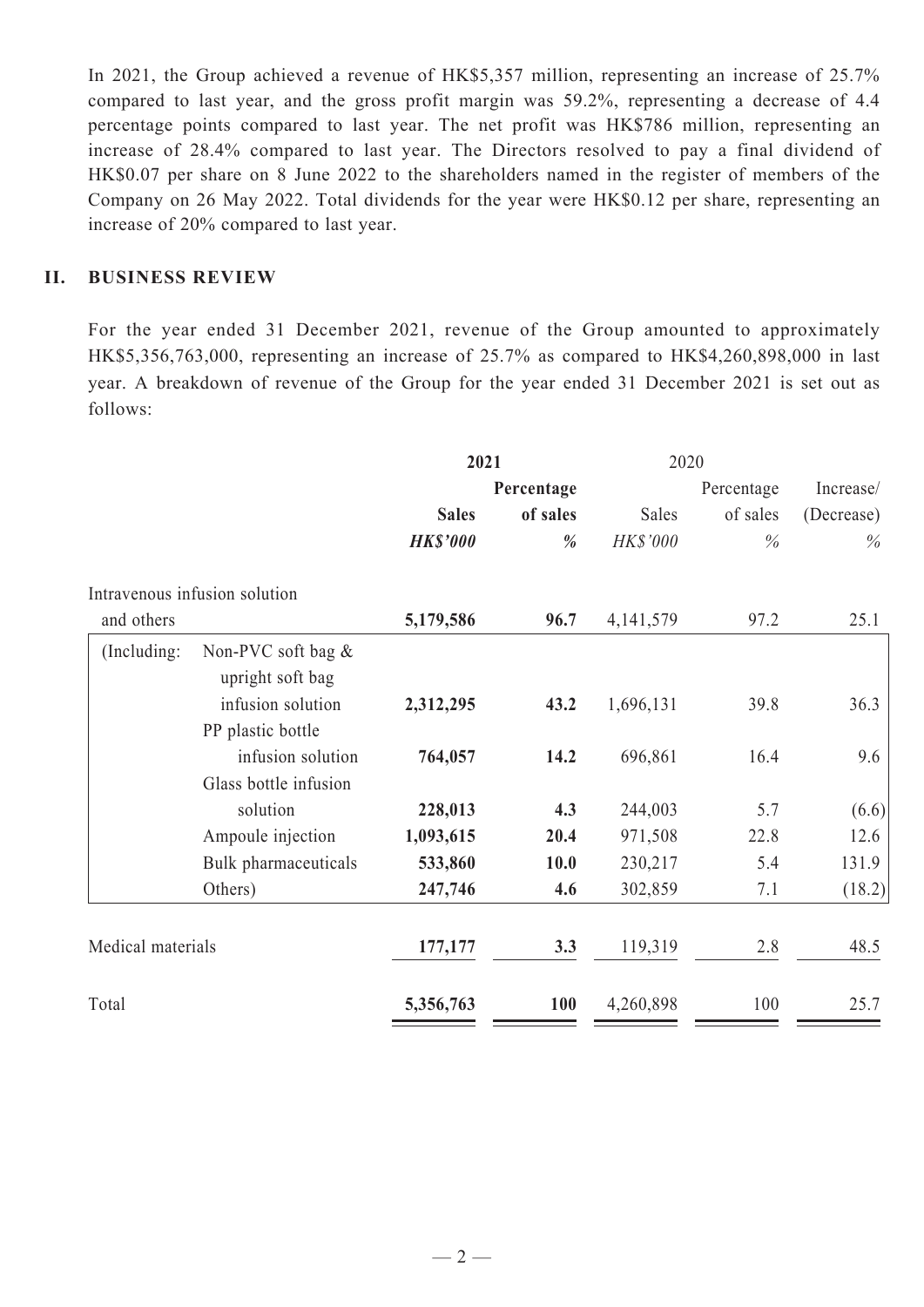In response to the new situation of further implementation of reform to the centralised medicines procurement and under the epidemic normality, the Group increased its effort in promoting market development for conventional preparations and main preparations. At the same time, in light of changes in demands from the industrial chain and upholding the principle of overall planning and key breakthrough, the Group stepped up efforts in increasing the production and sales of its major bulk pharmaceuticals and medical materials, so as to ensure a continuously and consistently favourable operation performance overall. Taking the opportunity brought by National Centralised Medicines Procurement as well as provincial and regional Group Purchasing Organisation Programme, the Group continuously expanded the market accessibility of its products. During the year, the Group actively participated in the fourth and fifth round of National Centralised Medicines Procurement and renewal of previous National Centralised Procurement contracts, as well as the tendering of provincial and municipal procurement programmes, price integration and tendering for hospital medicines procurements. 2 types with 4 specifications, namely Ambroxol Hydrochloride Injection (1ml: 7.5mg, 2ml: 15mg, 4ml: 30mg) and Doxofylline Injection (10mg: 0.1g) were awarded the tenders in the fourth round of National Centralised Medicines Procurement. 2 product specifications, namely Fluconazole and Sodium Chloride Injection (100ml: 0.2g Fluconazole and 0.9g Sodium Chloride) and Ropivacaine Hydrochloride Injection (10ml: 100mg PP ampoule), were successfully selected in the fifth round of National Centralised Medicines Procurement. So far, a total of 6 types with 9 specifications of the Group's products have been selected in National Centralised Medicines Procurement, which were promptly put on the market and realised the sales increment, becoming a new growth driver for the benefit of the Group.

In addition, the Group carried out online tendering of main products such as Bromhexine Hydrochloride Injection, Metronidazole Injection, Ciprofloxacin Lactate and Sodium Chloride, Linezolid and Glucose Injection, Fluconazole and Sodium Chloride Injection, Medium-chain and Long-chain Triglycerides Lipid Emulsion Injection (C8~24Ve), Terbutaline Sulphate Nebuliser Solution, Lacosamide Tablets and Dexmedetomidine Hydrochloride Injection in over 20 provinces, creating good and accessible conditions to maintain market shares, strengthen its ability for overall development and market penetration of main products and new products, increase sale volume and expand market coverage of products with tenders awarded.

The production and sales of infusion solutions was stable with a slight increase, and the proportion of therapeutic products showed healthy growth. Amidst the normality under epidemic, the domestic pharmaceutical market restored a stable supply and demand condition. As the intravenous infusion solution industry has become increasingly concentrated, the Group continued to increase its market shares and remained its leading position in the infusion market. In 2021, the sales volume of infusion solutions reached approximately 1,358 million bottles (bags), representing an increase of approximately 13.8% compared to last year. The revenue of infusion solutions reached approximately HK\$3,304 million,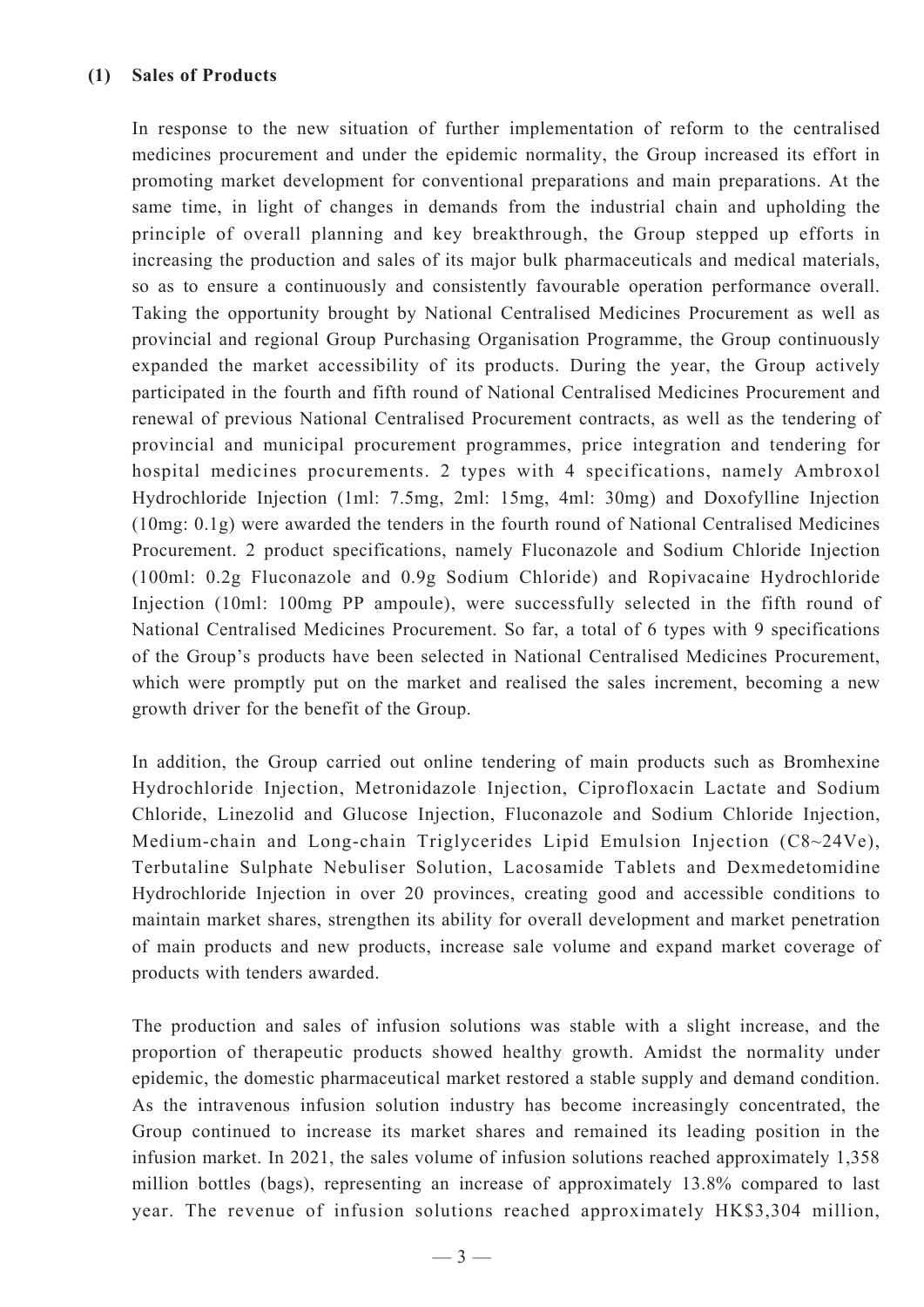representing an increase of approximately 25.3% compared to last year. In particular, the sales volume of key infusion solution products such as Metronidazole, Levofloxacin Lactate, Ciprofloxacin, Moxifloxacin, Sodium Lactate Ringer and Peritoneal Dialysis Solution reached approximately 205.50 million bottles (bags), representing an increase of approximately 22.4% compared to last year. The sales volume of Metronidazole reached approximately 41.45 million bottles (bags), representing an increase of approximately 67% as compared to last year. The sales volume of Peritoneal Dialysis Solution products reached approximately 2.15 million bottles (bags), representing an increase of 877% as compared to last year.

Ampoule product line has become a powerful boost and new growth driver for the Group's injection segment as it has become increasingly rich in varieties with its production and sales gradually scaled up. The market expansion of ampoule products including Betahistine Hydrochloride Injection has been accelerated. At the same time, the Group's products including Ambroxol Hydrochloride, Doxofylline and Ropivacaine Hydrochloride were successively included for National Centralised Medicines Procurement, forming a new growth point for the Group's ampoule products to achieve rapid breakthrough in scale. Efforts have been made to accelerate the marketing of new ampoule products including Bromhexine Hydrochloride, Terbutaline Sulfate Nebuliser Solution, Dexmedetomidine and Adenosine Cyclophosphate, which have promising market prospect. During the year, the revenue of ampoule products of the Group was approximately HK\$1,094 million, representing an increase of approximately 12.6% as compared to last year, which continued to maintain a good growth momentum.

In respect of bulk pharmaceuticals business, the Group achieved continuous improvement in sales revenue and substantial increase in sales volume of main products. A number of types of products were granted production approvals, and the product mix has become increasingly diversified. During the year, the revenue from bulk pharmaceuticals reached approximately HK\$534 million, representing an increase of 131.9% as compared to last year. The market restored growth momentum with substantial increase in prices. After continuous optimisation of production process, improvement of quality standard as well as transformation and enhancement of environmental protection treatment capacity by the Group, the production capacities of the Group were effectively released, and the product advantages such as cost and quality were further demonstrated. Caffeine achieved a sales volume of 2,758 tonnes during the year, representing an increase of approximately 394% as compared to last year, and its products were sold to various markets such as America, Europe and Asia. Azithromycin achieved a sales volume of 223 tonnes, representing an increase of approximately 40% as compared to last year.

With the Group's continuous efforts in the bulk pharmaceuticals segment, the production capacities of major bulk pharmaceuticals including Caffeine, Theophylline, Aminophylline, Metronidazole, Nifedipine, Azithromycin and Hydroxyethyl starch have been enhanced and the trend of their production and sales was gratifying. New specialised bulk pharmaceuticals, including Terbutaline Sulfate (an anti-asthmatic drug), Linezolid Hydrochloride (an anti-bacterial drug), Cinacalcet Hydrochloride (the only calcium mimetic approved by the US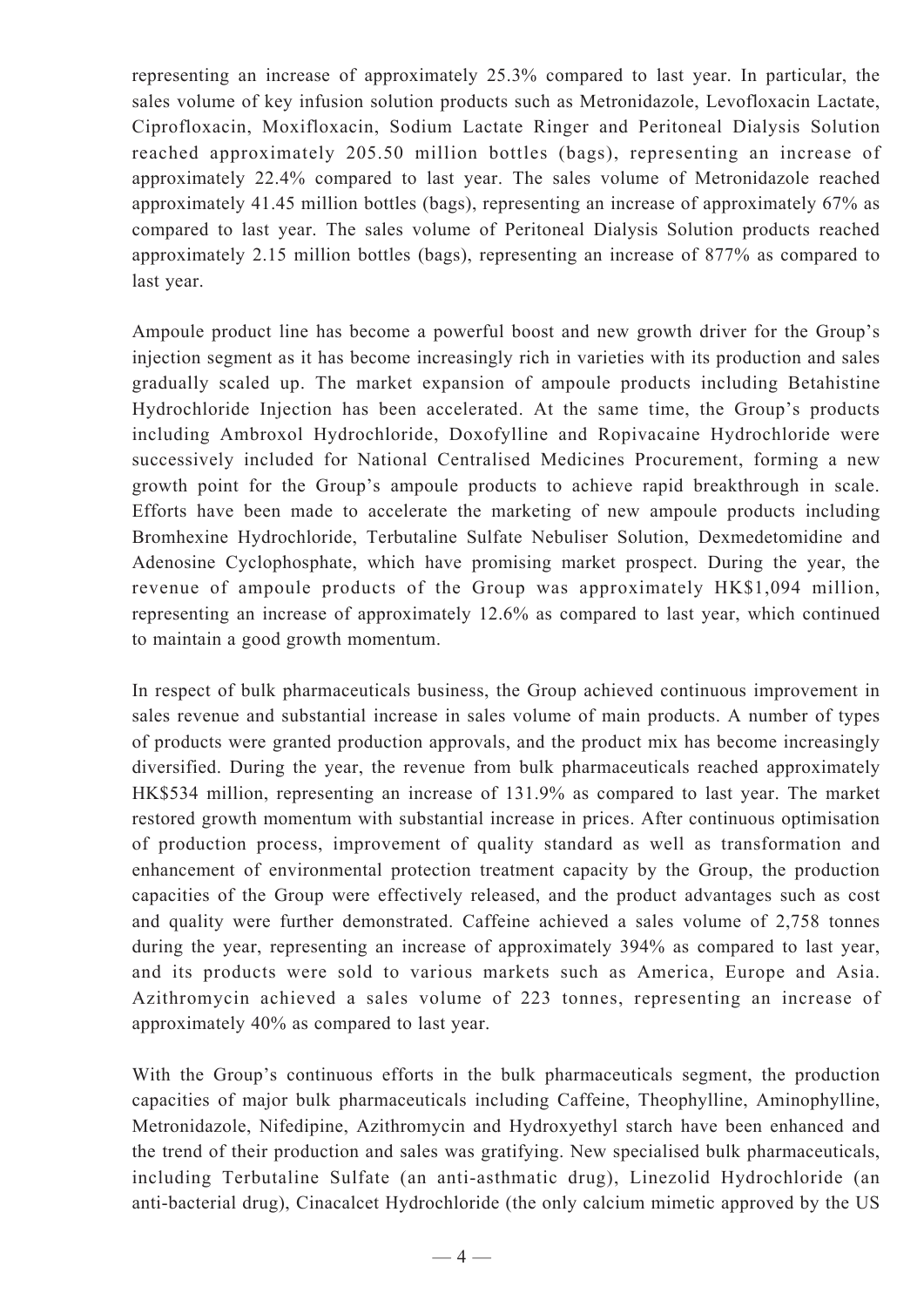FDA for use in humans), Dexmedetomidine Hydrochloride (providing sedation effect for patients receiving general anesthesia surgery), Lurasidone Hydrochloride and Blonanserin (antipsychotic drugs) and Ipratropium Bromide (a bronchitis drug), have been granted national production approval, and currently efforts have been made to accelerate the progress of industrialisation. Applications for 13 bulk pharmaceuticals, including Ornidazole, Levornidazole, Tinidazole, Tedizolid Phosphate, Urapidil Hydrochloride, Urapidil, Rosuvastatin Calcium, Safinamide Methansulfonate, Entacapone, Stiripentol, Theobromine, Tofacitinib Citrate and Doxofylline (in various fields such as antibacterial, antihypertensive, antilipemics, treatment of hypoglycemic and its complications, Parkinson's disease, asthma and psychoneurological), have been completed and were pending for approval. In addition, approval applications for a batch of newly-developed and high value-added specialised bulk pharmaceuticals, such as Formoterol Fumarate, Etomidate, Vortioxetine Hydrobromide, Benserazide Hydrochloride, Nicorandil, Trelagliptin Succinate, Alogliptin Benzoate, Collagen, Epinephrine and Gadobutrol Contrast Agents (in various fields such as treatment of asthma, anesthesia, psychiatry, cardiovascular and first aid), have been accelerated. New growth drivers for the future development of the bulk pharmaceuticals segment were strengthened.

Solid preparations business segment recorded a steady increase in production and sales. Leveraging on tender awarded for National Centralised Medicines Procurement of Cefdinir capsule and Prucalopride Succinate tablet, the Group connected closely the commercial chain with the end market by stepping up professional promotion and adjusting market layout, so as to promote product, channel and personnel penetration and further improve the product accessibility and brand penetration. Cefdinir capsule and Rosuvastatin Calcium tablet achieved sales in scale within a short period of time, and the market influence expanded to the whole of China, of which Cefdinir capsule achieved sales of HK\$54.74 million, representing an increase of approximately 150% as compared to last year.

In respect of medical materials, the Group successfully extended its presence into the bioprocessing film industry. Jiangsu Best New Medical Material Co., Ltd. stepped up efforts to strengthen the product upgrade and technology advancement of major medical materials products such as rubber stoppers, infusion films and bioprocessing films, and enhanced the supporting ability of the leading products for production in downstream production chains, which facilitated the enhancement of its production capacity and market coverage, accumulating strength for enhancement of industrialisation scale and quality in the future. Newly developed multi-layer co-extrusion bioprocessing films for single-use system in liquid dosing has been put into industrial production and achieved sales, which is used to replace those imported bioprocessing films and has broad market development prospects. In addition, the Group also made positive progress with a number of new product development projects including bioprocessing films for cell culture, albumin liquid storage bag films and multi-layer co-extrusion high barrier films, playing an important role in accelerating the product upgrading of the medical materials segment and establishing the leading position of the Group in the production as well as research and development of bioprocessing films in the domestic market.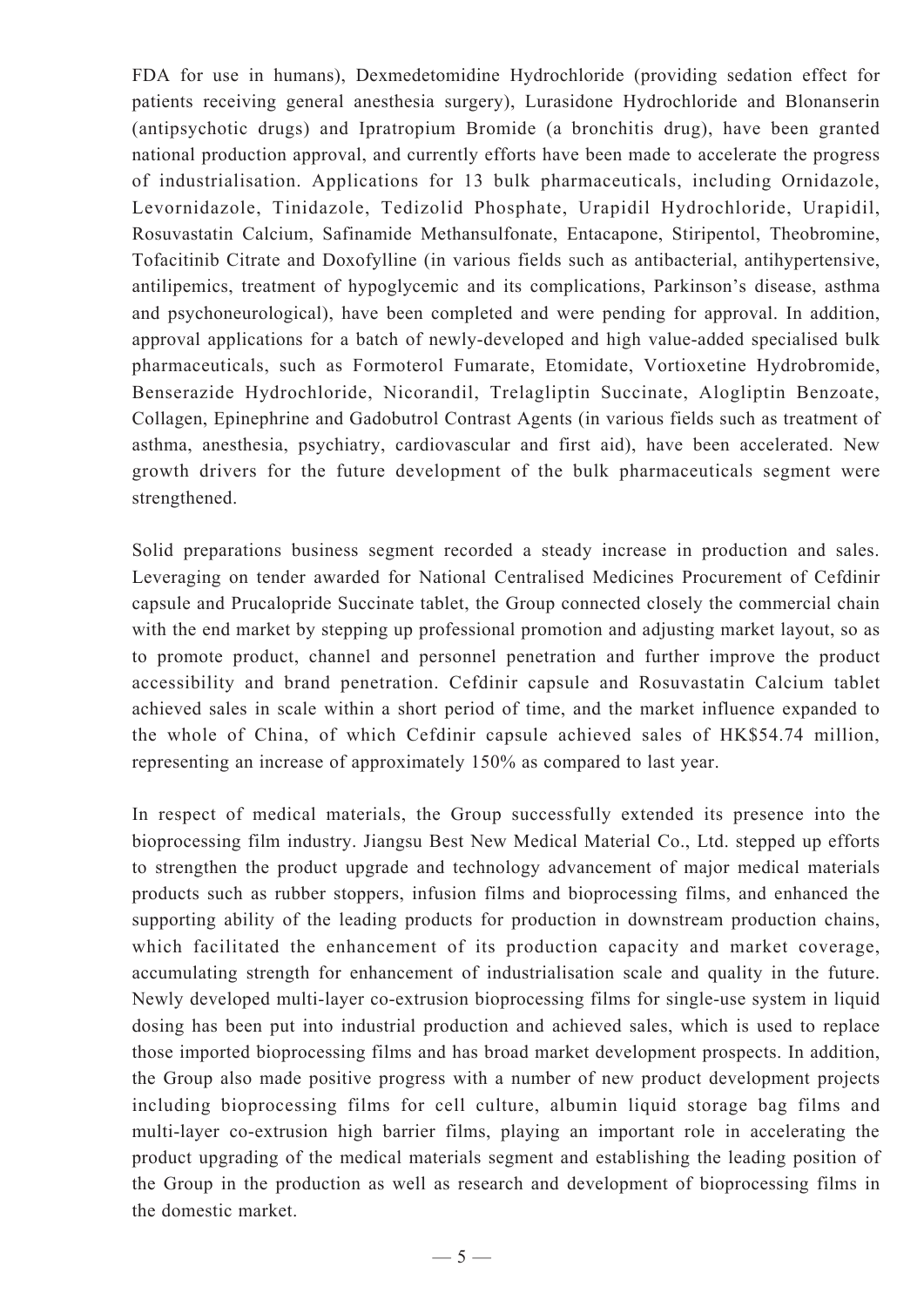As the export of preparations to foreign countries were limited by multiple factors such as the global pandemic and the surge in international sea freight rates, the export of the Group's preparations to foreign countries were greatly affected. During the year, revenue from the export of preparations amounted to approximately HK\$83.72 million, representing a decrease of approximately 50.3% compared to last year, and sales volume from export of infusion solutions was approximately 53.25 million bottles, representing a decrease of approximately 50.1% as compared to last year. During the year, the Group continued to maintain good relationship with international customers and carry out overseas product registration, adding 5 new countries and 11 product registration certificates, actively laying a foundation for future market recovery. Currently, the Group has obtained 322 product registration certificates in almost 100 countries.

#### **(2) Research and Development of New Products**

Upholding the innovation-driven strategy, the Group continuously increased the investments and gradience in technological innovation through the innovative platform integrating production, education, research and application, expedited and improved the progress, efficiency and level of R&D of new products. With the positive result from innovation achievements, the Group's product portfolio was increasingly enriched and improved, providing a strong driving force for the sustainable development of the Group. In 2021, based on the cooperation with several universities and scientific research institutes, the Group entered into a strategic cooperation agreement with China Pharmaceutical University(中國藥 科大學) to improve the level and grade of scientific research and development and accelerate industrialisation of scientific and technological achievements. During the year, the Group joined hands with China Pharmaceutical University, Shenyang Pharmaceutical University, Lanzhou University and Hebei Medical University to establish several internship and practice bases for undergraduate and postgraduate, in an effort to actively build suitable technology talent reserve for the Group.

Taking into account of existing and potential markets, the Group is persistent in pushing forward the integrated research and development of innovative drugs and generic drugs as well as the consistency evaluation of generic drugs, and made great efforts in implementing the business strategy of "bulk pharmaceuticals  $+$  preparations", achieving remarkable innovation results. Due to the efforts made by the Group to promote the development of innovative drugs, Type I new drug NP-01, the first innovative drug type of the Group, has entered into the research of Phase I clinical trial. NP-01 is an innovative anti-tumor drug simultaneously targeting of KDR, Met and Axl. Currently, the Group has stepped up efforts to push forward the preliminary research on anti-liver fibrosis Type 1 innovative drug ADN-9, anti-epileptic compound QO-83, self-developed anti-pulmonary hypertension Type 1 innovative drug and anti-tumor Type 2 chemical innovative drug Miriplatin, aiming to apply for clinical trial by the end of 2022. During the year, a total of 20 national production approvals were obtained, including 7 infusion products approved for production namely Ciprofloxacin Lactate and Sodium Chloride Injection, Fluconazole and Sodium Chloride Injection, Metronidazole and Sodium Chloride Injection (100ml and 250ml), Levornidazole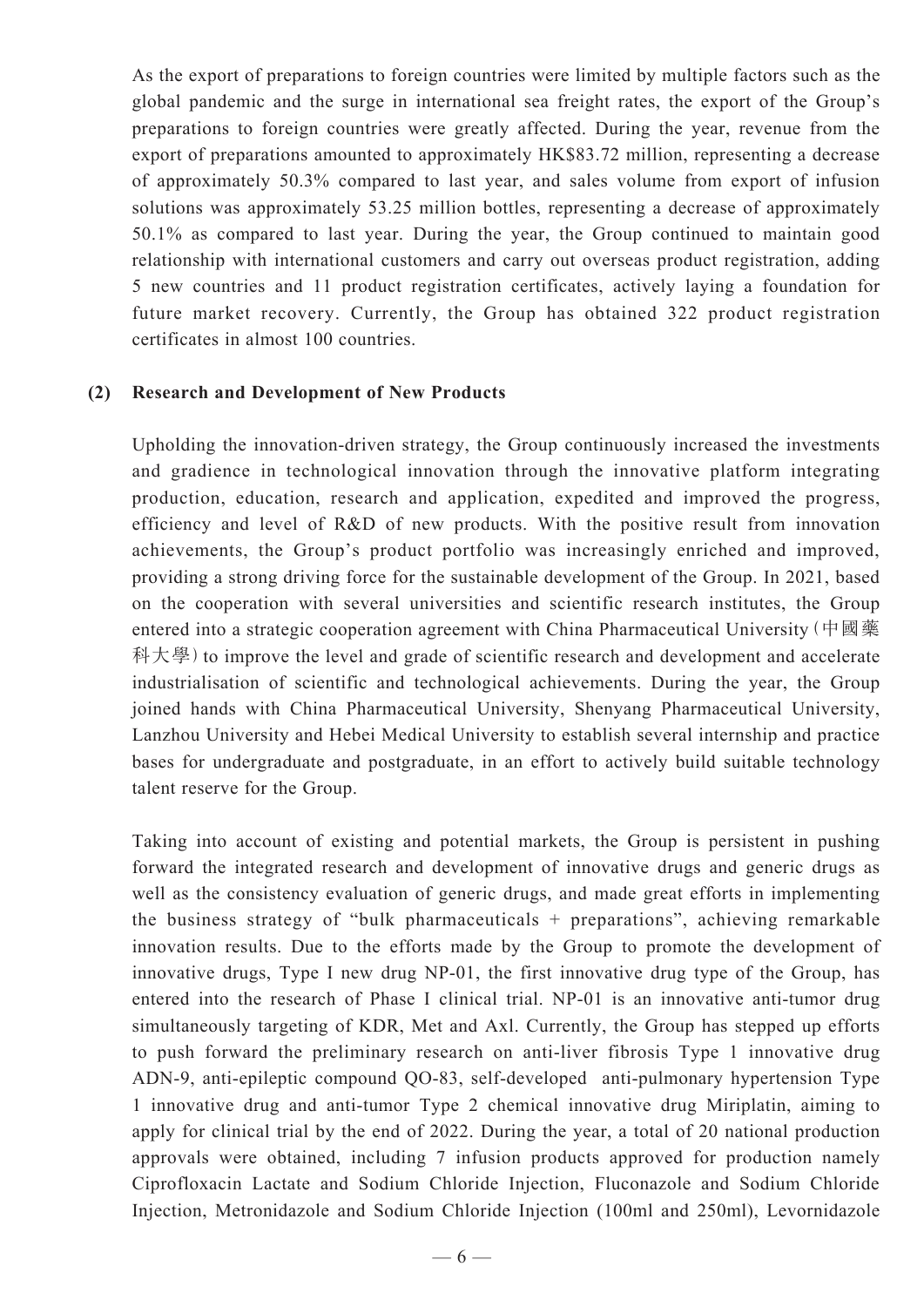and Sodium Chloride Injection, Linezolid and Glucose Injection and Medium-chain and Long-chain Triglycerides Lipid Emulsion Injection (C8~24Ve); 3 types of ampoule namely Bromhexine Hydrochloride Injection, Terbutaline Sulfate Nebuliser Solution and Dexmedetomidine Hydrochloride Injection; 2 solid preparation products namely Lacosamide Tablets (50mg, 100mg); 2 powder injection products namely Azithromycin for Injection (0.25g, 0.5g); and 6 bulk pharmaceutical products namely Terbutaline Sulfate, Linezolid, Dexmedetomidine Hydrochloride, Lurasidone Hydrochloride, Blonanserin and Ipratropium Bromide. The following products were approved in the first three months of 2022: Fluconazole and Sodium Chloride Injection (50ml), Dexmedetomidine Hydrochloride Injection (1ml) Moxifloxacin Hydrochloride tablets, Sodium Chloride Injection, Moxifloxacin Hydrochloride Eye Drops, Cinacalcet Hydrochloride and Epalrestat raw materials have been approved.

During the year, 63 projects were applied for national production approval by the Group, including 39 new types of liquid and solid preparations and 13 bulk pharmaceuticals. In particular, Azithromycin Dry Suspension (a specialised type for children with high clinical demand), Stiripentol Dry Suspension, Blonanserin tablets (a psychotropic drug) and Pentoxifylline Injection and Pentoxifylline sustained-release tablets (cardio-cerebral vascular drugs) were the first of such products being submitted under the new type in China, among which Stiripentol Dry Suspension and Pentoxifylline Sustained-Release tablets were the only domestic one of its kind being submitted for application. Applications for Cefaclor for Suspension for children, Oseltamivir Phosphate for Suspension and Valsartan Amlodipine tablet (a compound preparation), etc. were completed. The continuous expansion of injection, solid preparation and bulk pharmaceuticals product line will help the diversification development of the Group's product mix.

Research results of products for passing consistency evaluations was convincing. During the year, 7 product specifications of the Group, namely Ciprofloxacin Lactate and Sodium Chloride Injection, Fluconazole and Sodium Chloride Injection, Metronidazole and Sodium Chloride Injection (100ml and 250ml) and Ambroxol Hydrochloride Injection (1ml, 2ml and 4ml), have passed the consistency evaluations. In particular, 2 products, namely Ciprofloxacin Lactate and Sodium Chloride Injection together with Metronidazole and Sodium Chloride Injection (250ml), were both the first one of passing such evaluation in China. From January to March of 2022, there are another 5 products which passed the consistency evaluation. Currently, 20 types with 28 product specifications of the Group have passed consistency evaluation or have been regarded as passing the consistency evaluation, which played a stronger facilitation and stimulation role in consolidating and expanding market shares.

Combining with fundamental and innovative researches, the protection of intellectual property rights is progressively achieved on the same pace. As of now, the Group has cumulatively applied for 288 patents and received authorisation of 170 patents, including 68 invention patents in China and 5 international invention patents.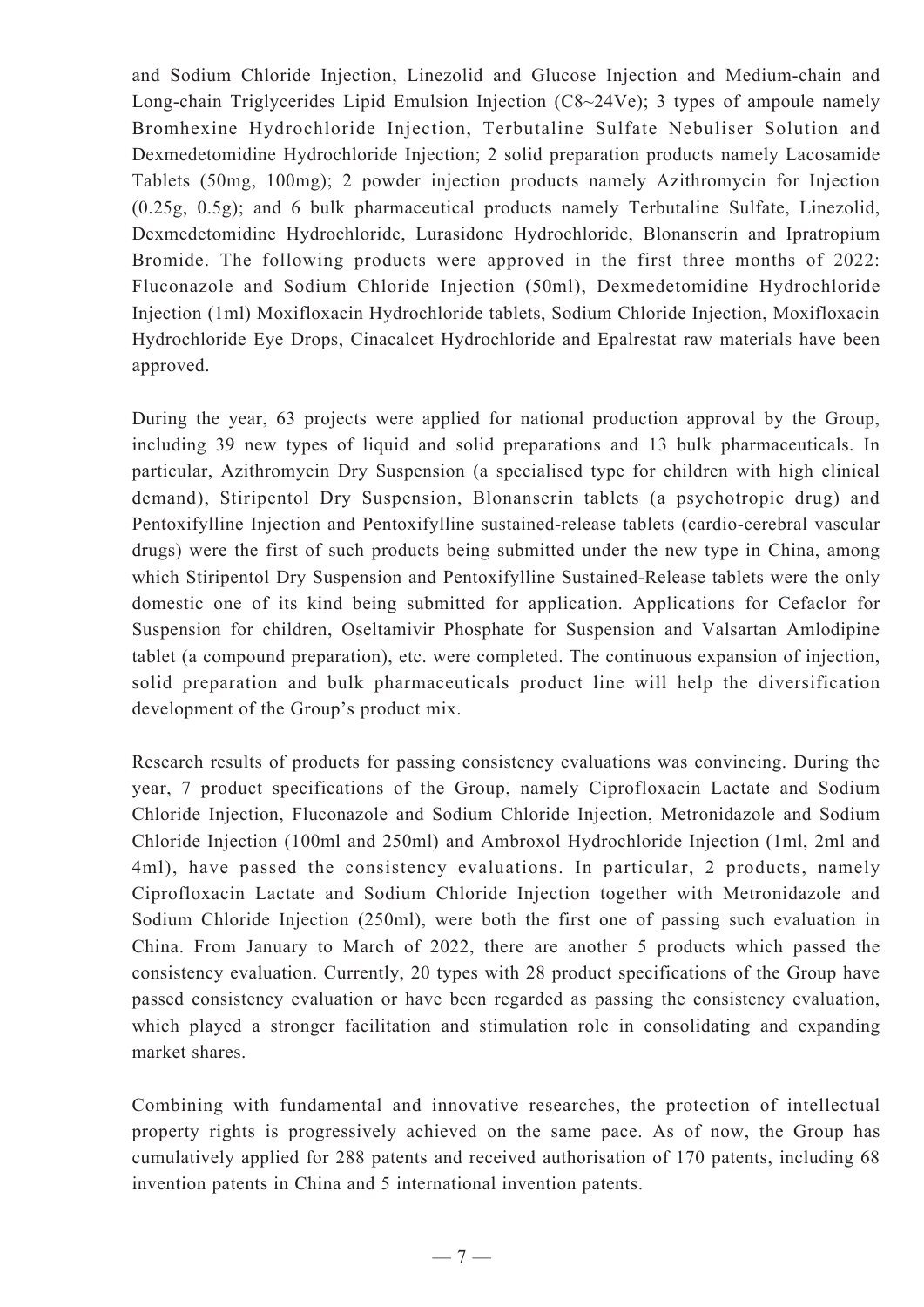## **(3) Development of Projects**

Acceleration in reform and construction of industry infrastructure projects is essential to the enhancement of production capability of the Group, satisfaction of market demands and optimisation of product mix. The Group took advantage of the favorable opportunity to accelerate the commercialisation process for new products, actively integrated the development of technological transformation projects with business optimisation, intelligent manufacturing, refined management and channel development, constructed and built intelligent factories, enhanced the level of intelligent manufacturing, and realised the cost reduction, efficiency improvement, quality assurance as well as safety and environmental protection in an effective and consistent manner. In 2021, the Group's industrialisation projects for 15 new products, such as Lyophilized Powder Injection and Emulsion, were included in Thousands of Technological Transformation Projects(千項技改項目)in Hebei Province. With the support of preferential policies for the enterprises promulgated by the governments at all levels, efforts have been made to accelerate the implementation process for the major technology improvement projects, which began to show positive results.

The bulk pharmaceuticals segment of Hebei Guangxiang Pharmaceutical Co., Ltd. and Hebei Guolong Pharmaceutical Co., Ltd. strived to explore its development potential through technology improvement, and stepped up efforts in production process optimisation, equipment modification and environmental protection upgrade, leading to remarkable improvement in production capacity, environmental protection performance and safety protection level.

The construction project of bioprocessing film of Jiangsu Best began as scheduled. The new product, 7-layer bioprocessing barrier films of 1.6 metres width, has been put into trial production by the end of 2021, and samples were provided to customers for testing. Together with the second production line for 7-layer bioprocessing barrier films which is targeted to commence trial production in June 2022, the annual production capacity of bioprocessing films will increase by 20 million square metres, thus enhancing the Group's ability in market supply.

## **(4) Capital Operation**

In light of the new development and new changes in the capital market as well as the actual needs of the Group to strengthen, expand and optimise its business operation, the Group proactively facilitated the spin-off listing of its medical materials segment and bulk pharmaceuticals segment in China during the year. Currently, application for listing on the National Equities Exchange and Quotations in respect of the medical materials segment has been accepted, and follow-up works are in progress orderly. In addition, in light of the current development of the industry, the Group completed the acquisition of 6.1% of the equity interest in Cisen Pharmaceutical Co., Ltd. in a timely manner in 2021, which is expected to bring long-term return and new development opportunity for the Group. To ensure stable supply and quality of raw materials for caffeine and to reduce raw material costs cost and create synergistic effects, the Group has acquired as a vertical integration of the whole of the equity interest in Cangzhou Lingang Youyi Chemical Co., Ltd. ("Youyi Chemical") in March 2022. The completion of the acquisition provided important supports and guarantees for the enhancement of stable supply for the caffeine production chain, optimisation of production costs and achievement of the goal of an annual production of 7,000 tonnes of caffeine.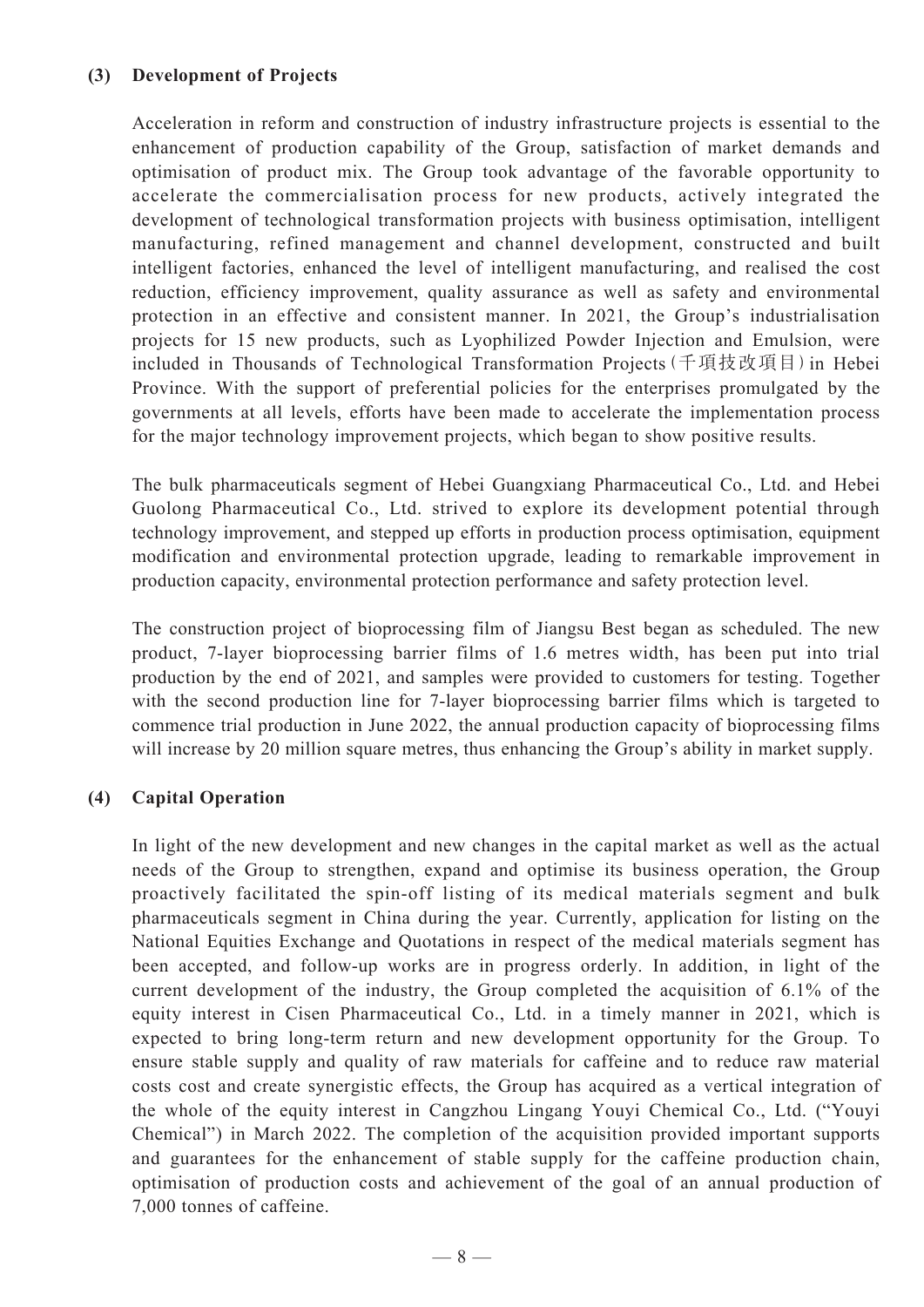#### **III. PROSPECTS FOR DEVELOPMENT**

Looking ahead in 2022, the economic situation will remain complicated and dynamic amidst the normality under global pandemic. Facing the combined pressure arising from external factors that may persist and bring various challenges to the Group's production and operation, the Group will push forward the supply-side structural reform. The Group will make effort to promote the dual circulation development of domestic and international markets, expand its operation advantages and mitigate the impacts and restraints from negative factors, so as to maintain the momentum of a positive cycle for its stable development and strive to achieve more solid operating results.

1. The Group will make coordinated efforts to improve quality and enhance efficiency of the preparation segment by optimizing structure and increasing sales volume. By focusing on its core injection business of injections, the Group will further develop its existing market and make continuous effort to explore new markets, with an aim to establish a new development landscape. In 2022, the Group will make an in-depth and better systematic analysis on the national and local centralised procurement policies, seize good opportunity for precise market access with a key focus on price, and basically maintain steady price. Capitalizing on the radiation and driving effects of the Group Purchasing Organisation Programme, the Group will strive to increase market shares and expand the proportion of high value-added products in terms of production and sales volume, with an aim to improve its profitability and maintain its leading position in the market. Through various means including adjustment of market layout, tendering access and control model, the Group will focus to increase the sales volume of major types of therapeutic infusion products such as Levofloxacin Lactate, Sodium Bicarbonate, Ambroxol, Tinidazole, Fluconazole and Ciprofloxacin, with an aim to further improve the profitability of the infusion segment. In 2022, the target production and sales volume of infusion products is 1,500 million bottles (bags), representing an increase of approximately 10.5% as compared to last year. The Group will further expand, strengthen and optimise its ampoule liquid injection business, step up effort to increase sales of new ampoule products, and explore the market potential that may exceed RMB100 million revenue of ampoule types such as Betahistine Hydrochloride and Bromhexine, continuing to make a greater contribution to the development of the Group's injections segment. The Group will arrange its products that have passed the evaluation to participate in the seventh and eighth round of National Centralised Medicines Procurement activities. In addition, the Group will proactively push forward the industrialisation and marketisation of the solid preparation products that were recently approved. Leveraging on the National Centralised Medicines Procurement, the Group will accelerate the expansion of production capacity and market shares, with an aim to expand and strengthen its solid preparation segment. At the same time, the Group will push forward the promotion and usage of bioprocessing films in China, increase its market shares and strive to strengthen its industry position and product influence in the field of medical materials, creating good conditions for the listing of its medical materials segment.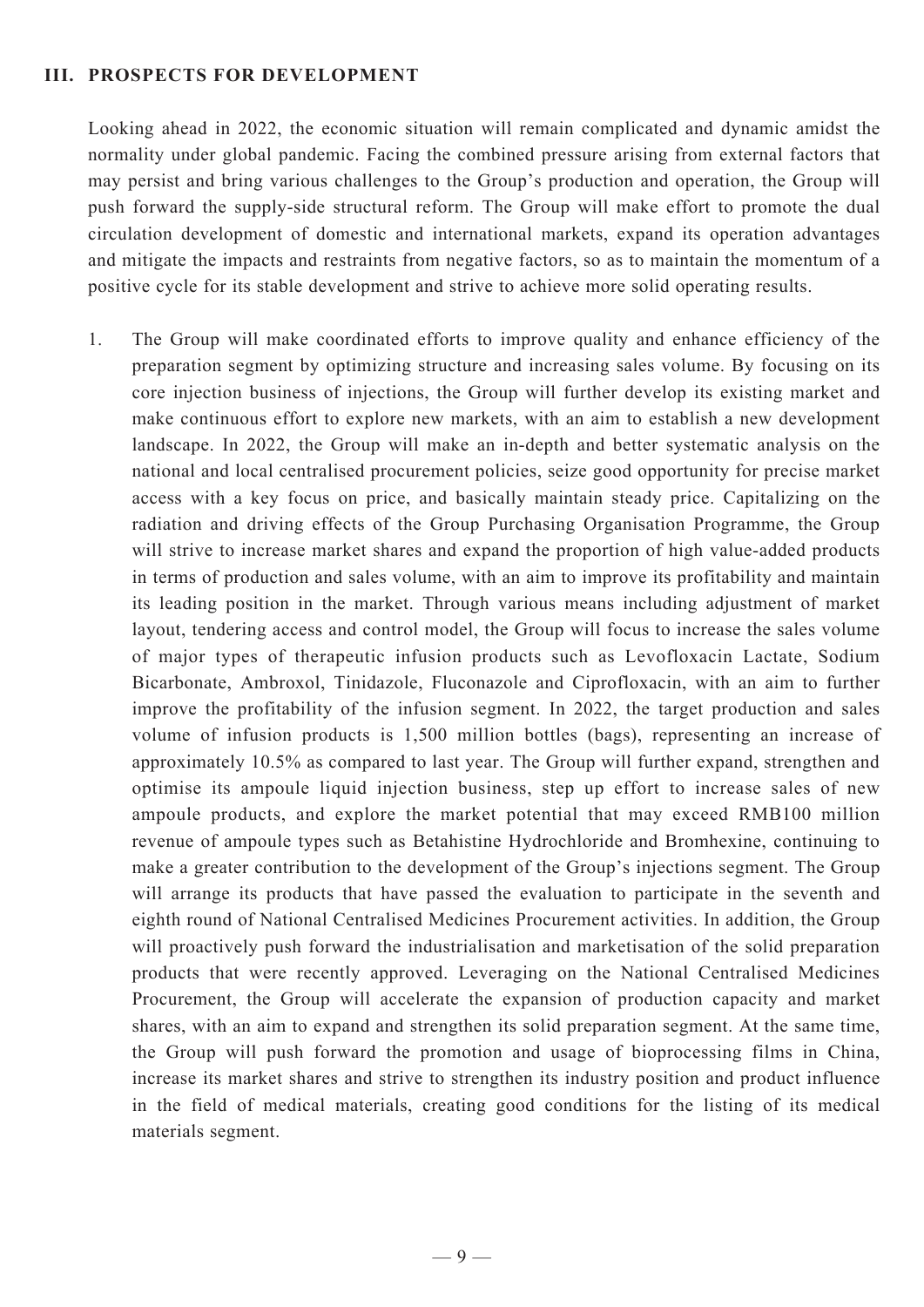- 2. The Group will seize market opportunities to expand its bulk pharmaceuticals business for capturing market and making a greater contribution to the development of the Group. With the goal of improving capacity utilisation and reducing costs, the Group will strengthen fundamental management works such as technological advancement, safety and environmental protection. We will improve management ability of our team, speed up utilisation of production capacity, and enhance the overall level in terms of scale, modernisation and marketisation of the Group's bulk pharmaceuticals business. In 2022, production volumes of major products caffeine and Azithromycin are targeted to reach 7,000 tonnes and 450 tonnes, representing a year-on-year increase of approximately 154% and approximately 102%, respectively, and the annual target of Methylamine in the newly acquired company Youyi Chemical is 28,000 tonnes. The significant increase in production output of the above three major bulk pharmaceuticals and intermediate pharmaceuticals products will make substantial contribution to the benefits of the Group in 2022. In the meantime, we will seize the favorable opportunity brought by the recovery of international market demand for caffeine, and continue to secure orders from target customers in America, Europe, South Asia and Southeast Asia, etc. to achieve the expected target sales volume and revenue, in an effort to reach a 100% production to sales ratio and lay a solid foundation for pushing forward the listing of the bulk pharmaceuticals segment on the domestic A-share market.
- 3. By benchmarking with advanced enterprises, the Group will establish innovative system and mechanism that are beneficial for the development of the Group, with an aim to push forward the Group's research & development and innovative business to a new stage.

Firstly, the Group will proactively construct and develop an innovative high-energy ecosystem, explore the advantages of convergence of technology, talents and capital to continuously improve the levels and grades of innovation development. Leveraging on its advantage in cooperation and jointly-built think tank with universities, academicians, scientific research institutes, healthcare institutions and upstream and downstream enterprises of the industry, the Group will push forward the cooperation with national tertiary institutions in innovative drug research for new breakthroughs. In addition, the Group will promote the construction of an industrial ecosystem of organic innovation and cooperation, empower continuously the Group's innovation ability and efficiency of research and development business, and enhance the effectiveness of corporate innovation and core competitiveness of the Group.

Secondly, adhering to the strategy of "combination of generic and innovative drugs", the Group will make concerted effort to enhance the efficiency in the research and development of its advantageous products in generic drugs, innovative drugs, bulk pharmaceuticals and medical materials, accumulating strength for the sustainable development of the Group. The Group will continue to step up efforts in the research and development of drugs for chronic diseases, circulatory systems, emergency anesthesia drugs, antipyretic and analgesic drugs, new anti-infective drugs, anti-viral drugs and anti-tumor drugs, as well as bulk pharmaceuticals and medical materials, building up innovation advantage to fit in the development of the Group and meet market demand. In 2022, the Group will strive to obtain national production approval for 40 products including 22 approvals for liquid preparations, 9 approvals for solid preparations and 9 approvals for bulk pharmaceuticals. The Group will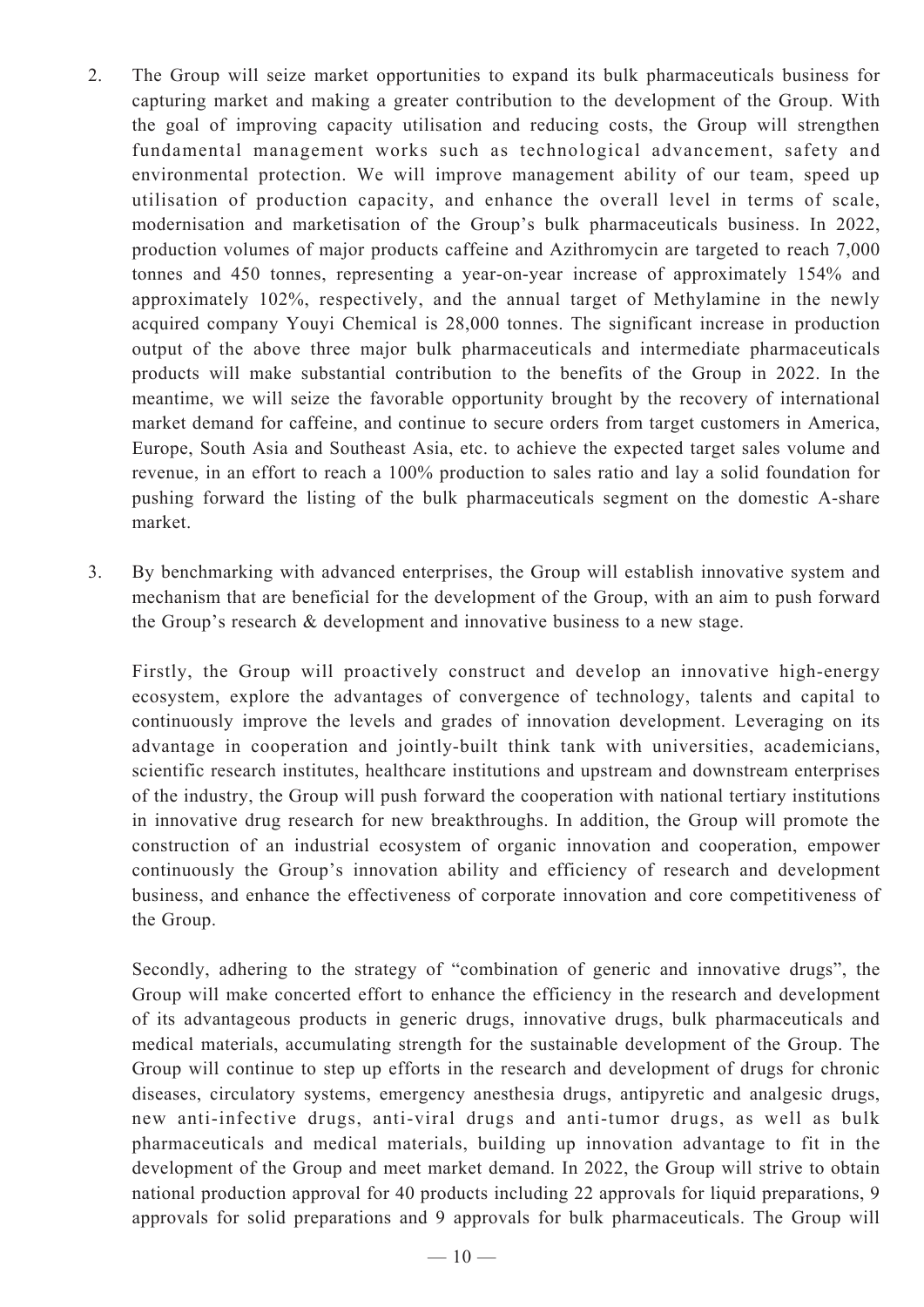strive to make new breakthroughs in the research and development of innovative drugs. The Group will push forward the phase I clinical trial of anti-tumor Type 1 innovative drug NP-01 and strive to apply for phase II clinical trials as soon as possible, and speed up preliminary researches on anti-liver fibrosis Type 1 innovative drug ADN-9, anti-epileptic compound QO-83, self-developed anti-pulmonary hypertension Type 1 innovative drug and anti-tumor Type 2 chemical innovative drug Miriplatin, so as to submit the application for registration of clinical trial as soon as possible. Meanwhile, the Group will make in-depth study of the development and technology of bioprocessing films, and accelerate the research and production of market-foresighting multi-layer co-extrusion high barrier films on the basis of improving the existing cell culture bag films and albumin liquid storage bag film product series, forming core advantages in research and development of domestic bioprocessing film production with comprehensive functions, full variety and leading technologies.

4. The Group will continue to proactively push forward the spin-off listing of its medical materials segment and bulk pharmaceuticals segment on the domestic market. At the same time, the Group will actively seek opportunities of merger and acquisition as well as investment in the pharmaceutical industry. The intensifying market competition and the guidance of national policies will trigger more mergers and acquisitions in the pharmaceutical industry. Combining its own advantages, the Group will seize the opportunities of merger and acquisition as well as investment in order to strengthen its market position and product position so as to increase its return on investment.

Facing the persistent risks and challenges in the post-pandemic era, the pharmaceutical industry will be confronted with the greatest changes in this century. Self-developed innovation driven by market demand, the integration and collaboration based on controllable supply chain, and the enhanced efficiency brought by the trend of digital transformation will become the important drivers for the progress and breakthroughs of the overall industry and the Group. While accelerating the optimisation of industrial structure, improvement of sales of product and construction progress of infrastructure projects, the Group will expedite the progress of spin-off listing of the medical materials segment and bulk pharmaceuticals segment, and strive for a win-win situation in the product and capital market.

As one of the top 100 enterprises in China pharmaceutical industry and the top 30 best industrial enterprises with China pharmaceutical research and development product line, the Group will take full advantage of the excellent development opportunities arising from the positive changes in the domestic pharmaceutical market, the promotion of the construction and development of provincial capitals in Hebei Province, and the promotion of supporting the biopharmaceutical industry to make breakthroughs in Shijiazhuang and Cangzhou. We will grasp the initiative of development, maintain the resilience and vitality of innovative development, and strive for facilitating the quality development of the Group. By virtue of the scale, quality, management and brand advantages accumulated in the industry over the years and the continuous innovation momentum released by the Group, we firmly believe that we will be able to create new high record in terms of production output, sales and profit in 2022, and bring satisfactory returns to our investors with a stronger result of development.

I would like to take this opportunity to express our gratitude to our investors and all staff of the Group for their support to the development of the Company.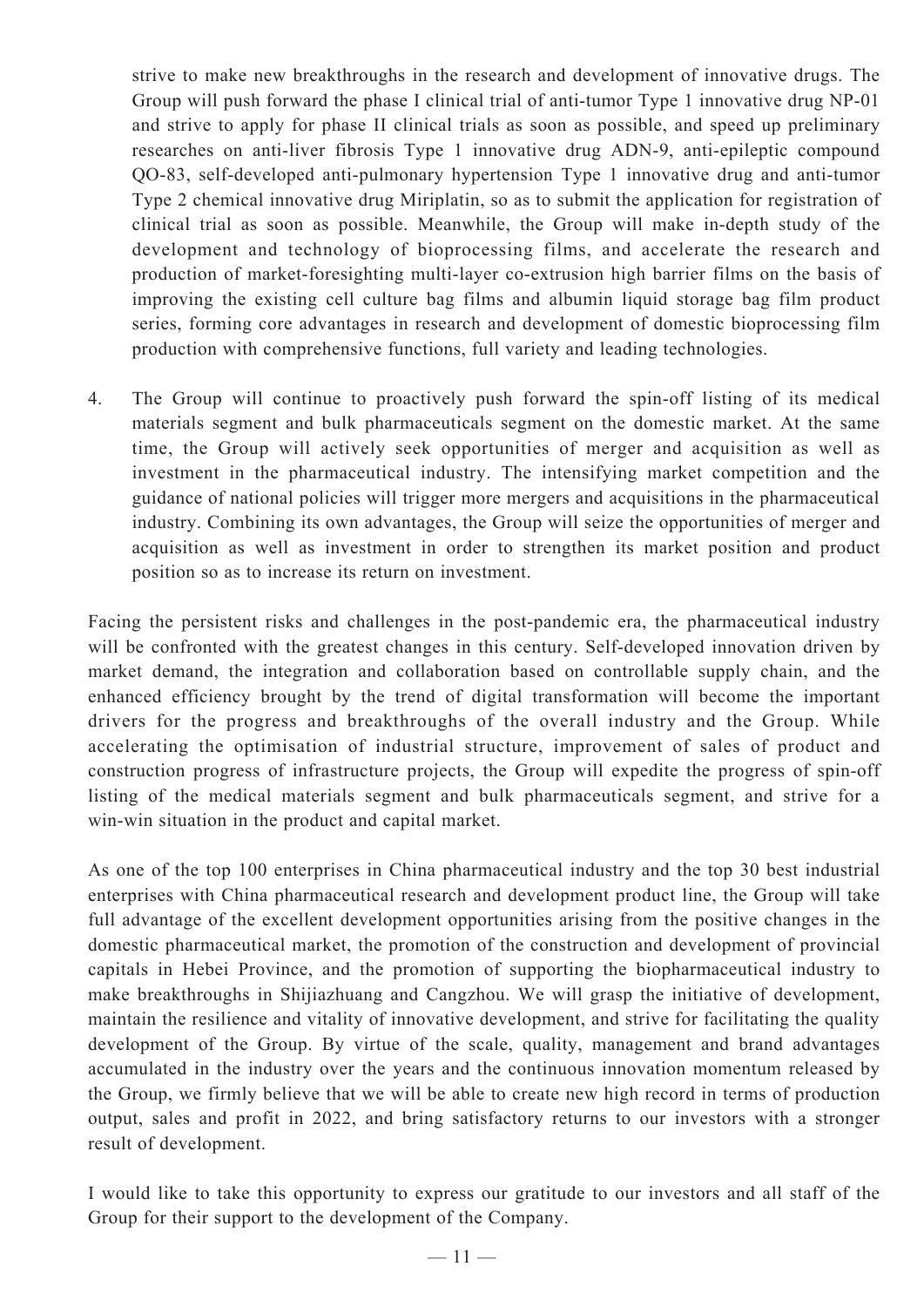# **CONSOLIDATED STATEMENT OF PROFIT OR LOSS AND OTHER COMPREHENSIVE INCOME**

*For the year ended 31 December 2021 (Expressed in Hong Kong dollars)*

| <b>HK\$'000</b><br>5,356,763<br>(2, 186, 517)<br>3,170,246 | HK\$'000<br>4,260,898<br>(1, 552, 523)<br>2,708,375 |
|------------------------------------------------------------|-----------------------------------------------------|
|                                                            |                                                     |
|                                                            |                                                     |
|                                                            |                                                     |
|                                                            |                                                     |
| 84,291                                                     | 71,717                                              |
| (1,707,028)                                                | (1,613,294)                                         |
| (309, 941)                                                 | (281, 339)                                          |
| (247,992)                                                  | (126,901)                                           |
|                                                            |                                                     |
| (1, 491)                                                   | 324                                                 |
| 988,085                                                    | 758,882                                             |
| 16,184                                                     | 17,805                                              |
| (61, 298)                                                  | (51, 472)                                           |
| (45, 114)                                                  | (33,667)                                            |
| 5,426                                                      |                                                     |
| 948,397                                                    | 725,215                                             |
| (160, 104)                                                 | (114,396)                                           |
|                                                            | 788,293 610,819                                     |
|                                                            |                                                     |
|                                                            |                                                     |
|                                                            |                                                     |
|                                                            | 212,625 418,623                                     |
| $1,000,918$ $1,029,442$                                    |                                                     |
|                                                            | 212,625 418,623                                     |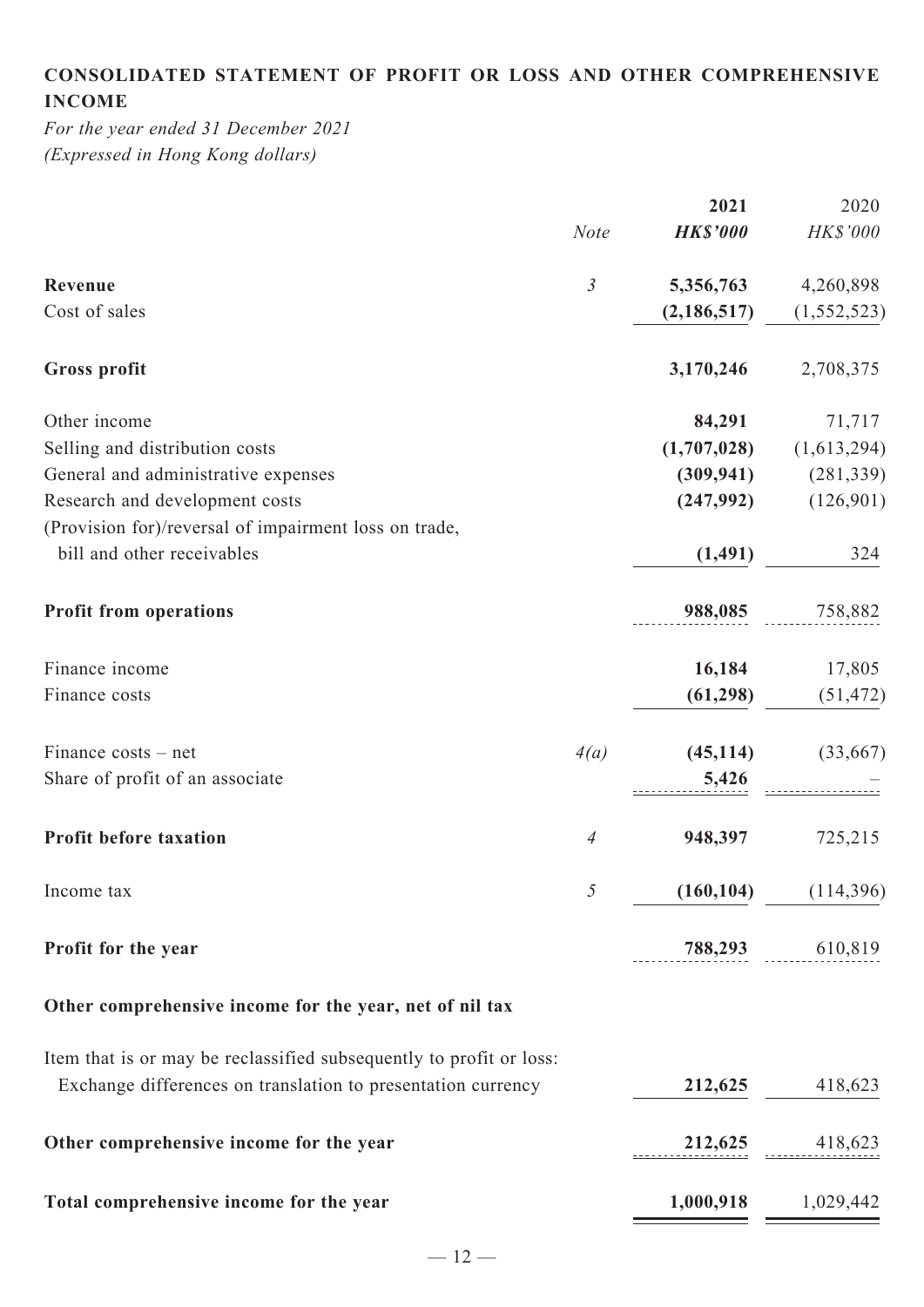|                                             | <b>Note</b> | 2021<br><b>HK\$'000</b> | 2020<br>HK\$'000 |
|---------------------------------------------|-------------|-------------------------|------------------|
| Profit attributable to:                     |             |                         |                  |
| Equity shareholders of the Company          |             | 785,533                 | 611,971          |
| Non-controlling interests                   |             | 2,760                   | (1, 152)         |
| Profit for the year                         |             | 788,293                 | 610,819          |
| Total comprehensive income attributable to: |             |                         |                  |
| Equity shareholders of the Company          |             | 990,390                 | 1,014,508        |
| Non-controlling interests                   |             | 10,528                  | 14,934           |
| Total comprehensive income for the year     |             | 1,000,918               | 1,029,442        |
| <b>Earnings per share</b>                   |             |                         |                  |
| $-$ Basic                                   | 6(a)        | <b>HK\$0.2599</b>       | HK\$0.2019       |
| - Diluted                                   | 6(b)        | <b>HK\$0.2591</b>       | HK\$0.2012       |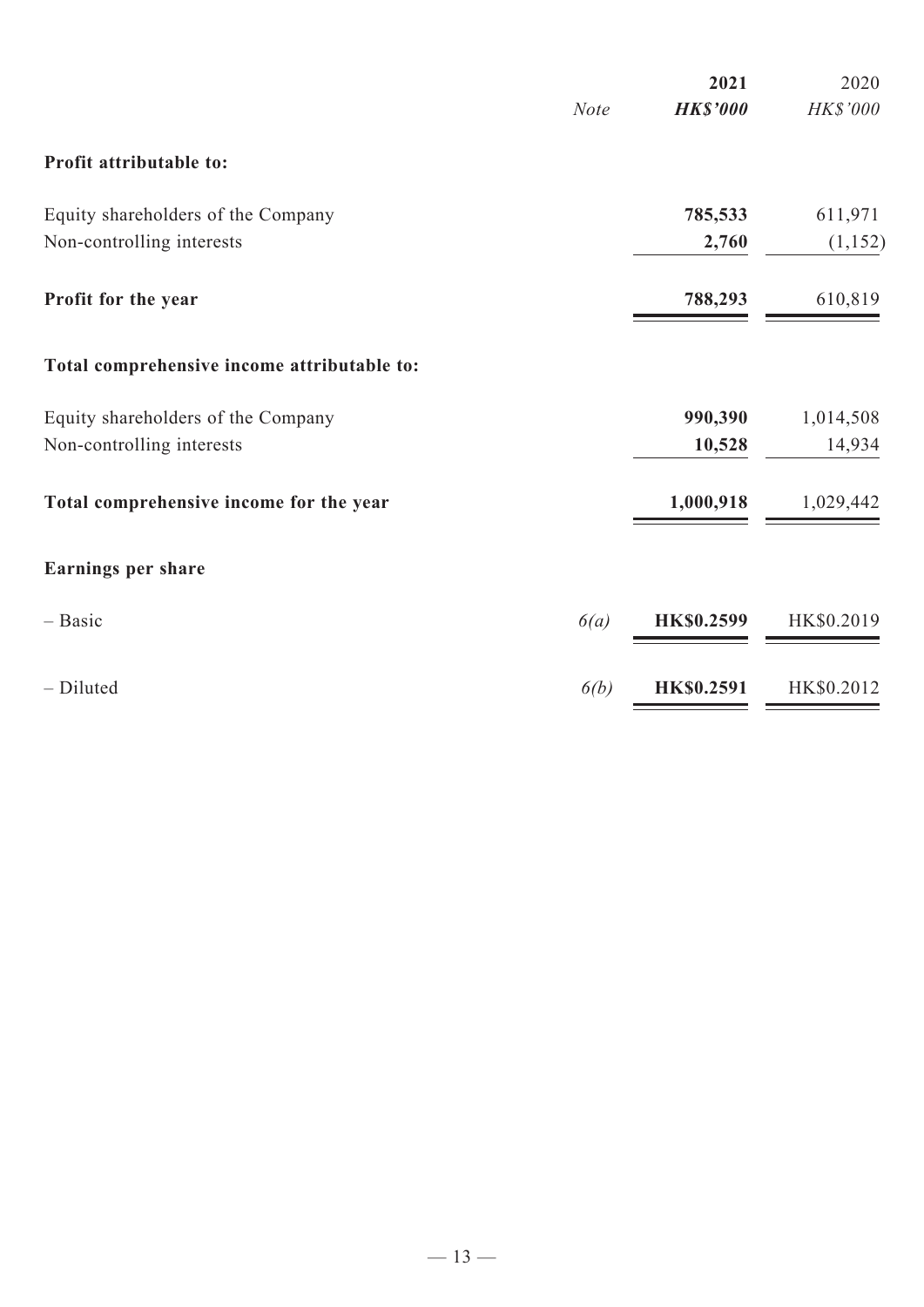# **CONSOLIDATED STATEMENT OF FINANCIAL POSITION**

*For the year ended 31 December 2021 (Expressed in Hong Kong dollars)*

|                                              |             | 31 December     | 31 December             |
|----------------------------------------------|-------------|-----------------|-------------------------|
|                                              |             | 2021            | 2020                    |
|                                              | <b>Note</b> | <b>HK\$'000</b> | HK\$'000                |
| <b>Non-current assets</b>                    |             |                 |                         |
| Property, plant and equipment                |             | 4,051,004       | 3,836,141               |
| Right-of-use assets                          |             | 331,387         | 333,382                 |
| Intangible assets                            |             | 907,196         | 685,389                 |
| Interests in an associate                    |             | 441,694         |                         |
| Deferred tax assets                          |             | 30,930          | 20,863                  |
| Pledged bank deposits and fixed deposits     |             | 62,589          | 119,335                 |
|                                              |             | 5,824,800       | 4,995,110               |
| <b>Current assets</b>                        |             |                 |                         |
| Inventories                                  |             | 827,504         | 638,301                 |
| Trade and bills receivables                  | 7           | 2,023,941       | 1,813,313               |
| Prepayments, deposits and other receivables  |             | 299,811         | 294,709                 |
| Pledged bank deposits and time deposits      |             | 70,928          | 66,369                  |
| Cash and cash equivalents                    |             | 1,661,736       | 1,445,905               |
|                                              |             | 4,883,920       | 4,258,597               |
| <b>Current liabilities</b>                   |             |                 |                         |
| <b>Borrowings</b>                            |             | 1,414,438       | 1,327,115               |
| Trade and bills payables                     | 8           | 401,685         | 240,562                 |
| Contract liabilities                         |             | 94,333          | 45,929                  |
| Lease liabilities                            |             | 2,809           | 3,664                   |
| Accruals and other payables                  |             | 423,788         | 469,591                 |
| Income tax payable                           |             | 57,302          | 30,883                  |
|                                              |             | 2,394,355       | 2,117,744               |
| Net current assets                           |             |                 | $2,489,565$ $2,140,853$ |
| <b>Total assets less current liabilities</b> |             |                 | 8,314,365 7,135,963     |
|                                              |             |                 |                         |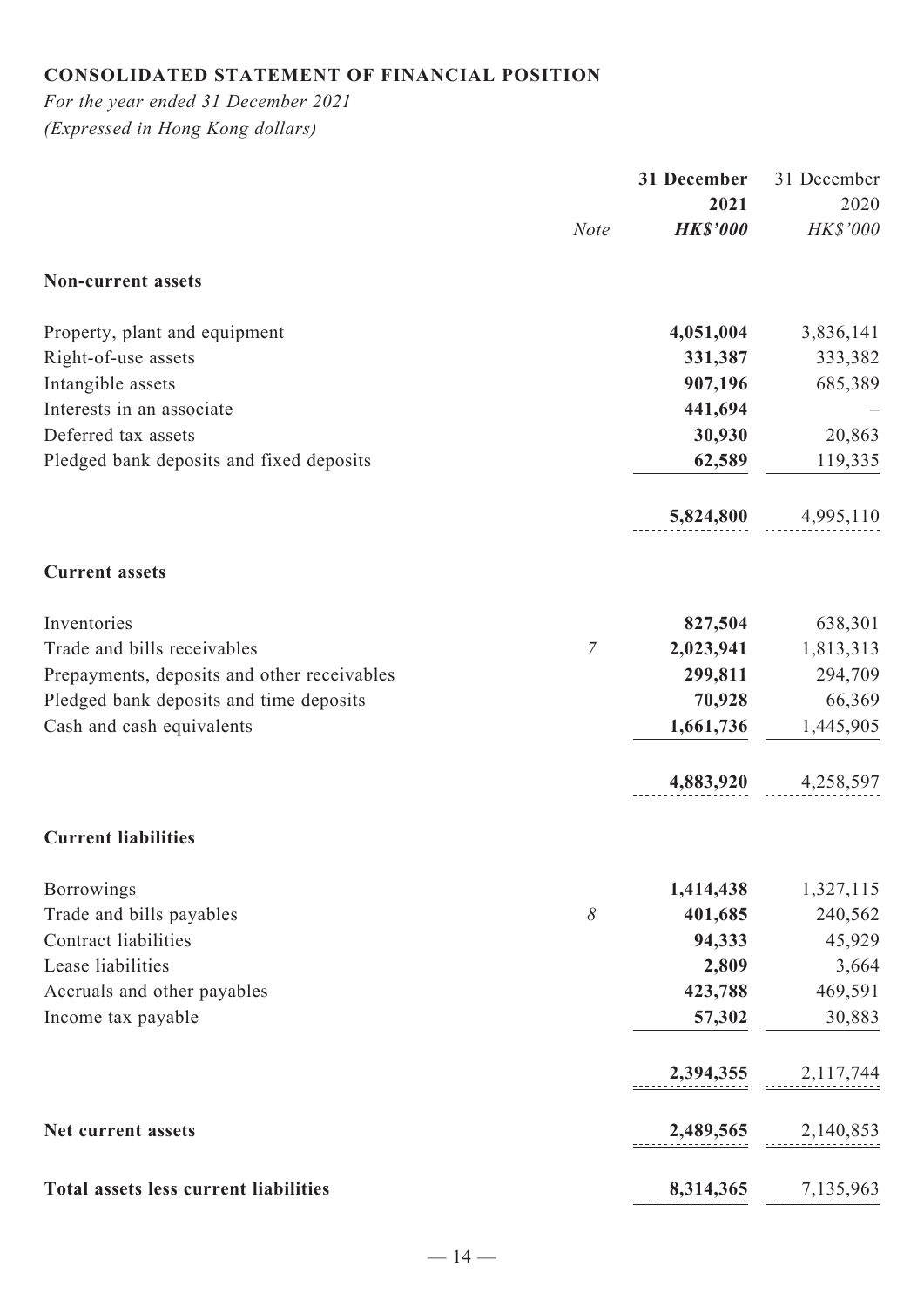|                                                         |             | 31 December<br>2021 | 31 December<br>2020 |
|---------------------------------------------------------|-------------|---------------------|---------------------|
|                                                         | <b>Note</b> | <b>HK\$'000</b>     | HK\$'000            |
| <b>Non-current liabilities</b>                          |             |                     |                     |
| Borrowings                                              |             | 1,688,757           | 1,099,957           |
| Lease liabilities                                       |             | 1,801               | 4,610               |
| Deferred tax liabilities                                |             | 21,409              | 19,348              |
| Deferred revenue                                        |             | 109,690             | 96,837              |
|                                                         |             | 1,821,657           | 1,220,752           |
| <b>NET ASSETS</b>                                       |             | 6,492,708           | 5,915,211           |
| <b>CAPITAL AND RESERVES</b>                             | 9           |                     |                     |
| Share capital                                           |             | 66,741              | 67,682              |
| Reserves                                                |             | 6,152,122           | 5,584,354           |
| Total equity attributable to equity shareholders of the |             |                     |                     |
| Company                                                 |             | 6,218,863           | 5,652,036           |
| Non-controlling interests                               |             | 273,845             | 263,175             |
| <b>TOTAL EQUITY</b>                                     |             | 6,492,708           | 5,915,211           |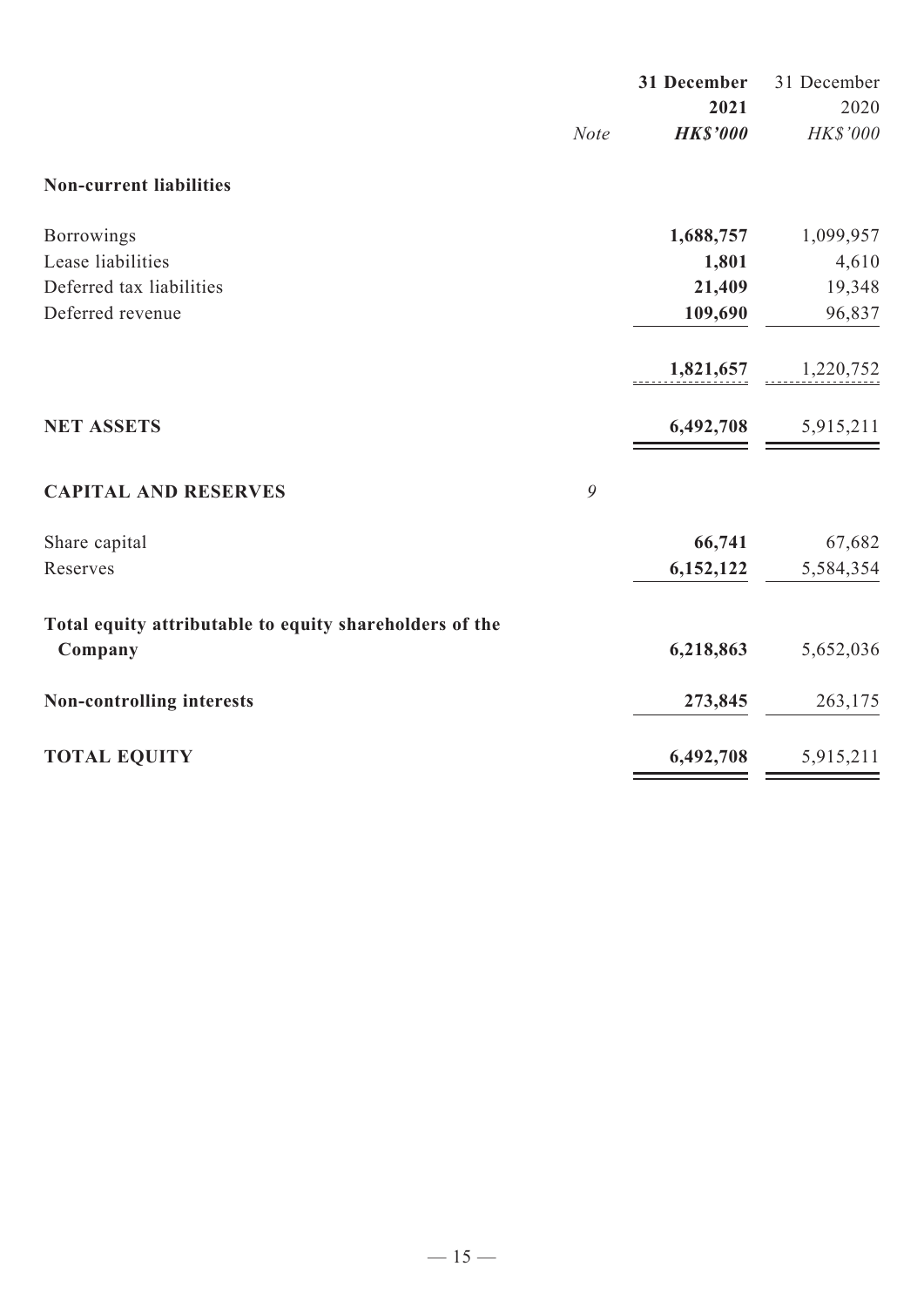## **SELECTED NOTES TO THE CONSOLIDATED FINANCIAL STATEMENTS**

#### **1. Basis of preparation**

These financial statements have been prepared in accordance with all applicable Hong Kong Financial Reporting Standards ("HKFRSs"), which collective term includes all applicable individual Hong Kong Financial Reporting Standards, Hong Kong Accounting Standards ("HKASs") and Interpretations issued by the Hong Kong Institute of Certified Public Accountants ("HKICPA"), accounting principles generally accepted in Hong Kong and the disclosure requirements of the Hong Kong Companies Ordinance. These financial statements also comply with the applicable disclosure provisions of the Rules Governing the Listing of Securities on the Stock Exchange (the "Listing Rules"). The consolidated financial statements for the year ended 31 December 2021 comprise the Company and its subsidiaries.

The measurement basis used in the preparation of the financial statements is the historical cost basis except as set out in the accounting policies hereunder.

The preparation of financial statements in conformity with HKFRSs requires management to make judgements, estimates and assumptions that affect the application of policies and reported amounts of assets, liabilities, income and expenses. The estimates and associated assumptions are based on historical experience and various other factors that are believed to be reasonable under the circumstances, the results of which form the basis of making the judgements about carrying values of assets and liabilities that are not readily apparent from other sources. Actual results may differ from these estimates.

The estimates and underlying assumptions are reviewed on an ongoing basis. Revisions to accounting estimates are recognised in the period in which the estimate is revised if the revision affects only that period, or in the period of the revision and future periods if the revision affects both current and future periods.

#### *Changes in accounting policies*

The Group has applied the following amendments to HKFRSs issued by the HKICPA to these financial statements for the current accounting period:

- Amendments to HKFRS 9, HKAS 39, HKFRS 7, HKFRS 4 and HKFRS 16, *Interest rate benchmark reform – phase 2*
- Amendment to HKFRS 16, *Covid-19-related rent concessions beyond 30 June 2021*

None of these developments have had a material effect on how the Group's results and financial position for the current or prior periods have been prepared or presented. The Group has not applied any new standard or interpretation that is not yet effective for the current accounting period.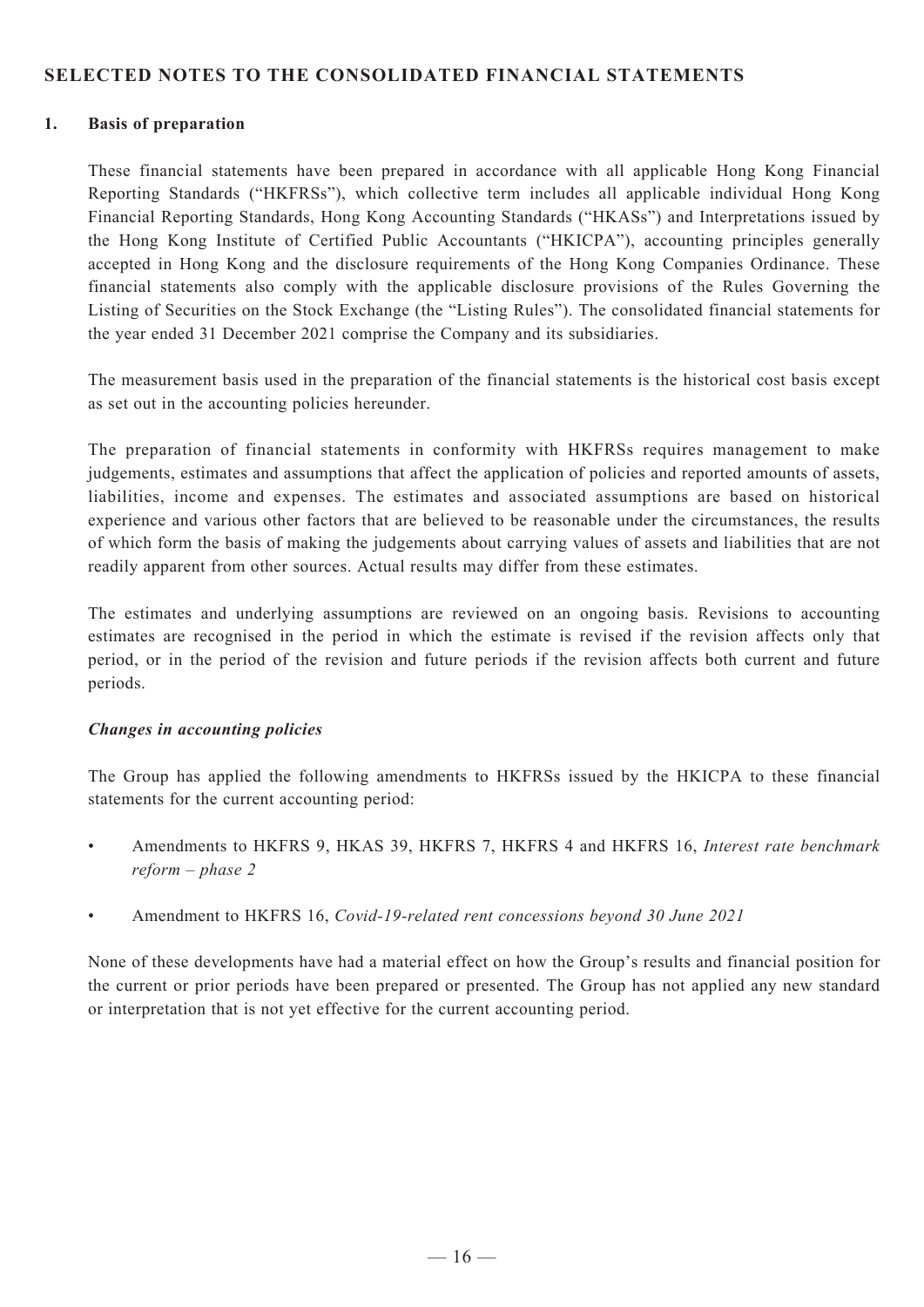#### **2. Segment reporting**

The Group manages its businesses by divisions, which are organised by a mixture of both business lines and geography. In a manner consistent with the way in which information is reported internally to the Group's most senior executive management for the purposes of resource allocation and performance assessment, the Group has identified two reportable segments, namely intravenous infusion solution and others and medical materials. No operating segments have been aggregated to form the reportable segments.

For the purposes of assessing segment performance and allocating resources between segments, the Group's senior executive management monitors the results, assets and liabilities attributable to each reportable segment on the following bases:

Segment assets include all tangible, intangible assets and current assets. Unallocated assets mainly comprise corporate cash. Segment liabilities include operating liabilities. Unallocated liabilities mainly comprise corporate borrowings.

Revenue and expenses are allocated to the reportable segments with reference to revenue generated by those segments and the expenses incurred by those segments or which otherwise arise from the depreciation or amortisation of assets attributable to those segments.

The measure used for reporting segment profit is profit from operations.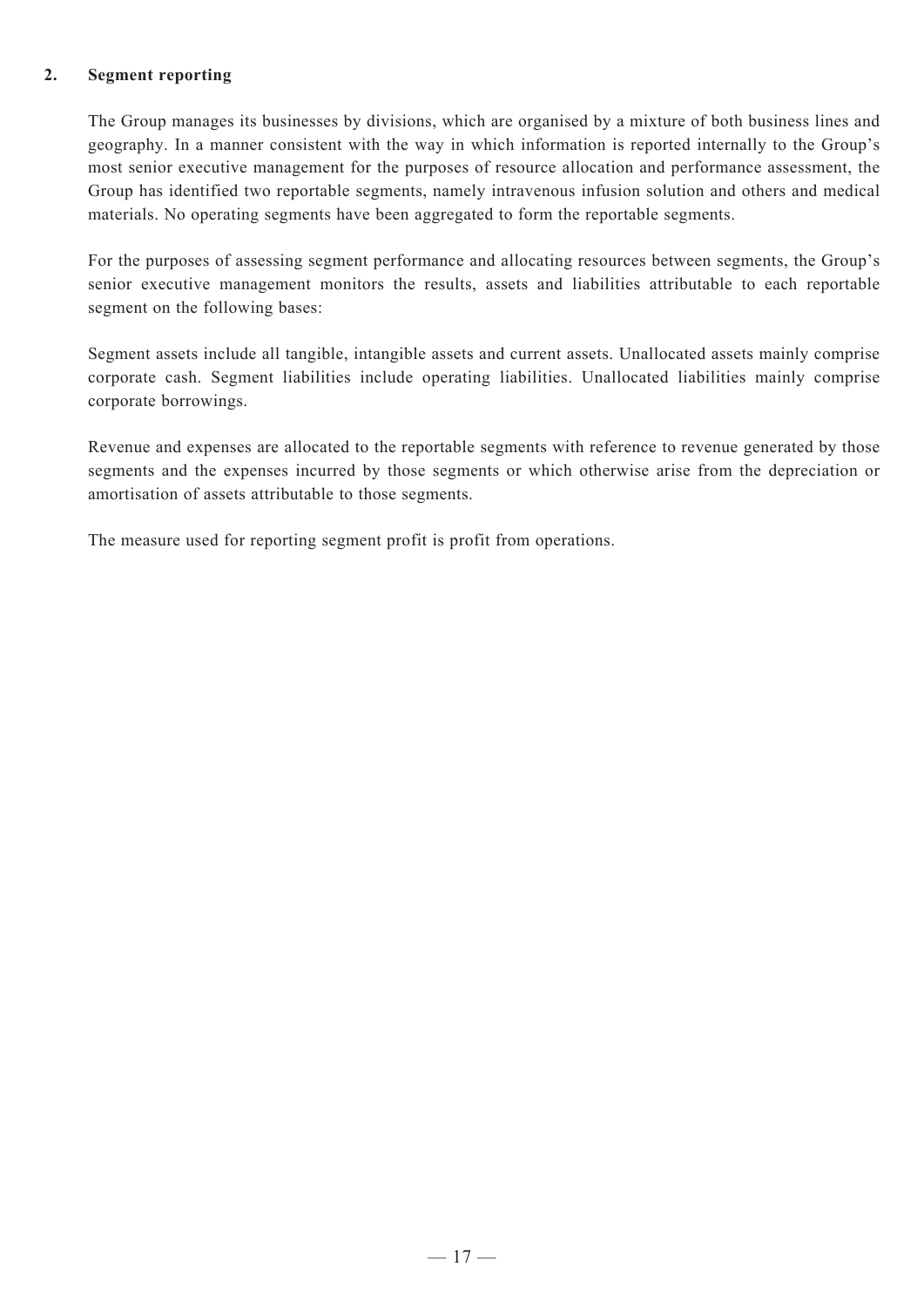Disaggregation of revenue from contracts with customers by the timing of revenue recognition, as well as information regarding the Group's reportable segments as provided to the Group's most senior executive management for the purposes of resource allocation and assessment of segment performance for the years ended 31 December 2021 and 2020 is set out below.

|                                                                                 | 2021                                                                        |                                                |                                       |                                 |
|---------------------------------------------------------------------------------|-----------------------------------------------------------------------------|------------------------------------------------|---------------------------------------|---------------------------------|
|                                                                                 | <b>Intravenous</b><br>infusion<br>solution<br>and others<br><b>HK\$'000</b> | <b>Medical</b><br>materials<br><b>HK\$'000</b> | <b>Unallocated</b><br><b>HK\$'000</b> | <b>Total</b><br><b>HK\$'000</b> |
| Disaggregated by timing of revenue                                              |                                                                             |                                                |                                       |                                 |
| recognition                                                                     |                                                                             |                                                |                                       |                                 |
| Point in time                                                                   | 5,174,515                                                                   | 176,950                                        |                                       | 5,351,465                       |
| Over time                                                                       | 5,071                                                                       | 227                                            |                                       | 5,298                           |
| Revenue from external customers                                                 | 5,179,586                                                                   | 177,177                                        |                                       | 5,356,763                       |
| Inter-segment revenue                                                           | 29,239                                                                      | 179,442                                        |                                       | 208,681                         |
| Reportable segment revenue                                                      | 5,208,825                                                                   | 356,619                                        |                                       | 5,565,444                       |
| <b>Operating profit or loss/segment results</b>                                 | 1,061,206                                                                   | 14,794                                         | (87, 915)                             | 988,085                         |
| Finance income                                                                  | 15,661                                                                      | 66                                             | 457                                   | 16,184                          |
| Finance costs                                                                   | (43, 934)                                                                   |                                                | (17, 364)                             | (61, 298)                       |
| Share of profit of an associate                                                 | 5,426                                                                       |                                                |                                       | 5,426                           |
| Profit/(loss) before taxation                                                   | 1,038,359                                                                   | 14,860                                         | (104, 822)                            | 948,397                         |
| Income tax                                                                      | (154, 853)                                                                  | (5,251)                                        |                                       | (160, 104)                      |
| Reportable segment profit/(loss) for the year                                   | 883,506                                                                     | 9,609                                          | (104, 822)                            | 788,293                         |
| Depreciation and amortisation for the year                                      | 365,842                                                                     | 21,026                                         | 2,946                                 | 389,814                         |
| Provision for impairment of receivables                                         | 1,444                                                                       | 47                                             |                                       | 1,491                           |
| Total assets/reportable segment assets<br>(including interests in an associate) | 10,209,569                                                                  | 414,280                                        | 84,871                                | 10,708,720                      |
| Additions to non-current assets                                                 | 1,084,087                                                                   | 44,032                                         |                                       | 1,128,119                       |
| Total liabilities/reportable segment liabilities                                | 3,117,516                                                                   | 32,646                                         | 1,065,850                             | 4,216,012                       |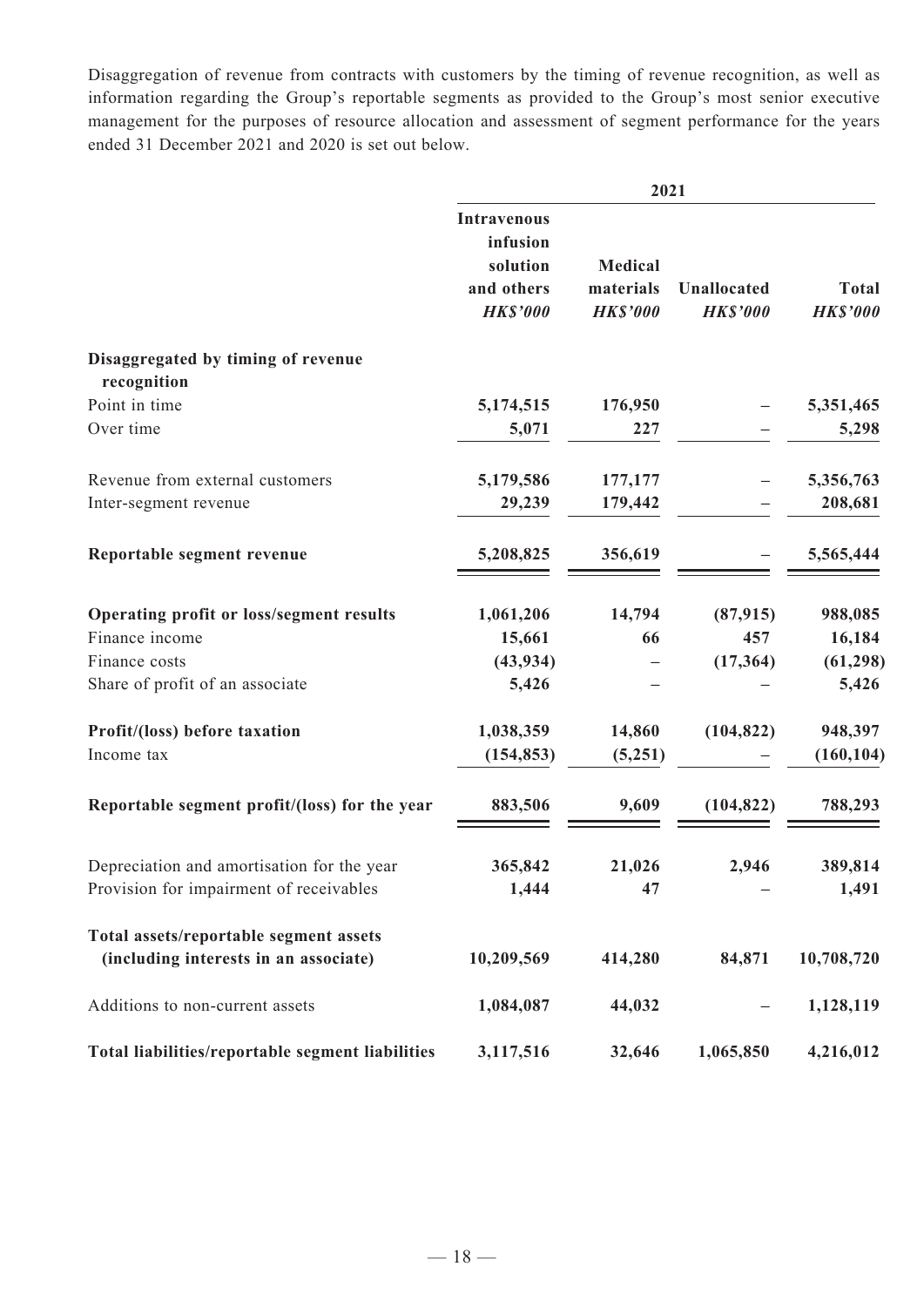|                                                                                         | 2020                                                          |                                  |                         |                   |
|-----------------------------------------------------------------------------------------|---------------------------------------------------------------|----------------------------------|-------------------------|-------------------|
|                                                                                         | Intravenous<br>infusion<br>solution<br>and others<br>HK\$'000 | Medical<br>materials<br>HK\$'000 | Unallocated<br>HK\$'000 | Total<br>HK\$'000 |
| Disaggregated by timing of revenue                                                      |                                                               |                                  |                         |                   |
| recognition                                                                             |                                                               |                                  |                         |                   |
| Point in time                                                                           | 4,140,329                                                     | 119,049                          |                         | 4,259,378         |
| Over time                                                                               | 1,250                                                         | 270                              |                         | 1,520             |
| Revenue from external customers                                                         | 4,141,579                                                     | 119,319                          |                         | 4,260,898         |
| Inter-segment revenue                                                                   | 17,969                                                        | 128,362                          |                         | 146,331           |
| Reportable segment revenue                                                              | 4,159,548                                                     | 247,681                          |                         | 4,407,229         |
| Operating profit or loss/segment results                                                | 776,663                                                       | (174)                            | (17,607)                | 758,882           |
| Finance income                                                                          | 17,301                                                        | 23                               | 481                     | 17,805            |
| Finance costs                                                                           | (33, 479)                                                     | (1)                              | (17,992)                | (51, 472)         |
| Profit/(loss) before taxation                                                           | 760,485                                                       | (152)                            | (35, 118)               | 725,215           |
| Income tax                                                                              | (113, 075)                                                    | (1,321)                          |                         | (114,396)         |
| Reportable segment profit/(loss) for the year                                           | 647,410                                                       | (1, 473)                         | (35, 118)               | 610,819           |
| Depreciation and amortisation for the year<br>(Reversal of)/provision for impairment of | 293,409                                                       | 22,003                           | 2,928                   | 318,340           |
| receivables                                                                             | (696)                                                         | 372                              |                         | (324)             |
| Total assets/reportable segment assets                                                  | 8,688,670                                                     | 343,294                          | 221,743                 | 9,253,707         |
| Additions to non-current assets                                                         | 639,589                                                       | 18,006                           | 9,853                   | 667,448           |
| Total liabilities/reportable segment liabilities                                        | 2,335,141                                                     | 24,228                           | 979,127                 | 3,338,496         |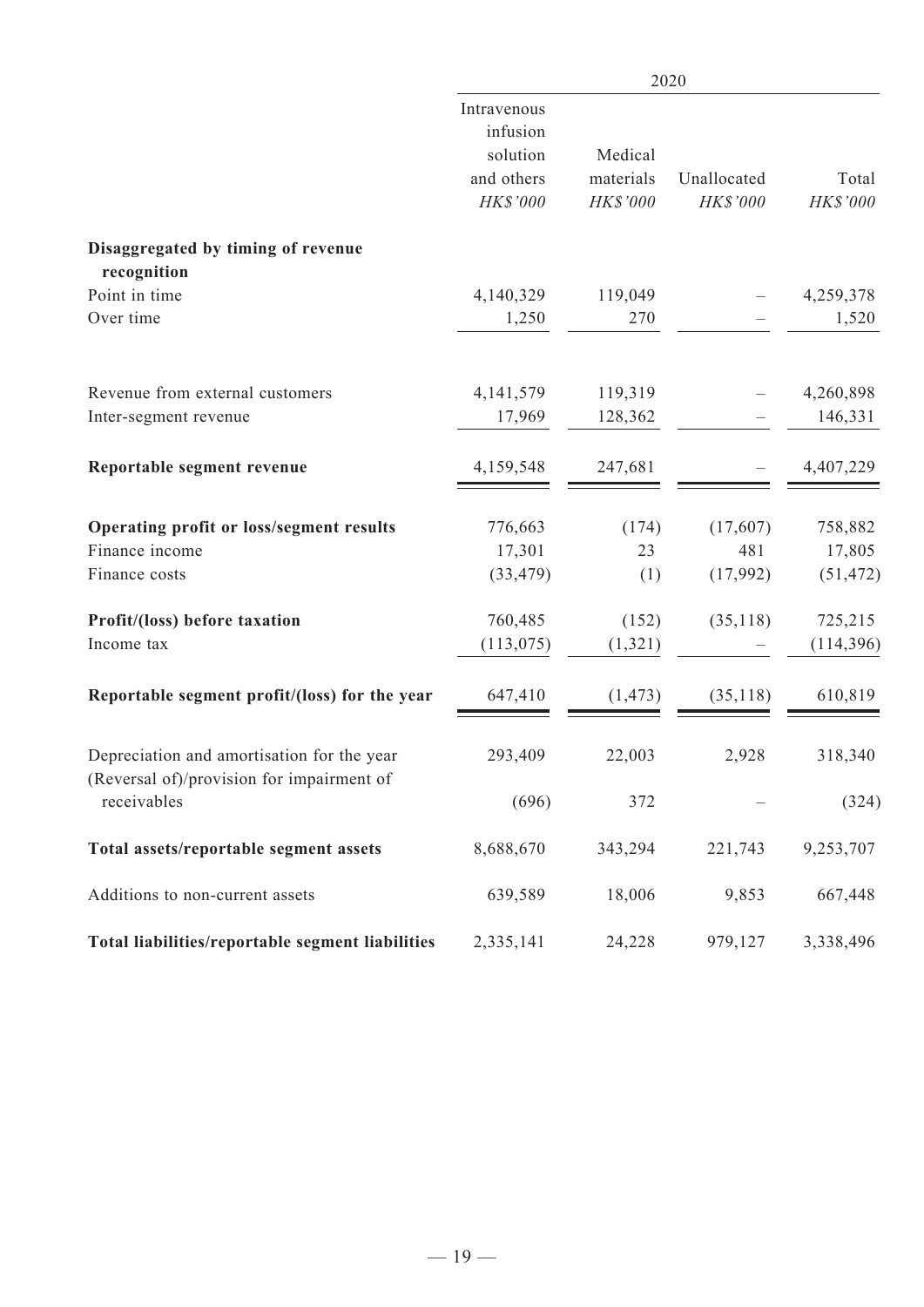#### **3. Revenue**

The Group derives revenue principally from the sale of a wide range of pharmaceutical products, which includes finished medicines of mainly intravenous infusion solution and ampoule injection to hospitals and distributors, bulk pharmaceutical products and medical materials.

#### *(i) Disaggregation of revenue*

Disaggregation of revenue from contracts with customers by major products or service lines is as follows:

|                                                                              | 2021            | 2020      |
|------------------------------------------------------------------------------|-----------------|-----------|
|                                                                              | <b>HK\$'000</b> | HK\$'000  |
| Revenue from contracts with customers within the scope of<br><b>HKFRS 15</b> |                 |           |
| Disaggregation by major products or service lines                            |                 |           |
| - Sales of pharmaceutical products                                           | 5,166,689       | 4,135,107 |
| - Sales of medical materials                                                 | 174,403         | 117,915   |
| - Services income                                                            | 5,071           | 1,250     |
| - Sales of raw materials and by-products                                     | 10,373          | 6,356     |
|                                                                              | 5,356,536       | 4,260,628 |
| Revenue from other source                                                    |                 |           |
| - Rental income                                                              | 227             | 270       |
|                                                                              | 5,356,763       | 4,260,898 |
| Disaggregated by geographical location of customers                          |                 |           |
| $-$ The PRC (place of domicile)                                              | 4,875,960       | 4,043,733 |
| - Other countries                                                            | 480,803         | 217,165   |
|                                                                              | 5,356,763       | 4,260,898 |

Disaggregation of revenue from contracts with customers by the timing of revenue recognition is disclosed in note 2.

The geographical analysis on revenue above includes rental income from external customers in the PRC for the year ended 31 December 2021 of HK\$227,000 (2020: HK\$270,000). The directors have determined that no geographical segment information of specified non-current assets is presented as over 95% of the non-current assets of the Group are located in the PRC, which is considered as one geographic location with similar risks and returns.

For the year ended 31 December 2021, no customer with whom transactions have exceeded 10% of the Group's revenue.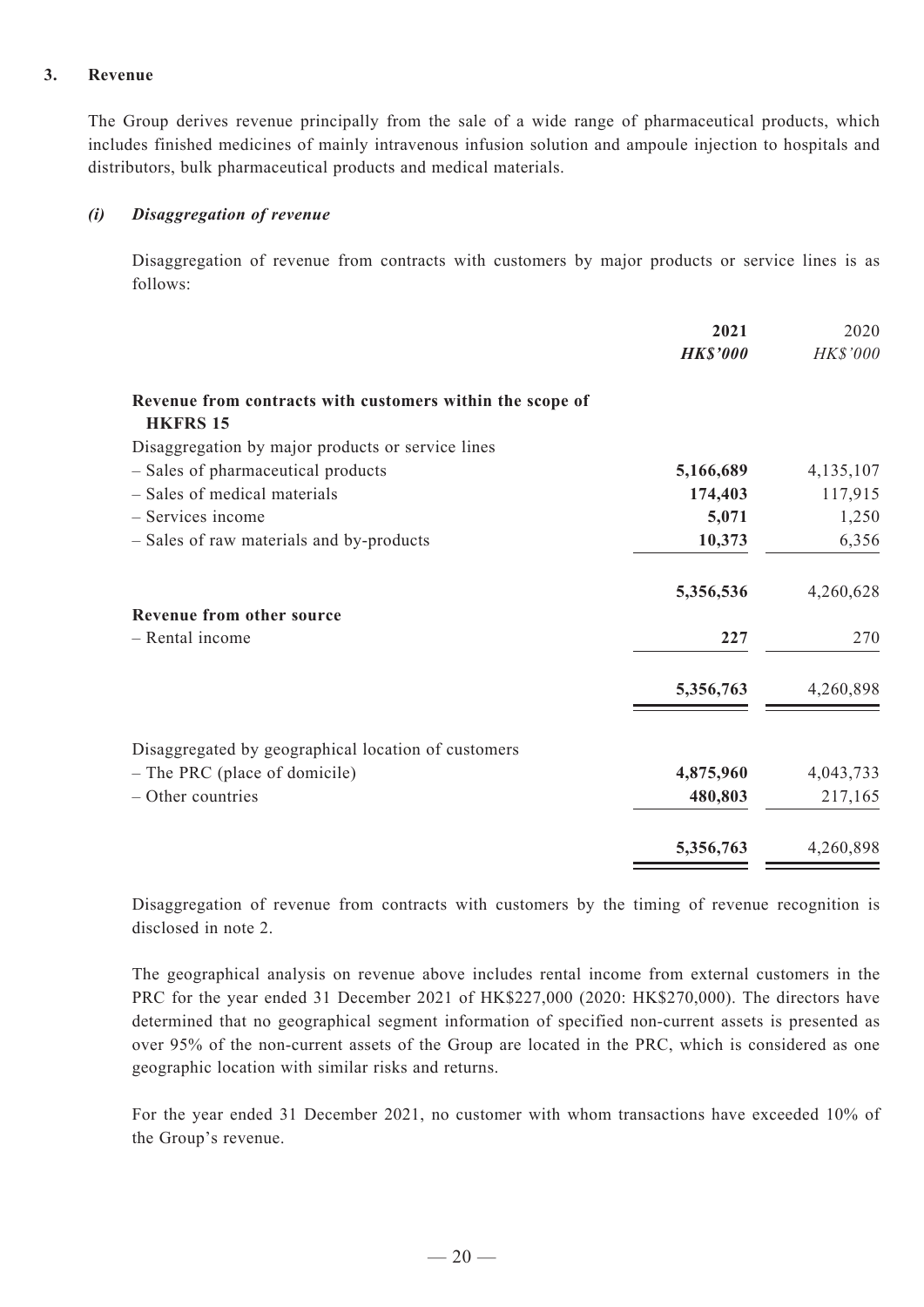#### **4. Profit before taxation**

Profit before taxation is arrived at after (crediting)/charging:

#### *(a) Finance income and costs*

|                                                            | 2021            | 2020      |
|------------------------------------------------------------|-----------------|-----------|
|                                                            | <b>HK\$'000</b> | HK\$'000  |
| Finance income:                                            |                 |           |
| - Interest income on bank deposits                         | (24,707)        | (22, 977) |
| - Net foreign exchange loss                                | 8,523           | 5,172     |
| <b>Finance income</b>                                      | (16, 184)       | (17,805)  |
| Finance costs:                                             |                 |           |
| - Interest expense of borrowings                           | 65,363          | 64,545    |
| - Interest on lease liabilities                            | 267             | 313       |
|                                                            | 65,630          | 64,858    |
| Less: Interest expense capitalised into qualifying assets* | (4,332)         | (13, 386) |
| <b>Finance costs</b>                                       | 61,298          | 51,472    |
| Finance costs – net                                        | 45,114          | 33,667    |

\* During the year ended 31 December 2021, the borrowing costs have been capitalised at a rate of 4.20% per annum (2020: 4.05%).

## *(b) Staff costs*

|                                                       | 2021<br><b>HK\$'000</b> | 2020<br><b>HK\$'000</b> |
|-------------------------------------------------------|-------------------------|-------------------------|
| Contributions to defined contribution retirement plan | 48,616                  | 29,003                  |
| Equity-settled share-based payment expenses           | 67,050                  |                         |
| Salaries, wages and other benefits                    | 548,263                 | 440,420                 |
|                                                       | 663,929                 | 469,423                 |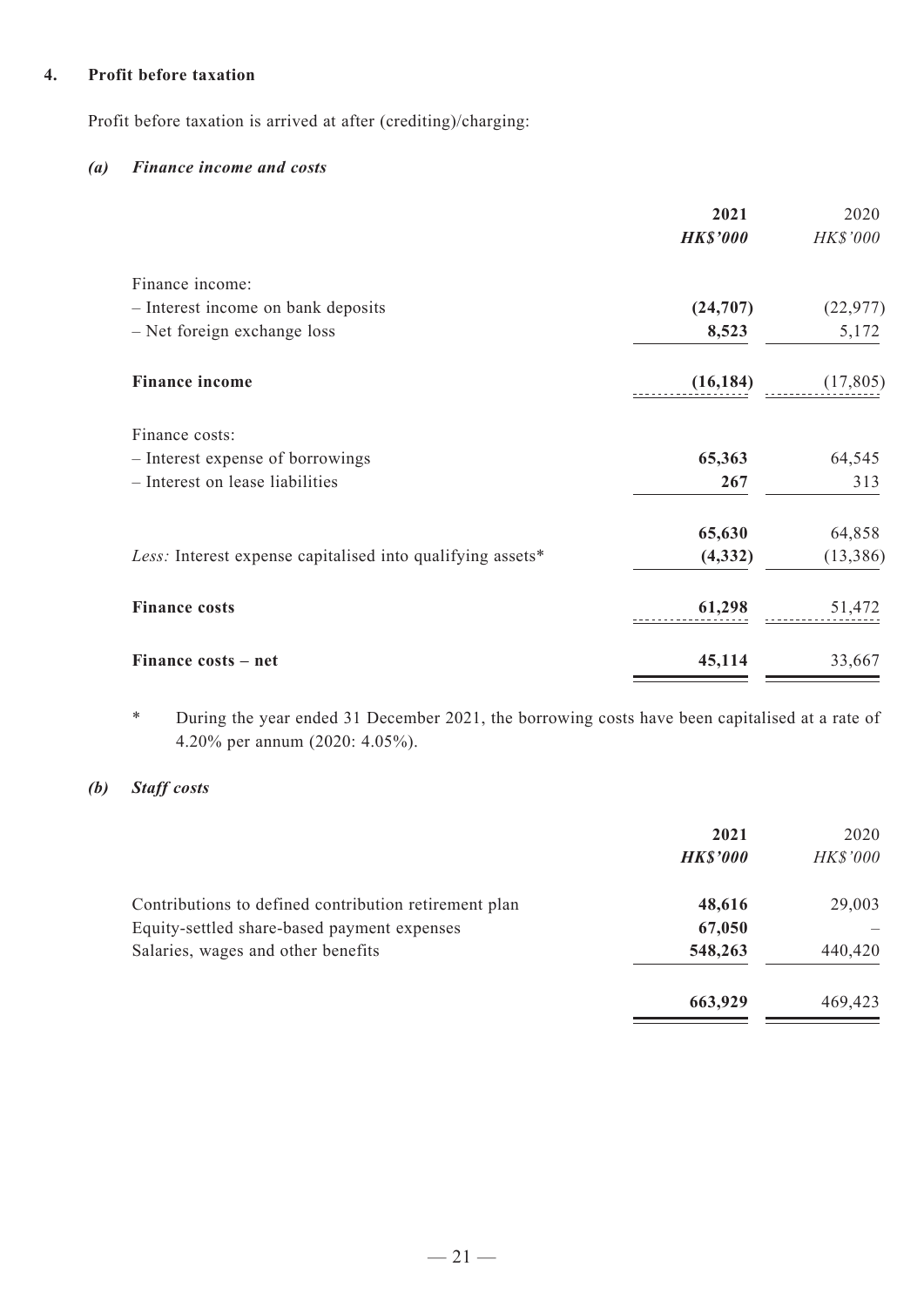#### *(c) Other items*

|                                                  | 2021            | 2020       |
|--------------------------------------------------|-----------------|------------|
|                                                  | <b>HK\$'000</b> | HK\$'000   |
| Research and development costs                   | 461,148         | 227,393    |
| Less: Costs capitalised into intangible assets   | (213, 156)      | (100, 492) |
|                                                  | 247,992         | 126,901    |
| Amortisation <sup>#</sup>                        |                 |            |
| - intangible assets                              | 15,275          | 16,927     |
| Less: Amount capitalised as development costs    | (974)           | (984)      |
|                                                  | 14,301          | 15,943     |
| Depreciation charges <sup>#</sup>                |                 |            |
| - owned property, plant and equipment            | 363,079         | 290,637    |
| $-$ right-of-use assets                          | 11,460          | 10,776     |
| Provision for/(reversal of) impairment losses    |                 |            |
| - trade and bills receivables                    | 1,366           | (332)      |
| - other receivables                              | 125             | 8          |
| Auditors' remuneration - audit services          | 2,870           | 2,500      |
| Cost of inventories <sup>#</sup>                 | 2,180,338       | 1,548,862  |
| Other expenses                                   |                 |            |
| - transportation expenses                        | 443,738         | 363,129    |
| - utility expenses                               | 308,558         | 230,379    |
| - advertising expenses                           | 283,463         | 202,027    |
| - marketing and promotion service expenses       | 825,254         | 993,395    |
| - travelling, meeting and entertainment expenses | 63,010          | 41,684     |
| - surcharges and other tax expenses              | 71,939          | 55,421     |

# Cost of inventories includes HK\$570,892,000 (2020: HK\$446,117,000) relating to staff costs, depreciation and amortisation expenses, which amount is also included in the respective total amounts disclosed separately above or in note 4(b) for each of these types of expenses.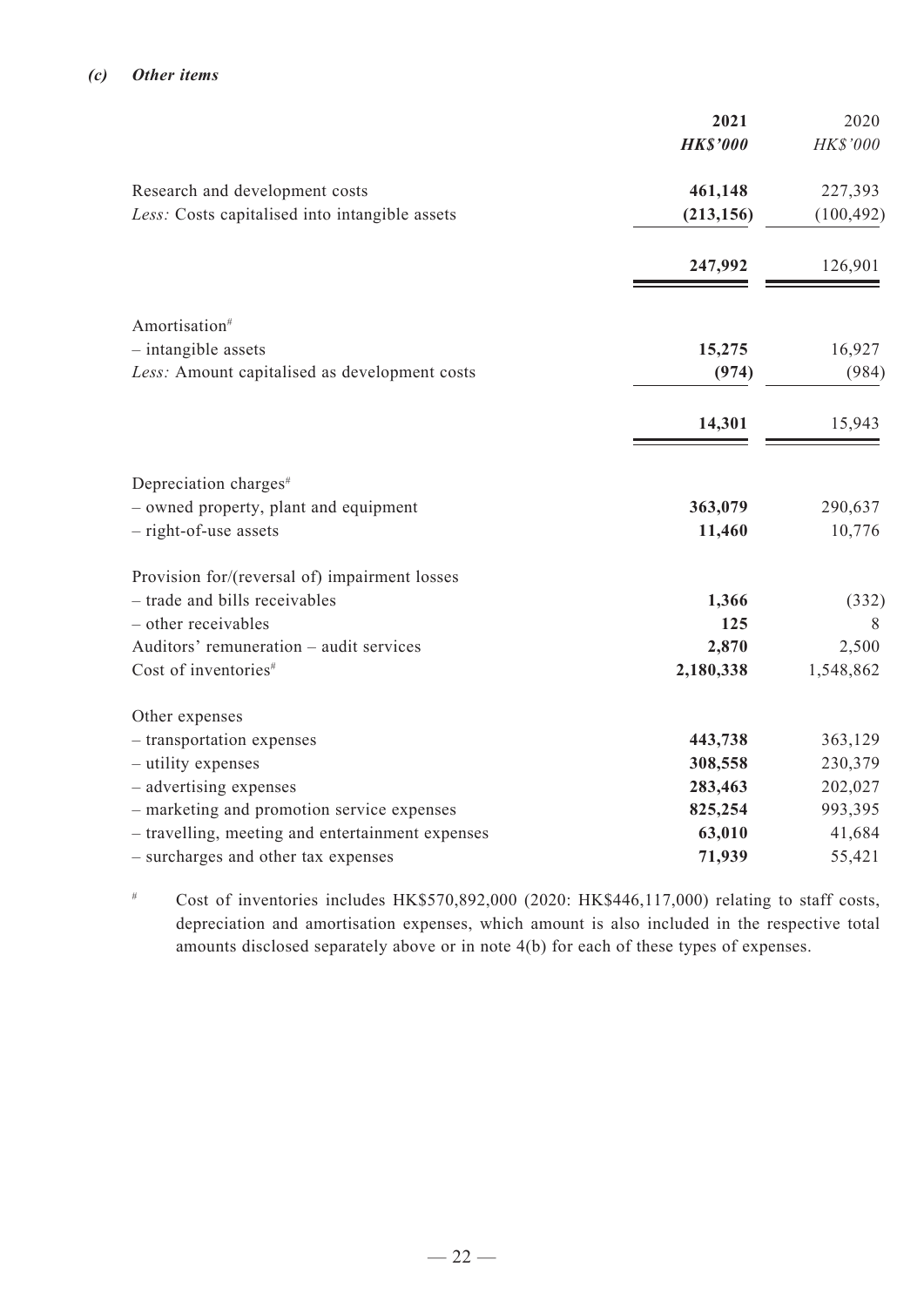#### **5. Income tax**

|                                                                                                                        | 2021<br><b>HK\$'000</b> | 2020<br><b>HK\$'000</b> |
|------------------------------------------------------------------------------------------------------------------------|-------------------------|-------------------------|
| Current tax – the PRC Corporate Income Tax ("CIT")<br>Deferred tax – origination and reversal of temporary differences | 167,983<br>(7,879)      | 127,160<br>(12, 764)    |
|                                                                                                                        | 160,104                 | 114,396                 |

#### *(a) Taxation in the consolidated statement of profit or loss and other comprehensive income represents:*

The Company is incorporated in the Cayman Islands as an exempted company and, accordingly, is exempted from payment of the Cayman Islands income tax.

No provision for Hong Kong Profits Tax has been made for the years ended 31 December 2021 and 2020 as the Group did not have any profits assessable to Hong Kong Profits Tax during the current and prior years.

Shijiazhuang No. 4 Pharmaceutical Co., Ltd. ("Shijiazhuang No.4"), Jiangsu Best New Medical Material Co., Ltd. ("Jiangsu Best"), Hebei Guangxiang Pharmaceutical Co., Ltd. ("Hebei Guangxiang") and Hebei Guolong Pharmaceutical Co., Ltd. have been certified as High and New Technology Enterprises ("HNTE") in 2021, 2020, 2020 and 2020, respectively. According to the tax incentives rules of the CIT Law of the PRC (the "CIT Law") for HNTE, these entities are subject to a reduced corporate income tax rate of 15% for three years. The additional deduction of research and development expenditures have been increased from 75% to 100%, effective since 2021, according to a new tax incentives policy promulgated by the State Tax Bureau of the PRC in March 2021.

All other subsidiaries of the Company established and operated in the PRC are subject to the PRC CIT at an applicable rate of 25%.

The CIT Law and its relevant regulations also impose a withholding tax at 10% on the foreign investors with respect to dividend distributions made out of the PRC entities from earnings accumulated from 1 January 2008, unless the foreign investors meet certain requirements specified in the relevant tax regulations in the PRC and accordingly are entitled to a preferential rate of 5%. Deferred tax liabilities have been provided for in this regard based on the expected dividends to be distributed from the Group's PRC subsidiaries in the foreseeable future in respect of the profits generated since 1 January 2008.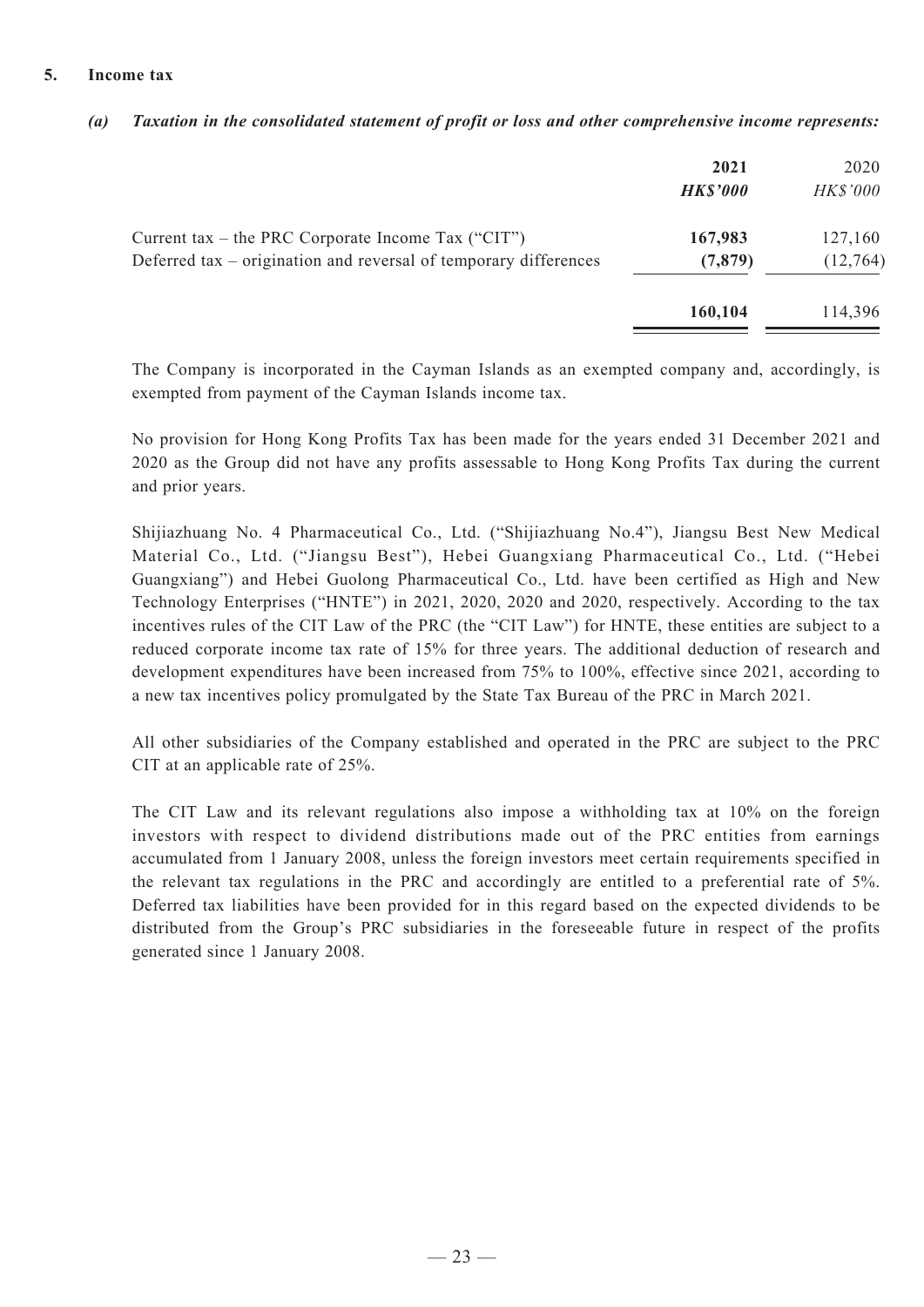#### *(b) Reconciliation between tax expense and accounting profit at applicable tax rates:*

|                                                                 | 2021<br><b>HKS'000</b> | 2020<br><b>HK\$'000</b> |
|-----------------------------------------------------------------|------------------------|-------------------------|
| Profit before taxation                                          | 948,397                | 725,215                 |
| Notional tax on profit before taxation, calculated at the rates |                        |                         |
| applicable to profits in the countries concerned                | 246,327                | 183,846                 |
| Effect of the PRC preferential tax rate                         | (101, 857)             | (74, 617)               |
| Effect of non-deductible expenses                               | 20,351                 | 8,621                   |
| Additional deduction of research and development expenditures   | (28, 351)              | (13,004)                |
| Withholding tax on profit distributions                         | 20,031                 | 8,449                   |
| Others                                                          | 3,603                  | 1,101                   |
| Actual tax expense                                              | 160,104                | 114,396                 |

#### **6. Earnings per share**

#### *(a) Basic earnings per share*

The calculation of basic earnings per share is based on the profit attributable to ordinary equity shareholders of the Company of HK\$785,533,000 (2020: HK\$611,971,000) and the weighted average of 3,022,675,000 ordinary shares (2020: 3,030,997,000 ordinary shares) in issue during the year, calculated as follows:

#### *Weighted average number of ordinary shares*

|                                                           | 2021<br>'000 | 2020<br>000' |
|-----------------------------------------------------------|--------------|--------------|
| Issued ordinary shares at 1 January                       | 3,043,727    | 3,032,325    |
| Effect of purchase and cancellation of own shares         | (21, 052)    | (6,879)      |
| Effect of share options exercised                         |              | 5,551        |
| Weighted average number of ordinary shares at 31 December | 3,022,675    | 3,030,997    |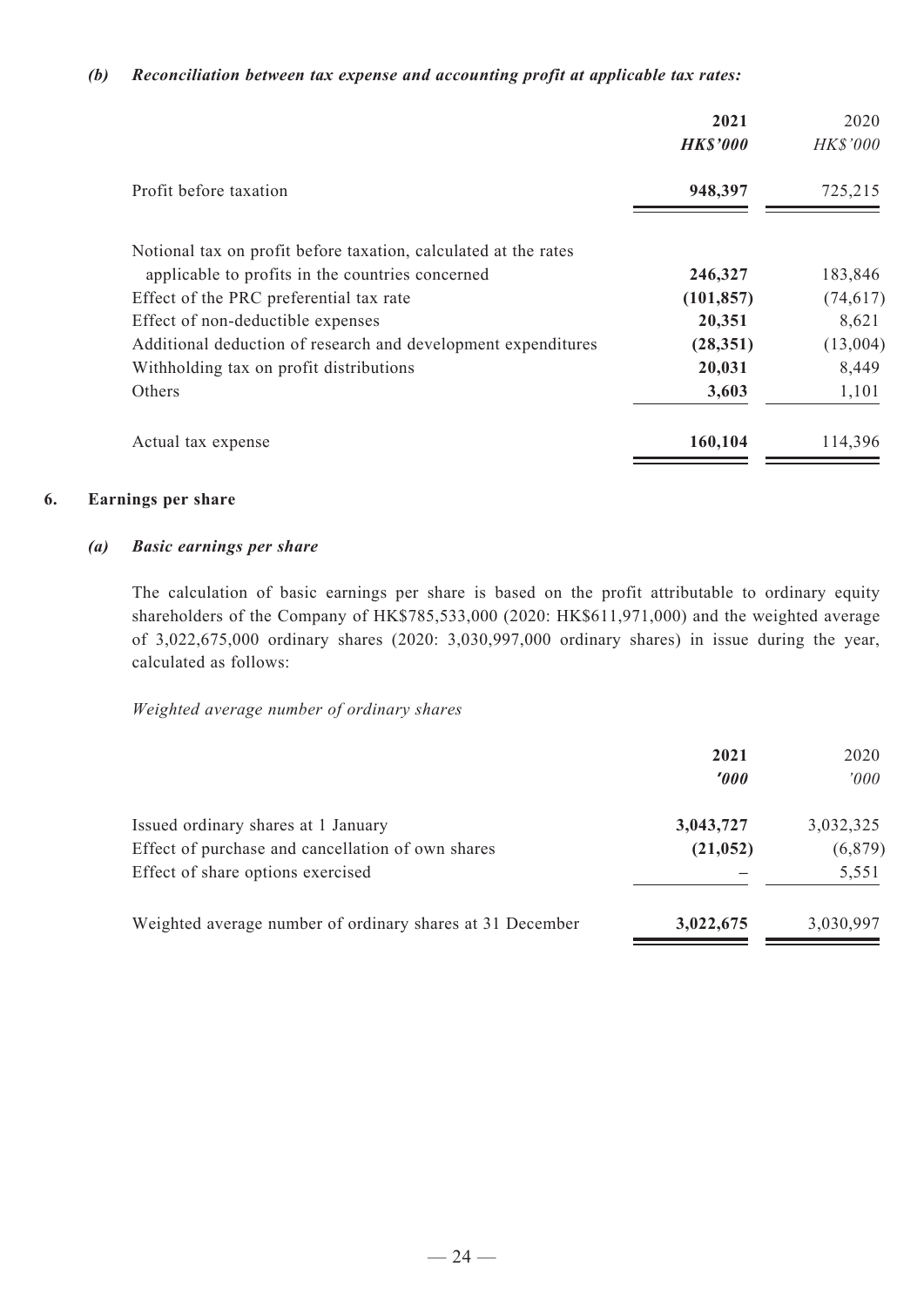#### *(b) Diluted earnings per share*

The calculation of diluted earnings per share is based on the profit attributable to ordinary equity shareholders of the Company of HK\$785,533,000 (2020: HK\$611,971,000) and the weighted average of 3,031,547,000 ordinary shares (2020: 3,041,974,000 ordinary shares) after adjusting the effect of dilutive potential ordinary shares under the Company's share option scheme, calculated as follows:

#### *Weighted average number of ordinary shares (diluted)*

|                                                            | 2021<br>'000    | 2020<br>000'    |
|------------------------------------------------------------|-----------------|-----------------|
| Weighted average number of ordinary shares at 31 December  |                 |                 |
| (basic)                                                    | 3,022,675       | 3,030,997       |
| Effect of deemed issue of shares under the Company's share |                 |                 |
| option scheme                                              | 8,872           | 10,977          |
| Weighted average number of ordinary shares at 31 December  |                 |                 |
| (diluted)                                                  | 3,031,547       | 3,041,974       |
| <b>Trade and bills receivables</b>                         |                 |                 |
|                                                            | 2021            | 2020            |
|                                                            | <b>HK\$'000</b> | <b>HK\$'000</b> |
| Trade receivables                                          | 1,954,300       | 1,628,535       |
| Bills receivable                                           | 79,910          | 193,407         |
|                                                            | 2,034,210       | 1,821,942       |
| Less: Loss allowance                                       | (10, 269)       | (8,629)         |
|                                                            | 2,023,941       | 1,813,313       |
|                                                            |                 |                 |

All of the trade and bills receivables are expected to be recovered within one year.

Bills receivable represent short-term bank acceptance notes receivable that entitle the Group to receive the full face amount from the banks at maturity, which generally ranges from 3 to 12 months from the date of issuance. Historically, the Group had experienced no credit losses on bills receivable. The Group from time to time endorses bills receivable to suppliers in order to settle payables.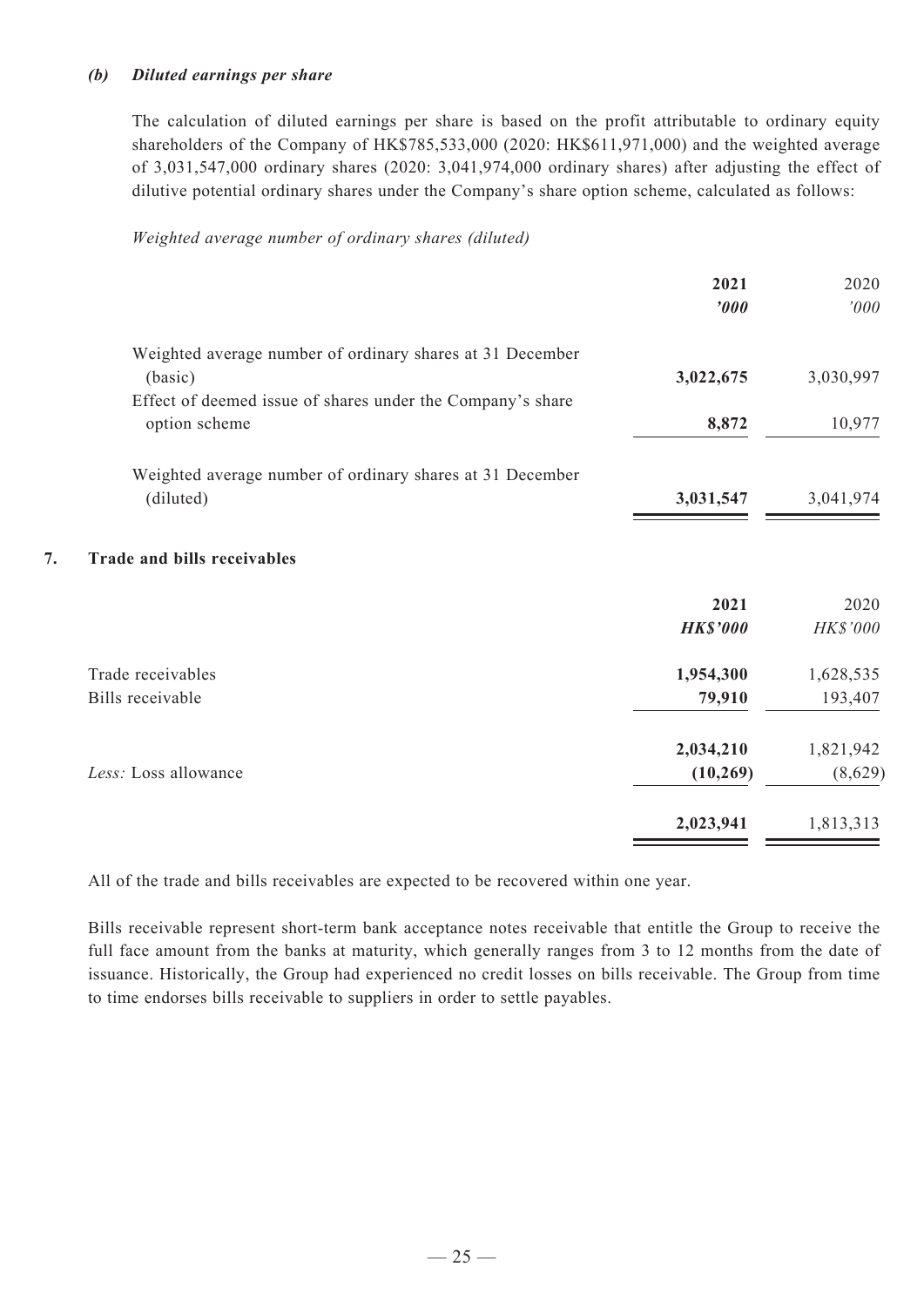As at 31 December 2021, the Group endorsed certain bank acceptance bills to suppliers for settling payables of the same amount on a full recourse basis. The Group has derecognised these bills receivable and payables to suppliers in their entirety. These derecognised bank acceptance bills had a maturity date of less than six months from the end of the reporting period. In the opinion of the directors, the Group has transferred substantially all the risks and rewards of ownership of these bills and has discharged its obligation of the payables to its suppliers, and the Group has limited exposure in respect of the settlement obligation of these bills receivable under the relevant PRC rules and regulations, should the issuing banks fail to settle the bills on maturity date. The Group considered the issuing banks of these bills are of good credit quality and non-settlement of these bills by the issuing banks on maturity is not probable. Bills receivable were therefore derecognised.

As at 31 December 2021, the Group's maximum exposure to loss and undiscounted cash outflow, which is same as the amount payable by the Group to suppliers in respect of the endorsed bills, should the issuing banks fail to settle the bills on maturity date, amounted to HK\$623 million (31 December 2020: HK\$480 million).

#### *Ageing analysis*

As of the end of the reporting period, the ageing analysis of trade and bills receivables, based on the invoice date is as follows:

| HK\$'000  |
|-----------|
|           |
| 1,241,113 |
| 332,059   |
| 226,460   |
| 22,310    |
|           |
| 1,821,942 |
|           |
| 2020      |
| HK\$'000  |
| 207,145   |
| 20,391    |
| 9,528     |
| 2,788     |
| 710       |
| 240,562   |
|           |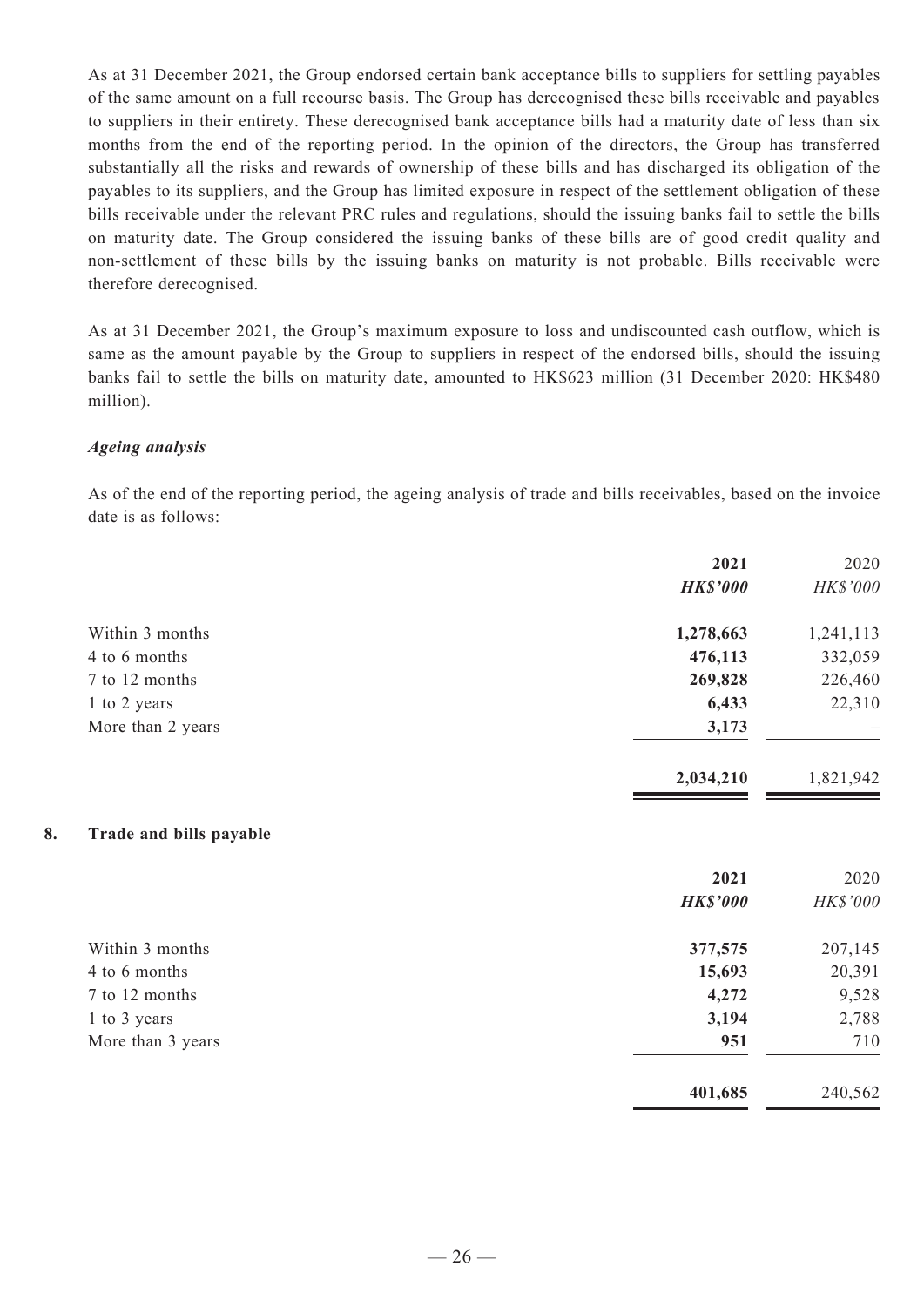#### **9. Dividends and share capital**

#### *(a) Dividends*

*(i) Dividends payable to equity shareholders of the Company attributable to the year:*

|                                                                                                                                                                          | 2021<br><b>HK\$'000</b> | 2020<br><b>HK\$'000</b> |
|--------------------------------------------------------------------------------------------------------------------------------------------------------------------------|-------------------------|-------------------------|
| Interim dividend declared and paid of HK5.0 cents per<br>ordinary share (2020: HK5.0 cents per ordinary share)<br>Final dividend proposed after the end of the reporting | 151,305                 | 151,023                 |
| period of HK7.0 cents per ordinary share<br>(2020: HK5.0 cents per ordinary share)                                                                                       | 209,453                 | 151,305                 |
|                                                                                                                                                                          | 360,758                 | 302,328                 |

The final dividend proposed after the end of the reporting period has not been recognised as a liability at the end of the reporting period.

*(ii) Dividends payable to equity shareholders of the Company attributable to the previous financial year, approved and paid during the year*

|                                                                                              | 2021<br><b>HK\$'000</b> | 2020<br><b>HK\$'000</b> |
|----------------------------------------------------------------------------------------------|-------------------------|-------------------------|
| Final dividend in respect of the previous financial year,                                    |                         |                         |
| approved and paid during the year, of HK5.0 cents<br>per share (2020: HK6.0 cents per share) | 151,305                 | 181,837                 |

## *(b) Share capital*

*(i) Issued share capital*

|                                                             | 2021      |                 | 2020      |                 |
|-------------------------------------------------------------|-----------|-----------------|-----------|-----------------|
|                                                             | No. of    |                 | No. of    |                 |
|                                                             | shares    |                 | shares    |                 |
|                                                             | (2000)    | <b>HK\$'000</b> | (1000)    | <b>HK\$'000</b> |
| Ordinary shares of HK\$0.02 each,<br>issued and fully paid: |           |                 |           |                 |
| At 1 January                                                | 3,043,727 | 67,682          | 3,032,325 | 67,454          |
| Purchase and cancellation of own shares                     | (47, 038) | (941)           | (20, 598) | (412)           |
| Shares issued under share option scheme                     |           |                 | 32,000    | 640             |
|                                                             | 2,996,689 | 66,741          | 3,043,727 | 67,682          |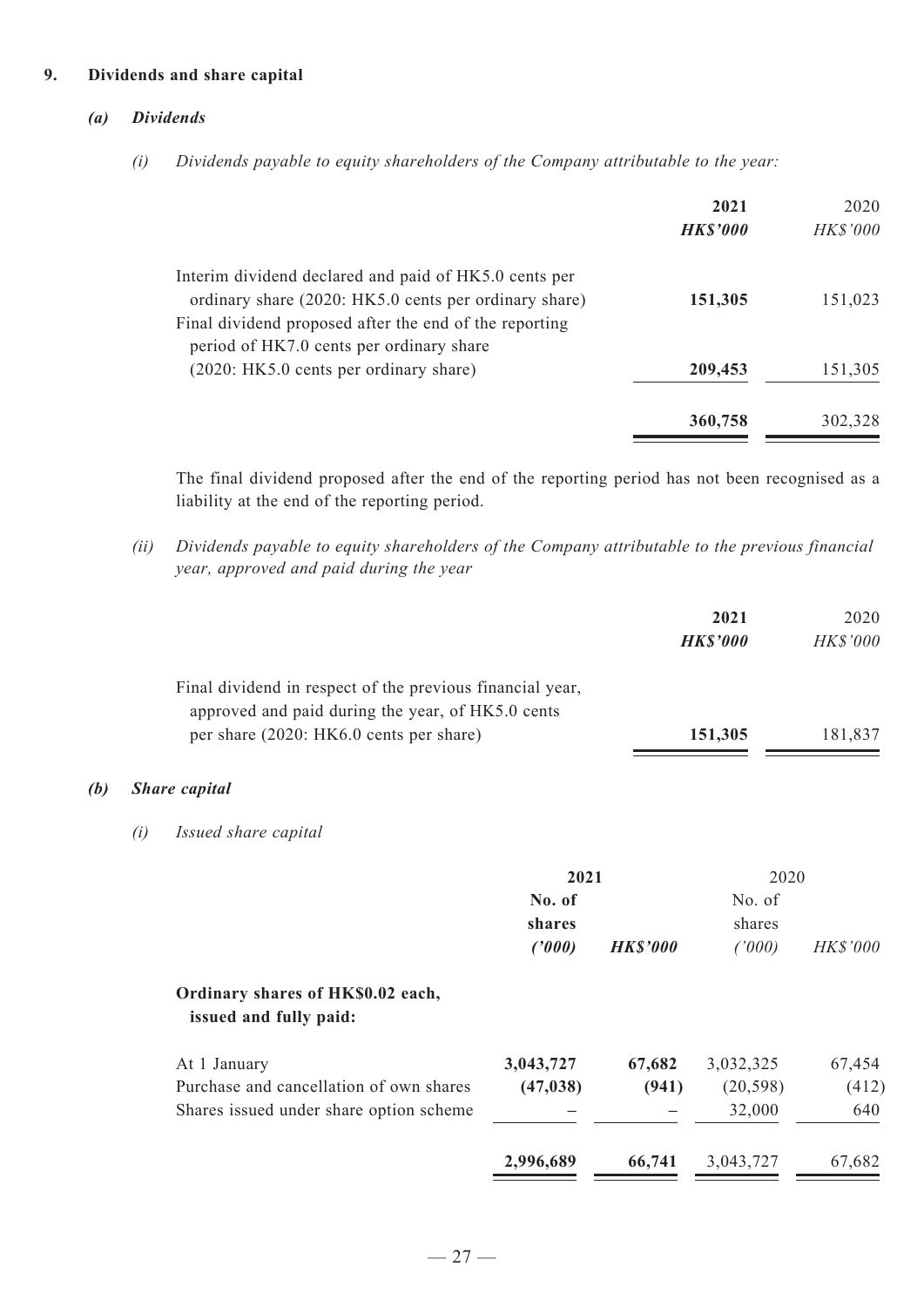## **MANAGEMENT DISCUSSION AND ANALYSIS**

## **BUSINESS REVIEW**

SSY Group Limited (the "Company") and its subsidiaries (together, the "Group") are principally engaged in the research, development, manufacturing and selling of a wide range of pharmaceutical products, which includes finished medicines of mainly intravenous infusion solution and ampoule injection to hospitals and distributors, bulk pharmaceuticals and medical materials. The Group has manufacturing plants in Hebei Province and Jiangsu Province, the People's Republic of China (the "PRC"), and sells to customers mainly in the PRC.

For the year ended 31 December 2021, the review on the Group's business performance and financial performance are contained in the Chairman's statement under section headed "BUSINESS REVIEW" and in this Management Discussion and Analysis under section headed "FINANCIAL PERFORMANCE REVIEW" respectively. The future development in the Group's business is discussed in the Chairman's statement under section headed "PROSPECTS FOR DEVELOPMENT".

## **FINANCIAL PERFORMANCE REVIEW**

#### **Revenue**

The Group's intravenous infusion solution products and ampoule injection products are mainly manufactured and sold by Shijiazhuang No. 4 Pharmaceutical Co., Ltd. ("Shijiazhuang No. 4 Pharma"), a wholly-owned subsidiary. There are different forms of packing in intravenous infusion solution products, including Non-PVC Soft Bag, Upright Soft Bag, PP Plastic Bottle and Glass Bottle, while ampoule injection products are mainly small liquid injections in forms of glass and PP plastic. The Group's bulk pharmaceuticals products are mainly manufactured and sold by Hebei Guolong Pharmaceutical Co., Ltd. ("Hebei Guolong") and Hebei Guangxiang Pharmaceutical Co., Ltd. ("Hebei Guangxiang"), both subsidiaries in the Group. The Group's medical materials are mainly manufactured and sold by Jiangsu Best New Medical Material Co., Ltd. ("Jiangsu Best"), a wholly-owned subsidiary in the Group.

Majority of the Group's sales are conducted in the PRC. During the year 2021, as the novel coronavirus epidemic has been under control in the PRC, the pharmaceutical market has been showing signs of recovery from last year. In terms of Hong Kong dollars ("HK\$"), revenue of the Group for the year ended 31 December 2021 increased by 25.7% to HK\$5,356,763,000 (2020: HK\$4,260,898,000) on a year-to-year basis. Among which, revenue from intravenous infusion solution accounted for HK\$3,304,365,000 (2020: HK\$2,636,995,000), representing an increase of 25.3% on a year-to-year basis. Among which, revenue from Non-PVC Soft Bag and Upright Soft Bag infusion solution were HK\$1,724,474,000 and HK\$587,821,000 respectively, totalling HK\$2,312,295,000, representing 70.0% of the total revenue from intravenous infusion solution and an increase of 36.3% as compared with last year; revenue from PP Plastic Bottle infusion solution was HK\$764,057,000, representing 23.1% of the total revenue from intravenous infusion solution and an increase of 9.6% as compared with last year; revenue from Glass Bottle infusion solution was HK\$228,013,000, representing 6.9% of the total revenue from intravenous infusion solution and a decrease of 6.6% as compared with last year.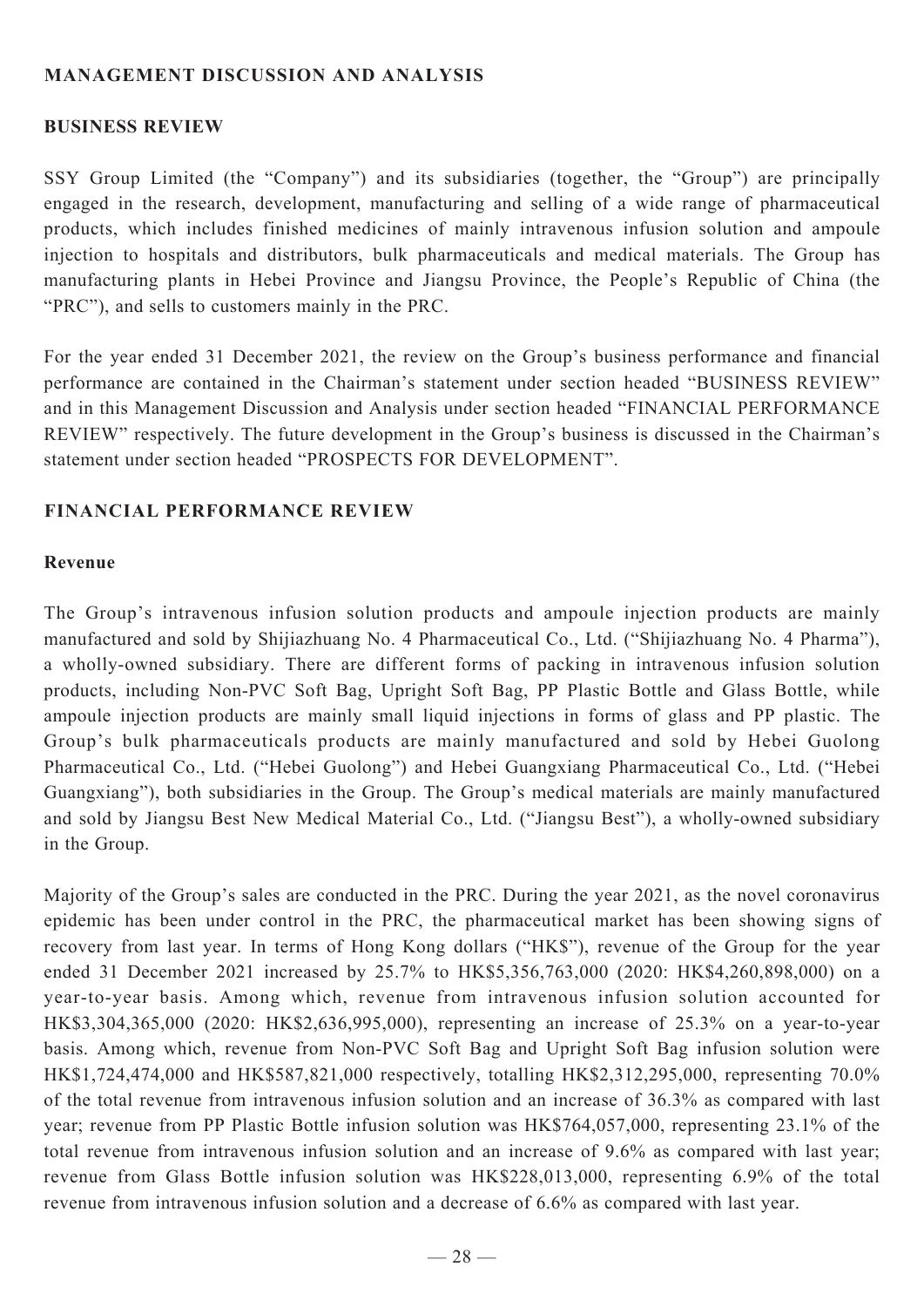On the other hand, the Group has put a lot of effort in product diversification. The Group has been promoting high-end ampoule injections products in view of its high growth potential, as a result, revenue from ampoule injections accounted for HK\$1,093,615,000 (2020: HK\$971,508,000), representing an increase of 12.6% on a year-to-year basis.

Revenue from bulk pharmaceuticals accounted for HK\$533,860,000 (2020: HK\$230,217,000), representing a significant growth of 131.9% as compared with last year mainly due to a recovery growth of market demand for bulk pharmaceuticals and an increase in the utilization in the Group's production capacity in bulk pharmaceuticals.

The Group will keep focusing its production in high quality intravenous infusion solution products such as Non-PVC Soft Bag infusion solution and therapeutic infusion solution. The Group will also keep expanding its market in ampoule injections, bulk pharmaceuticals, oral preparations and new medical material products to drive revenue growth.

Revenue from medical materials products contributed HK\$177,177,000 (2020: HK\$119,319,000) to the Group, representing an increase of 48.5% as compared with last year mainly due to market recovery from last year.

## **Cost of Sales**

During the year ended 31 December 2021, the Group has adopted various cost control measures such as production process optimization, equipment modification and energy conservation. Nevertheless, due to increase in sales volume and under a general trend of rising costs in production, the Group's cost of sales increased by 40.8% to HK\$2,186,517,000 for the year ended 31 December 2021 as compared to last year of HK\$1,552,523,000. The cost of direct materials, direct labour and other costs represented approximately 57.4%, 14.4% and 28.2% of the total cost of sales respectively for the year ended 31 December 2021 while their comparative percentages for 2020 were 54.9%, 16.5% and 28.6% respectively.

## **Gross Profit Margin**

For the year ended 31 December 2021, the Group recorded a total gross profit of HK\$3,170,246,000 (2020: HK\$2,708,375,000). Overall gross profit margin decreased by 4.4 percentage point to 59.2% from that of last year 63.6%, which was mainly due to a general trend of rising costs in production and an increased proportion of revenue from bulk pharmaceuticals which had a lower gross profit margin as compared to finished medicines.

## **Other Income**

For the year ended 31 December 2021, the Group's other income increased to HK\$84,291,000 (2020: HK\$71,717,000) which mainly represented government grants.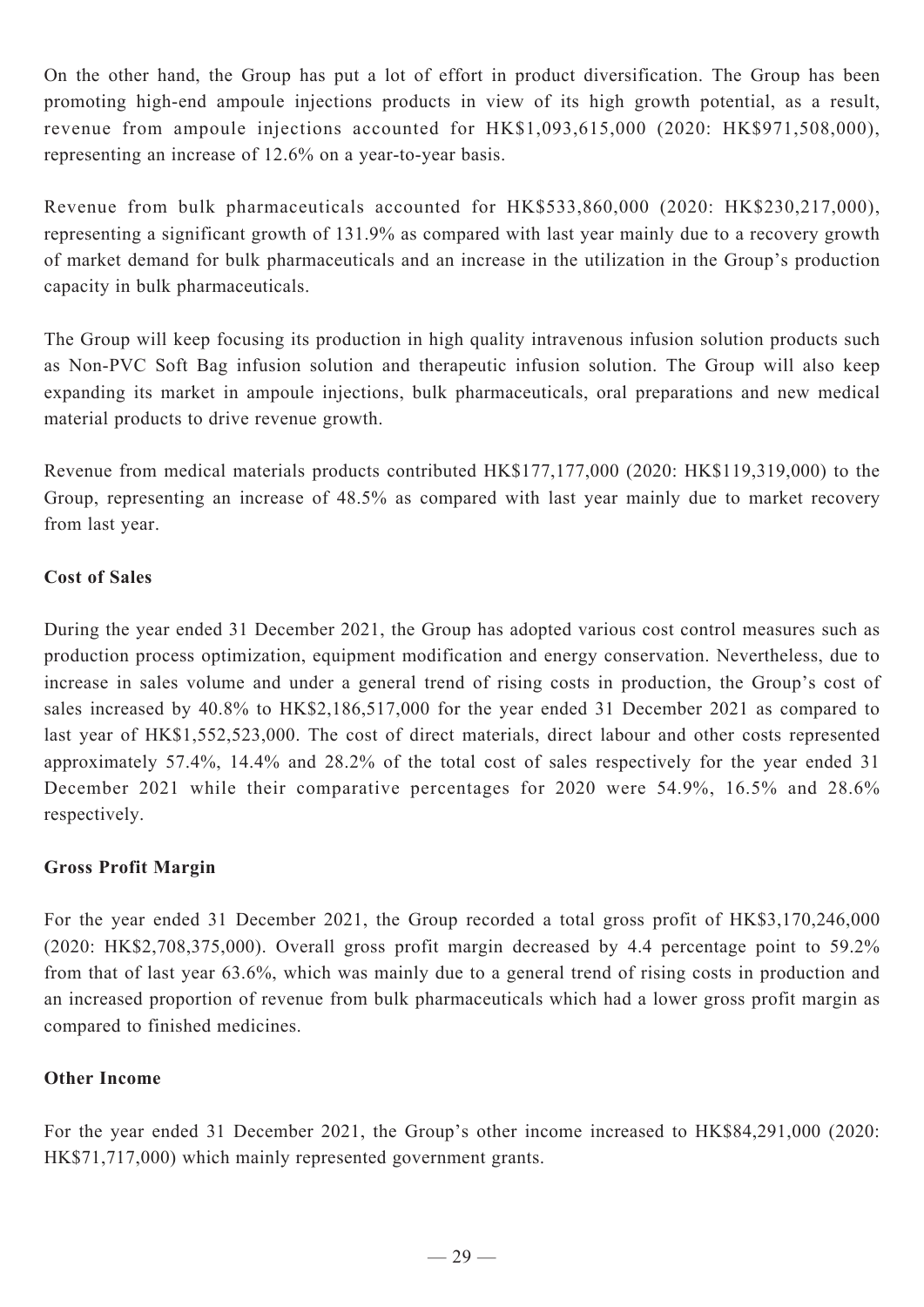## **Selling and Distribution Costs**

For the year ended 31 December 2021, selling and distribution costs amounted to approximately HK\$1,707,028,000 (2020: HK\$1,613,294,000), which was mainly consisted of advertising, marketing and promotion expenses of HK\$1,102,221,000 (2020: HK\$1,131,496,000), transportation cost of approximately HK\$436,043,000 (2020: HK\$360,235,000), as well as salary expenses for sales and marketing staff of approximately HK\$71,614,000 (2020: HK\$63,853,000).

Selling and distribution costs increased by 5.8% for the year ended 31 December 2021 as compared with last year due to increase in sales volume as compared to the year 2020. Such increase was lower than revenue growth as compared with last year because of (i) an increased proportion of revenue from bulk pharmaceuticals which had a lower level of selling costs as compared to finished medicines and (ii) a lower level of promotion expenses of finished medicines.

## **General and Administrative Expenses**

For the year ended 31 December 2021, general and administrative expenses was approximately HK\$309,941,000 (2020: HK\$281,339,000) which mainly comprised salaries expenses for administrative staff of approximately HK\$155,119,000 (including a one-off non-cash expense arising from grant of share options to administrative management staff of approximately HK\$28,161,000) as well as depreciation and amortisation (other than research and development) expenses of approximately HK\$93,344,000.

The increase of 10.2% in general and administrative expenses in year 2021 as compared to that of year 2020 was mainly caused by the one-off expense from grant of share options during the year ended 31 December 2021 whereas there was no grant of share options during the year 2020.

## **Research and Development Cost**

For the year ended 31 December 2021, research and development costs amounted to HK\$247,992,000 (2020: HK\$126,901,000), which comprised salaries expenses for research and development staff of approximately HK\$122,858,000 as well as depreciation and amortisation expenses of approximately HK\$39,224,000.

Research and development cost increased significantly by 95.4% for the year ended 31 December 2021 as compared with last year. Undergoing the process of enterprise transformation and product diversification, the Group expanded and expedited the research and development of new products in drug preparations, bulk pharmaceuticals as well as medical materials. Furthermore, a one-off non-cash expense arising from grant of share options to R&D management staff during the year ended 31 December 2021 of approximately HK\$36,878,000 (2020: nil) has resulted in the increase in research and development costs.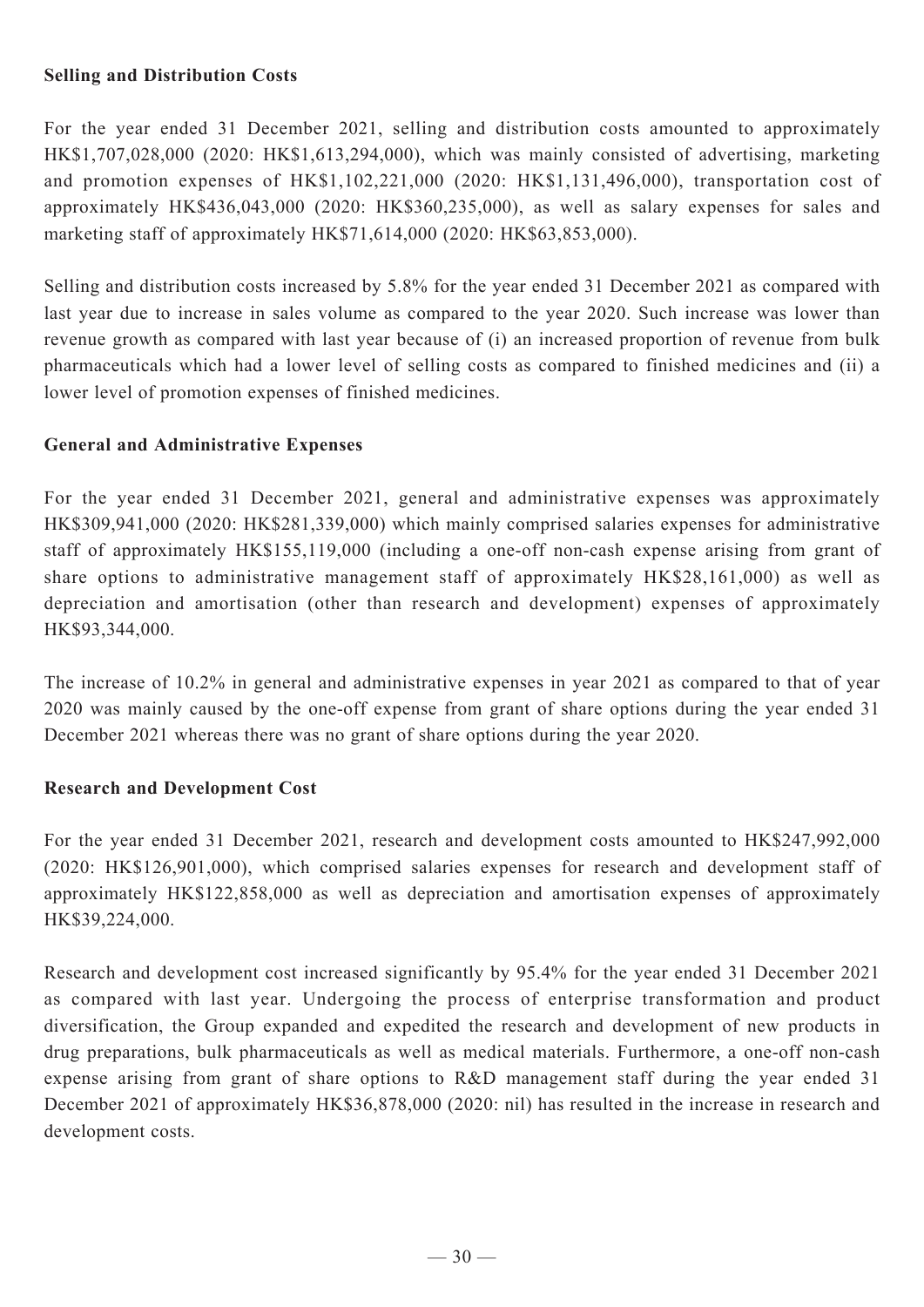## **Profit from Operations**

For the year ended 31 December 2021, the Group's profit from operations amounted to HK\$988,085,000, representing an increase of 30.2% as compared to HK\$758,882,000 in year 2020. The operating profit margin (defined as operating profit divided by total revenue) increased to 18.4% as compared to 17.8% in year 2020.

#### **Finance Costs – Net**

The Group's net finance costs, costs, which represented mainly interest expenses of bank borrowings and foreign exchange loss less interest income on bank deposits, increased by 34.0% to HK\$45,114,000 for the year ended 31 December 2021 (2020: HK\$33,667,000) mainly due to a higher level of the Group's bank borrowings.

#### **Income Tax Expense**

The Group believes that Shijiazhuang No. 4 Pharma, Jiangsu Best, Hebei Guangxiang, Hebei Guolong and Hebei Hanlin Biotechnology Co., Ltd. have been certified as High and New Technology Enterprises and thus subject to a reduced corporate income tax of 15% in the PRC for year 2021. For the year ended 31 December 2021, the income tax expense of the Group increased by 40.0% to HK\$160,104,000 (2020: HK\$114,396,000) mainly due to a higher profit before taxation of the Group.

#### **Profit Attributable to Equity Shareholders**

For the year ended 31 December 2021, profit attributable to equity shareholders of the Company increased by 28.4% to HK\$785,533,000 (2020: HK\$611,971,000), with net profit margin (defined as profit attributable to equity shareholders of the Company divided by total revenue) increased from 14.4% last year to 14.7% this year.

## **LIQUIDITY, FINANCIAL RESOURCES AND CAPITAL STRUCTURE**

The Group primarily finances its working capital and other capital requirements by net cash generated from operating activities and resorts to external financing including both long-term and short-term bank borrowings from time to time in case the projected operating cash flow is insufficient to meet the capital requirements.

As at 31 December 2021, the Group's cash and cash equivalents increased to HK\$1,661,736,000 (31 December 2020: HK\$1,445,905,000), mostly were denominated in Renminbi ("RMB").

As at 31 December 2021, the Group's bank borrowings amounted to HK\$3,103,195,000 (2020: HK\$2,427,072,000), comprising HK\$1,700,772,000 (2020: HK\$1,082,411,000) of borrowings denominated in RMB and HK\$1,402,423,000 (2020: HK\$1,344,661,000) in Hong Kong dollars. As at 31 December 2021, all of the Group's bank borrowings were repayable within 5 years, mostly bearing interest at variable rates.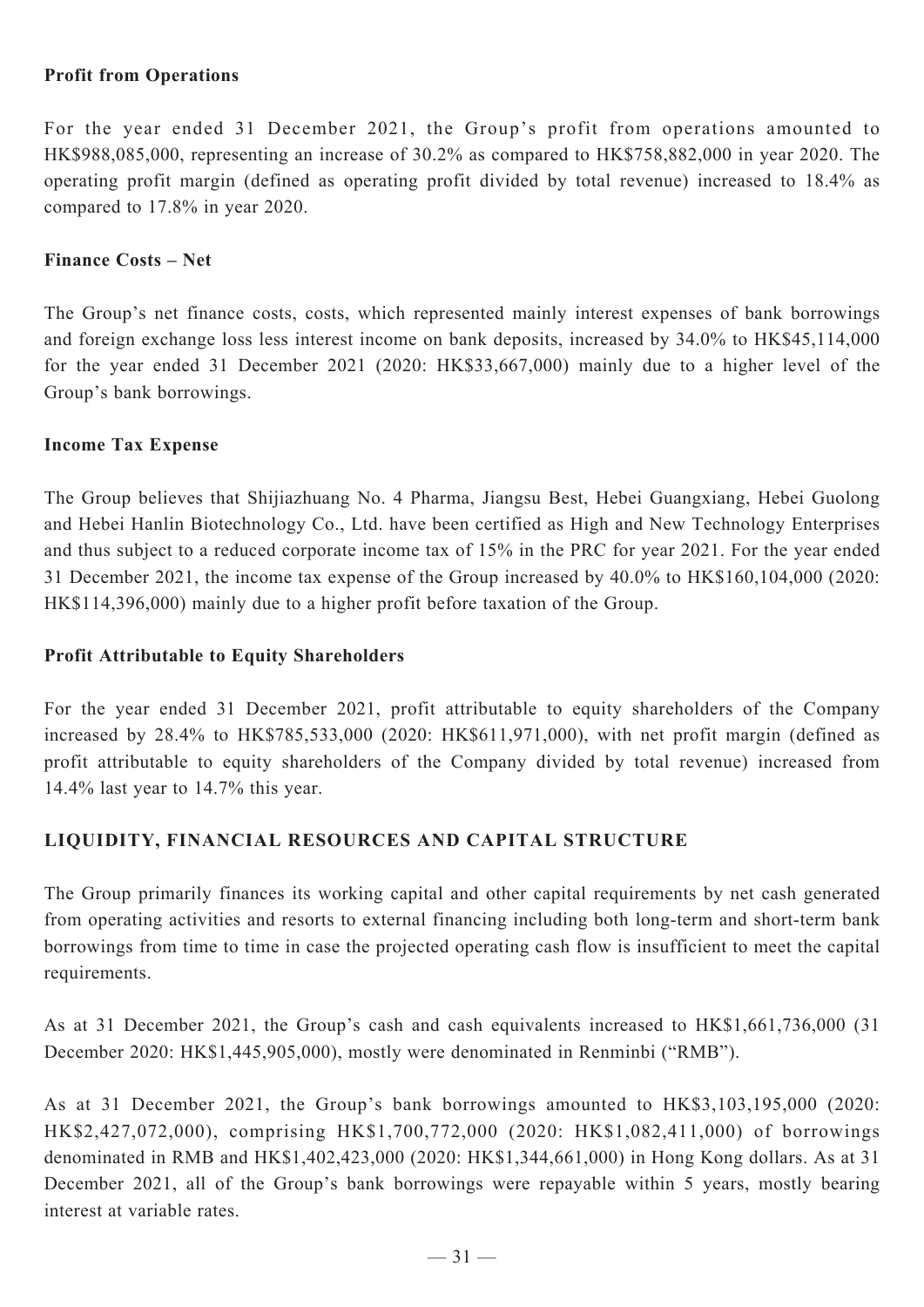Gearing ratio (defined as bank borrowings and lease liabilities less cash and cash equivalents divided by total capital less non-controlling interests) increased from 14.9% as at 31 December 2020 to 18.9% as at 31 December 2021 mainly due to a higher level of the Group's bank borrowings. Current ratio (defined as current assets divided by current liabilities) further improved from 2.01 as at 31 December 2020 to 2.04 as at 31 December 2021.

As at 31 December 2021, the Group's total capital commitments outstanding but not provided for was HK\$589,477,000 (31 December 2020: HK\$477,237,000).

Overall, the Group continued to maintain a sound liquidity position, a sufficient working capital level and a low-risk capital structure in view of the Group's operation needs and capital commitments.

## **EMPLOYEES AND REMUNERATION POLICY**

As at 31 December 2021, the Group had approximately 4,800 employees (2020: 4,700 employees), most of whom were based in the PRC. The remuneration policy of employees other than executive Directors and senior management is based on industry practice and is periodically reviewed by executive Directors or senior management. Apart from social insurance and in-house training programmes, other kinds of remuneration such as discretionary bonuses, share options under the Share Option Scheme and shares granted under the Restricted Share Award Scheme may be awarded to eligible employees according to the assessment of individual performance. Please refer details of the Share Option Scheme and the Restricted Share Award Scheme to the respective sections.

The total remuneration cost incurred by the Group for year ended 31 December 2021 was approximately HK\$663,929,000 (2020: HK\$469,423,000) including a one-off non-cash expense of HK\$67,050,000 (2020: nil) arising from grant of share options to management staff of the Group.

## **CHARGE ON ASSETS**

As at 31 December 2021, the Group's right-of-use assets of HK\$54,746,000 (2020: HK\$54,347,000) were pledged as collateral for the Group's certain bank borrowings.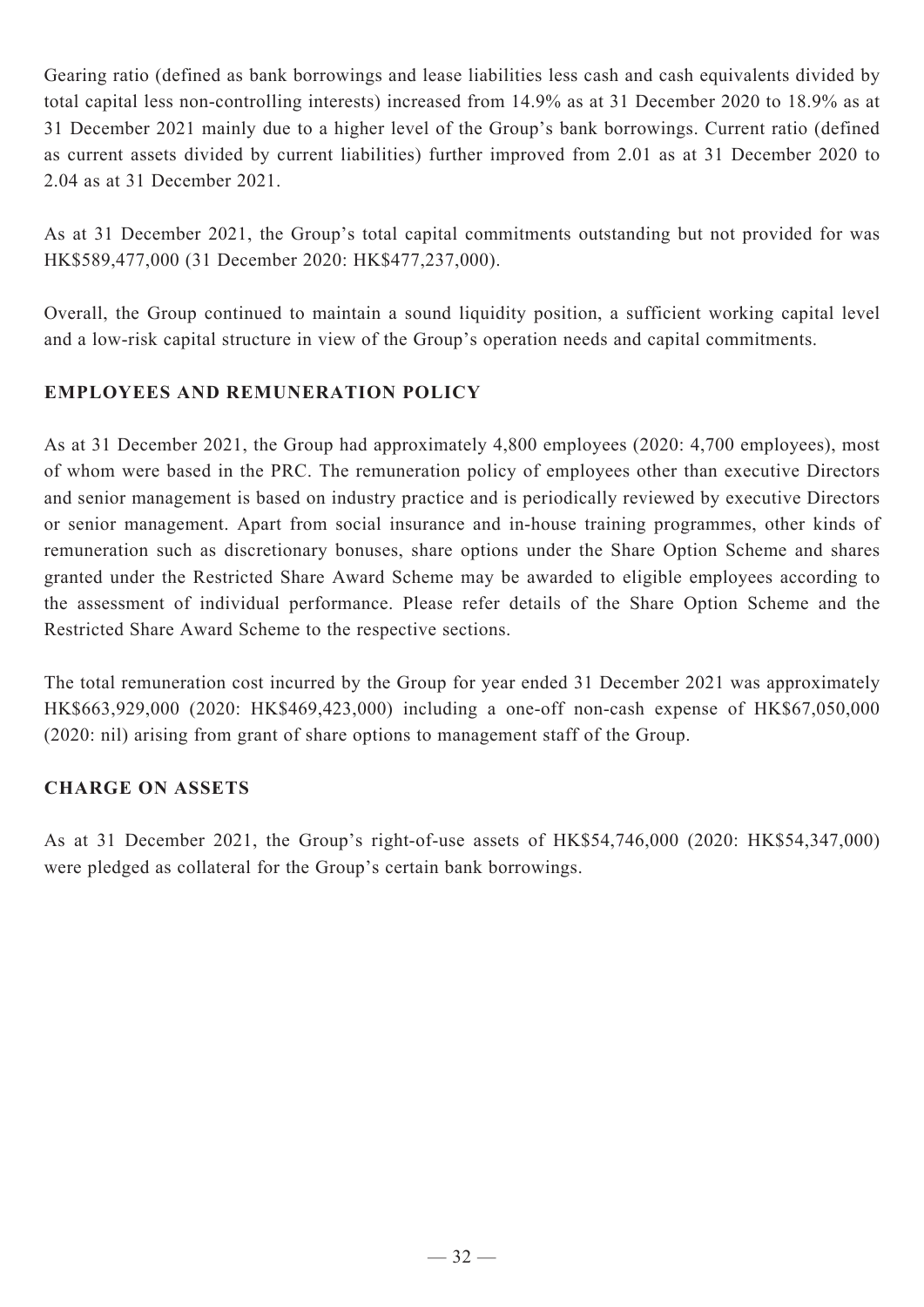## **FOREIGN EXCHANGE RISK**

Majority of the Group's businesses are operated in the PRC and are denominated in RMB. Except for the foreign currency translation risk arising from the translation into Hong Kong dollars for the financial statements of subsidiaries with the functional currencies of RMB, the Group does not expect any materially adverse effects of the exchange rate fluctuation. Hence, no financial instrument for hedging was employed. Nevertheless, the Group is closely monitoring the financial market and would consider appropriate measures if required.

As at the dates below, the exchange rates of converting HK\$ into RMB (as calculated in HK\$) were:

| 1 January $2020$ | 0.89578 |
|------------------|---------|
| 31 December 2020 | 0.84164 |
| 31 December 2021 | 0.81760 |

## **MATERIAL ACQUISITIONS AND DISPOSALS**

On 29 July 2021, the Group entered into an acquisition agreement to purchase 27,661,441 shares (representing 6.1015% of its equity interest as at 29 July 2021) of Cisen Pharmaceutical Co., Ltd.(辰欣 藥業股份有限公司), a company established under the laws of the PRC and the shares of which are listed on the Shanghai Stock Exchange (stock code: 603367), at the total consideration of approximately RMB354 million (i.e. RMB12.80 per share). Please refer to the Company's announcement dated 29 July 2021 for details of the acquisition. Cisen Pharmaceutical Co., Ltd. and its subsidiaries (the "Cisen Pharmaceutical") are principally engaged in the business of research and development, production and sales of pharmaceuticals of mainly chemical preparations, with five major dosage forms among its products: large-volume injections (including non-PVC soft bags, plastic bottles, upright soft bags, glass bottles), freeze-dried powder injections, small-volume injections, tablets form and capsules form. Having considered the business model, financial performance and competitive advantages of the Cisen Pharmaceutical, the Group was optimistic towards the prospects and development of the Cisen Pharmaceutical and was positive about the long term returns from the investment in the Cisen Pharmaceutical. The Group considers that it was a good time to utilize its available capital for investment so as to generate returns in fulfilling its investment objective through the acquisition. During the year ended 31 December 2021, Cisen Pharmaceutical Co., Ltd. was recognized as an investment in associate over which the Group has significant influence, and the Group's share of the Cisen Pharmaceutical's profits was approximately HK\$5,426,000.

Saved as disclosed above, there was no material acquisition or disposal of subsidiary or associate for the year ended 31 December 2021.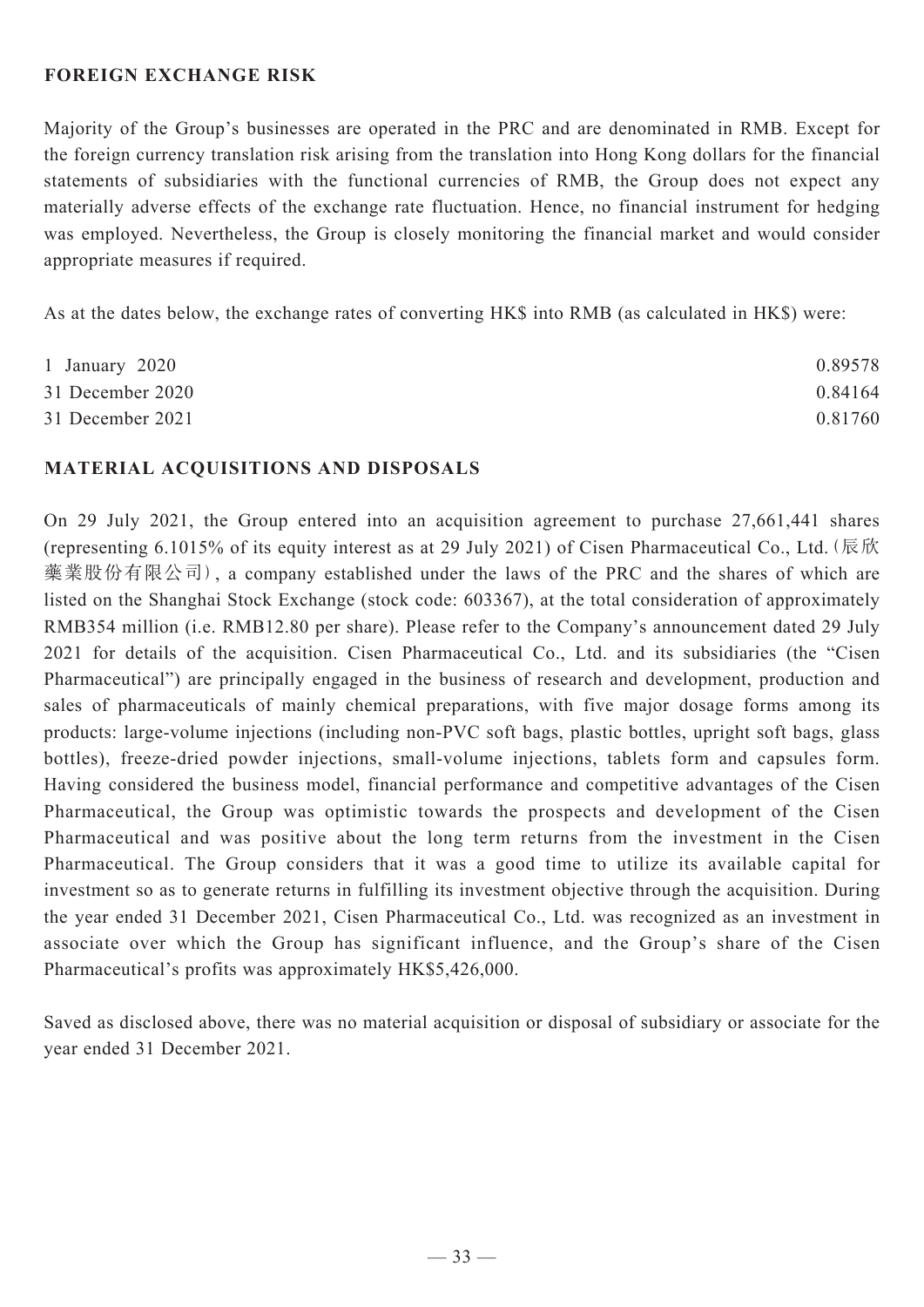## **CONTINGENT LIABILITIES**

As at 31 December 2021, the Group did not have any significant contingent liabilities.

## **PURCHASE, SALE OR REDEMPTION OF SECURITIES**

The Board considers that purchase of its shares by the Company under suitable market condition and funding arrangement will enhance net asset value and/or earnings per share of the Company, and thus will benefit the Company and the shareholders as a whole. Save for the purchase of 47,038,000 shares which details are set out in the next paragraph, neither the Company nor any of its subsidiaries has purchased or sold any of the Company's listed securities for the year ended 31 December 2021.

During the year ended 31 December 2021, the Company acquired an aggregate of 47,038,000 ordinary shares through purchases on The Stock Exchange of Hong Kong Limited (the "Stock Exchange") at an aggregate consideration of HK\$187,614,000 which details are set out below. As at 31 December 2021, all of the 47,038,000 shares have been cancelled.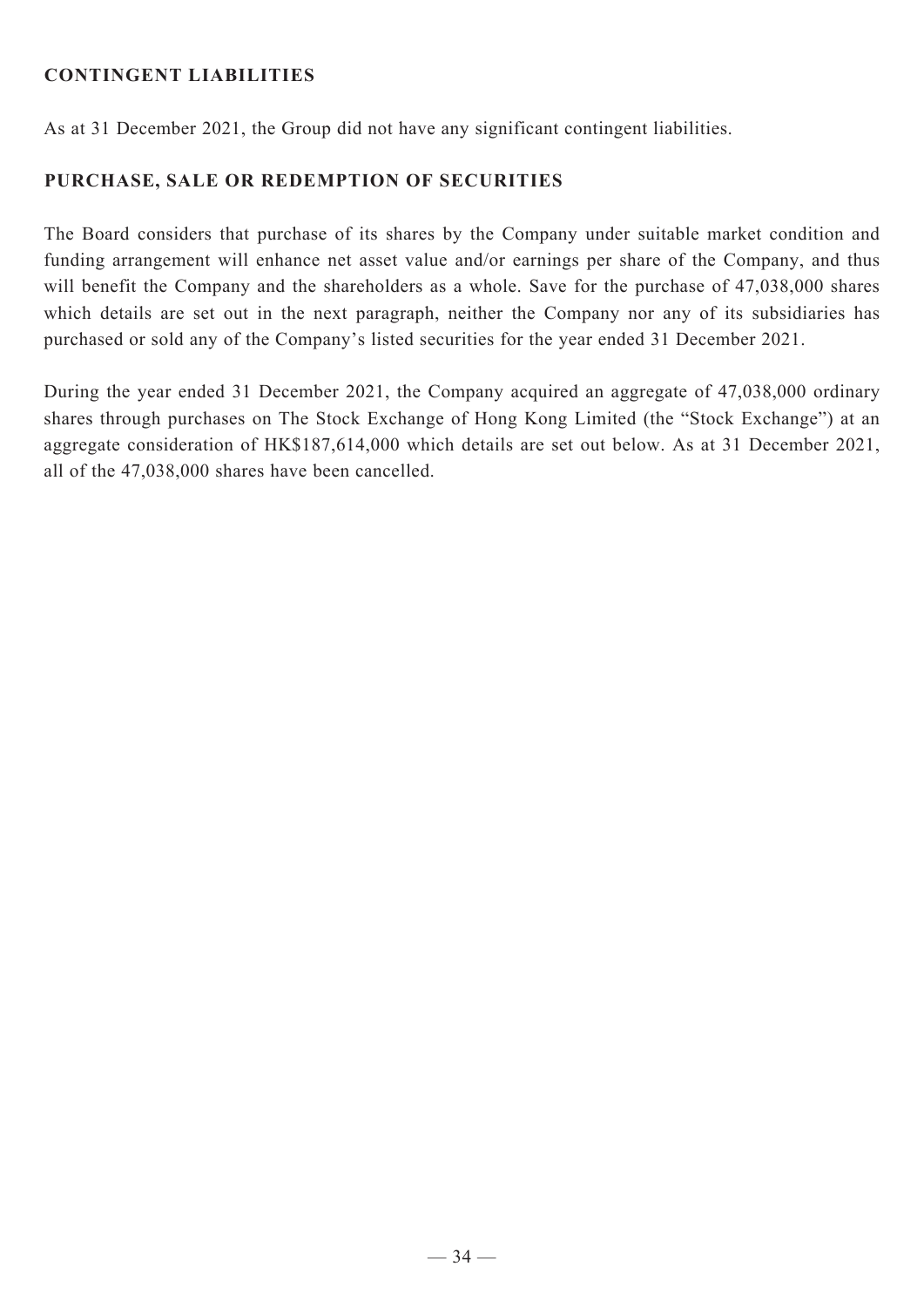|                       | <b>Total</b> |                |            |               |
|-----------------------|--------------|----------------|------------|---------------|
|                       | number of    |                |            |               |
|                       | the ordinary | <b>Highest</b> | Lowest     |               |
|                       | shares       | price paid     | price paid | Aggregate     |
| Date of the purchases | purchased    | per share      | per share  | consideration |
|                       |              | $(HK\$         | $(HK\$     | $(HK\$        |
| 13 January 2021       | 1,972,000    | 4.12           | 4.03       | 8,056,000     |
| 14 January 2021       | 2,710,000    | 4.26           | 4.03       | 11,365,000    |
| 15 January 2021       | 1,450,000    | 4.34           | 4.30       | 6,291,000     |
| 18 January 2021       | 3,510,000    | 4.37           | 4.26       | 15,338,000    |
| 19 January 2021       | 486,000      | 4.44           | 4.41       | 2,163,000     |
| 20 January 2021       | 2,166,000    | 4.51           | 4.50       | 9,794,000     |
| 22 January 2021       | 1,236,000    | 4.68           | 4.62       | 5,770,000     |
| 25 January 2021       | 2,616,000    | 4.70           | 4.33       | 11,665,000    |
| 26 January 2021       | 508,000      | 4.29           | 4.28       | 2,183,000     |
| 10 May 2021           | 350,000      | 4.78           | 4.78       | 1,679,000     |
| 11 May 2021           | 222,000      | 4.85           | 4.85       | 1,081,000     |
| 13 May 2021           | 400,000      | 5.00           | 4.99       | 2,005,000     |
| 15 September 2021     | 1,500,000    | 4.43           | 4.37       | 6,634,000     |
| 20 September 2021     | 700,000      | 4.28           | 4.24       | 2,998,000     |
| 24 September 2021     | 930,000      | 4.11           | 4.04       | 3,799,000     |
| 4 October 2021        | 800,000      | 3.89           | 3.84       | 3,103,000     |
| 12 October 2021       | 2,550,000    | 3.95           | 3.87       | 10,024,000    |
| 21 October 2021       | 2,500,000    | 4.01           | 3.92       | 9,910,000     |
| 28 October 2021       | 2,502,000    | 3.70           | 3.63       | 9,183,000     |
| 1 November 2021       | 1,600,000    | 3.68           | 3.65       | 5,870,000     |
| 2 November 2021       | 1,400,000    | 3.62           | 3.56       | 5,052,000     |
| 3 November 2021       | 1,550,000    | 3.61           | 3.57       | 5,584,000     |
| 4 November 2021       | 1,250,000    | 3.60           | 3.57       | 4,495,000     |
| 5 November 2021       | 2,800,000    | 3.60           | 3.51       | 9,948,000     |
| 15 November 2021      | 1,300,000    | 3.73           | 3.67       | 4,823,000     |
| 26 November 2021      | 2,900,000    | 3.73           | 3.69       | 10,819,000    |
| 10 December 2021      | 2,000,000    | 3.55           | 3.48       | 7,067,000     |
| 14 December 2021      | 2,130,000    | 3.44           | 3.38       | 7,304,000     |
| 17 December 2021      | 1,000,000    | 3.61           | 3.58       | 3,611,000     |
|                       | 47,038,000   |                |            | 187,614,000   |
|                       |              |                |            |               |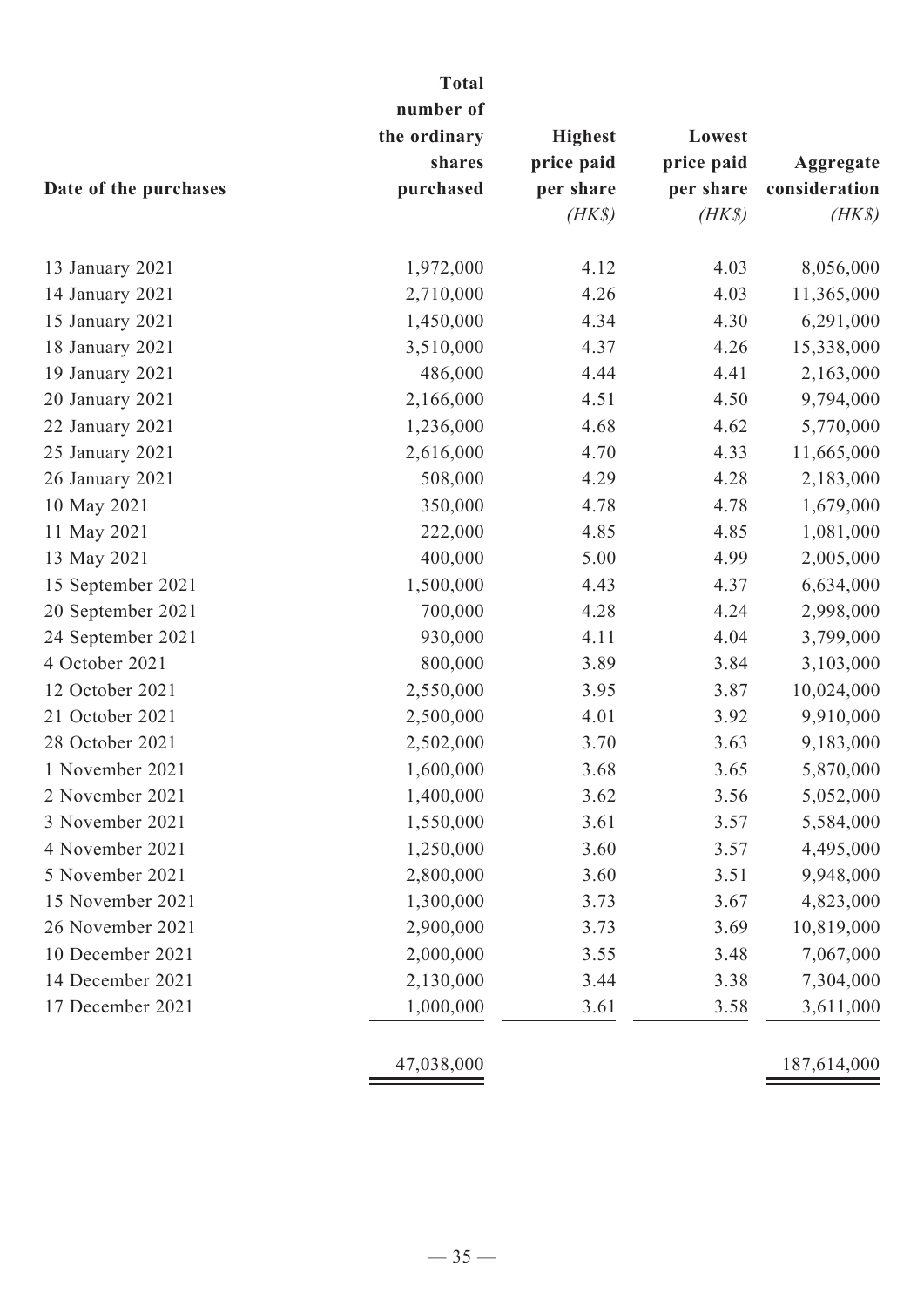#### **SHARE OPTION SCHEME**

As approved by an ordinary resolution passed by the shareholders at the Extraordinary General Meeting held on 20 September 2012, the Board had terminated the old share option scheme adopted on 16 October 2005 and adopted the existing share option scheme ("Share Option Scheme").

Share Option Scheme is valid and remains in force for a period of 10 years from 20 September 2012 (the "Scheme Period") unless terminated earlier by shareholders in general meeting. The purpose of Share Option Scheme is to enable the Board to grant share options to the Eligible Person as defined in Share Option Scheme including, among others, the directors, employee or proposed employee, consultants or advisers of or to the Company or its subsidiaries or any entity in which the Group holds an equity interest, as incentives or rewards for their contribution or potential contribution to the development and growth of the Group. The provisions of Share Option Scheme comply with the requirements of Chapter 17 of the Rules Governing the Listing of Securities on the Stock Exchange (the "Listing Rules").

Pursuant to Share Option Scheme, the offer for grant of options ("Offer") must be accepted within 30 days inclusive of the day on which such offer was made, with a payment of HK\$1.00 as consideration for the grant. The exercise price of the share option is to be determined by the Board provided always that it shall be at least the higher of (i) the closing price of the shares as stated in the daily quotations sheet issued by the Stock Exchange for the date of offer of grant, which must be a business day; and (ii) the average closing price of the shares as stated in the daily quotations sheets issued by the Stock Exchange for the five business days immediately preceding the date of offer of grant provided that the option price per share shall in no event be less than the nominal amount of one share. The share options are exercisable at any time during a period as the Board may determine in granting the share options but in any event shall not exceed 10 years from the date of Offer, subject to the terms and conditions of Share Option Scheme and any conditions of grant as may be stipulated by the Board.

The aggregate number of shares which may be issued upon exercise of all outstanding options granted and yet to be exercised under Share Option Scheme and any other schemes shall not exceed 30% of the issued share capital of the Company from time to time. The maximum number of shares issuable upon exercise of all options to be granted Share Option Scheme and any other schemes as from the commencement of the Scheme Period must not, in aggregate, exceed 10% of the shares in issue as at 20 September 2012 (the "Scheme Mandate Limit"). The Scheme Mandate Limit may be refreshed at any time by obtaining approval of the shareholders in general meeting provided that the new limit under the refreshed Scheme Mandate Limit must not exceed 10% of the issued share capital of the Company at the date of the shareholders' approval. The maximum number of shares issued and to be issued upon exercise of the options granted under Share Option Scheme and any other schemes to any of the Eligible Person (including cancelled, exercised and outstanding options) in any 12-month period up to the date of grant shall not exceed 1% of issued share capital of the Company unless shareholders' approval is obtained under the terms of Share Option Scheme.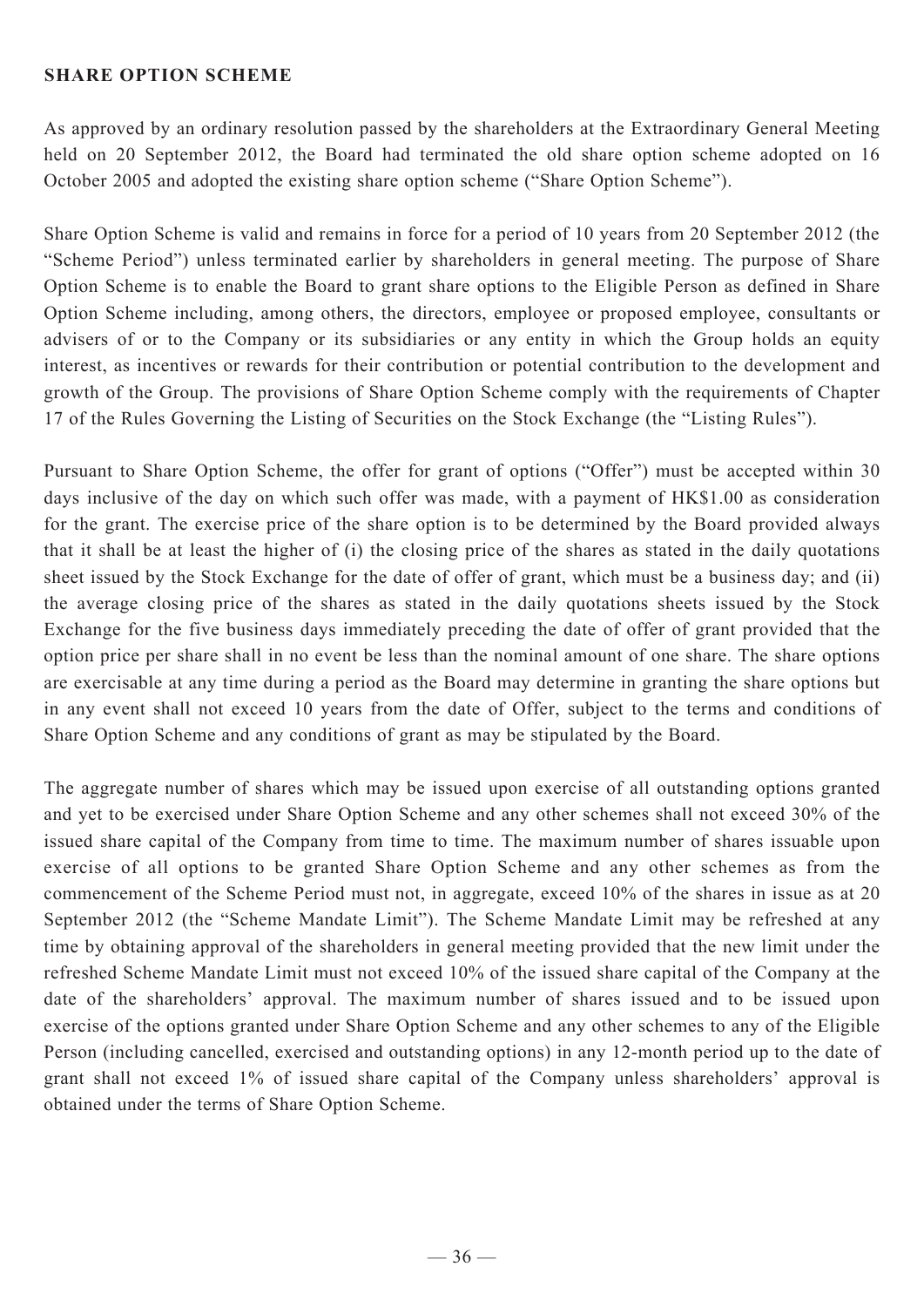On 19 October 2015, the Company granted a total of 122,000,000 share options to two executive directors of the Company and other management staff of the Group under Share Option Scheme, representing about 4.33% of the issued share capital as at the date immediately before share options were granted. The exercise price was HK\$1.98. The exercisable period was from 19 October 2015 to 18 October 2018. All of the share options granted on 19 October 2015 have been exercised.

On 15 April 2016, the Company granted 122,000,000 share options to Mr. Qu Jiguang, the Chairman and the CEO of the Company, under Share Option Scheme, representing about 4.31% of the issued share capital as at the date immediately before share options were granted. The exercise price was HK\$2.58. The exercisable period was from 15 April 2016 to 14 April 2021. Such grant of share options was approved by the independent shareholders at the annual general meeting held on 27 May 2016. During the year ended 31 December 2020, a total of 32,000,000 share options were exercised by Mr. Qu Jiguang and, as a result, a total of 32,000,000 ordinary shares of the Company was issued. All of the share options granted on 15 April 2016 have been exercised.

The refreshment of Scheme Mandate Limit was approved at the annual general meeting held on 27 May 2016. Upon such approval, the Directors were authorised to grant share options to subscribe up to 10% of the issued share capital as at the date of such approval. Pursuant to the Listing Rules and the Share Option Scheme, share options previously granted under the Share Option Scheme (including those outstanding, cancelled, lapsed in accordance with the Share Option Scheme or exercised share options) will not be counted for purpose of calculating the Scheme Mandate Limit as refreshed. The limit on the number of shares which may be issued upon exercise of all outstanding share options granted and yet to be exercised under the Share Option Scheme and any other schemes of the Company must not exceed 30% of the shares in issue from time to time. No share options may be granted under the Share Option Scheme and any other schemes of the Company if this will result in the limit being exceeded.

On 12 January 2021 (the "Date of Grant"), the Company granted 100,000,000 share options to certain management staff of the Group who were not the Directors of the Company at the Date of Grant under Share Option Scheme, representing approximately 3.285% of the issued share capital as at the date immediately before share options were granted. The exercise price was HK\$4.218. The exercisable period was from 12 January 2021 to 11 January 2026. Subsequent to the Date of Grant, two grantees namely Mr. Meng Guo and Mr. Chow Hing Yeung were appointed as executive directors of the Company on 27 August 2021. During the year ended 31 December 2021 and up to date of this Annual Report, all of the 100,000,000 share options remain outstanding and exercisable.

The movement of total number of share options outstanding is shown as follows:

|                                                    | 2021        | 2020         |
|----------------------------------------------------|-------------|--------------|
| Outstanding at the beginning of the year           |             | 32,000,000   |
| Granted during the year                            | 100,000,000 |              |
| Exercised during the year                          |             | (32,000,000) |
| Lapsed during the year                             |             |              |
| Outstanding and exercisable at the end of the year | 100,000,000 |              |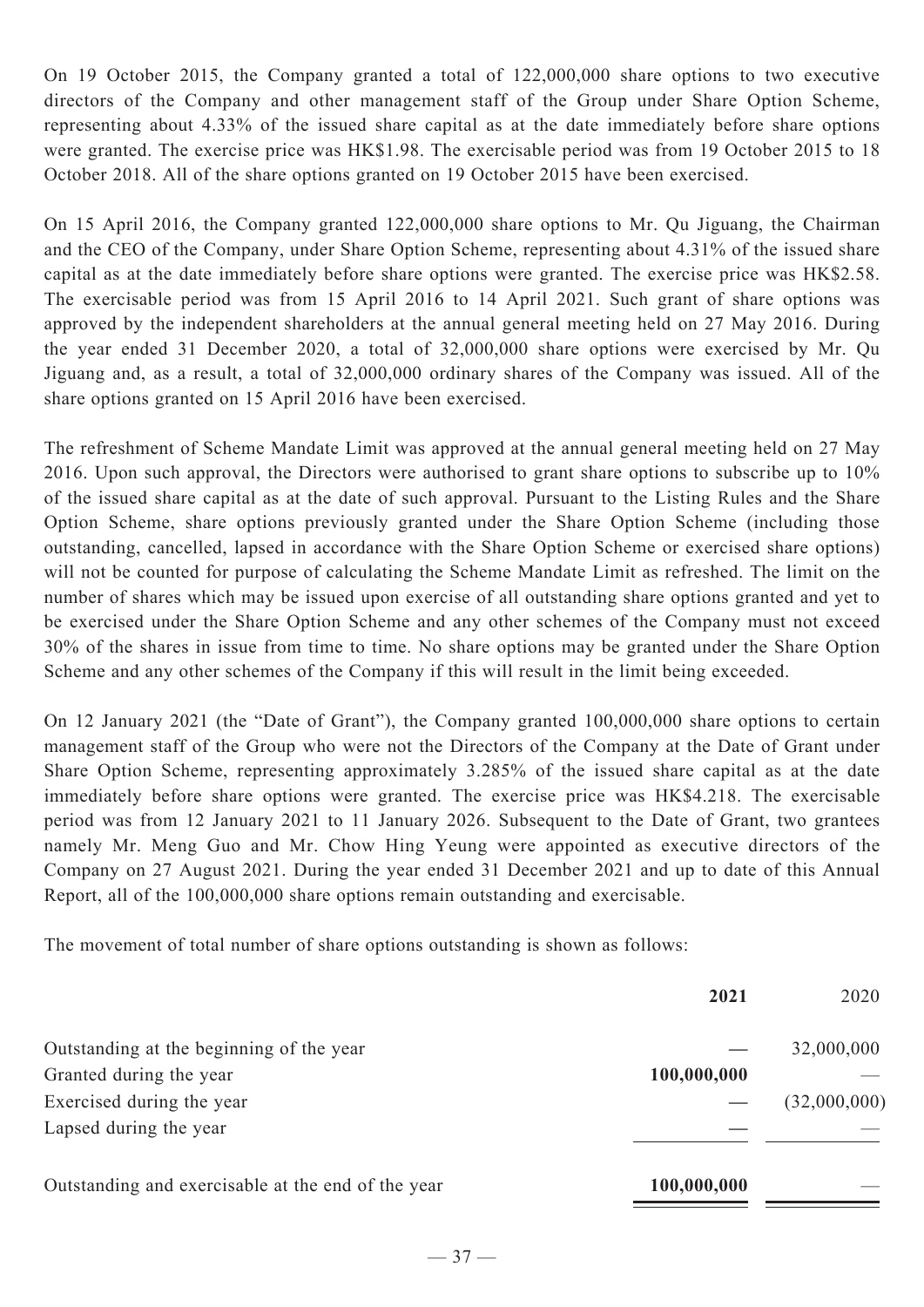The details of share options movements during the year ended 31 December 2021 are shown as follows:

## **Directors of the Company**

|                                      |             |                  |                                       |                          | Number of share options         |                               |                                        |                                  |
|--------------------------------------|-------------|------------------|---------------------------------------|--------------------------|---------------------------------|-------------------------------|----------------------------------------|----------------------------------|
| Name of<br><b>Director</b>           |             | Date of<br>grant | <b>Exercise</b><br>price<br>per share | Exercisable<br>period    | Outstanding<br>at 1 Jan<br>2021 | Granted<br>during<br>the year | <b>Exercised</b><br>during<br>the year | Outstanding<br>at 31 Dec<br>2021 |
| Mr. Meng Guo                         | 12 Jan 2021 | HK\$4.218        | 12 Jan 2021<br>$-11$ Jan 2026         | $\overline{\phantom{0}}$ | 20,000,000                      | —                             | 20,000,000                             |                                  |
| Mr. Chow Hing $12$ Jan 2021<br>Yeung |             | HK\$4.218        | 12 Jan 2021<br>$-11$ Jan 2026         |                          | 2,000,000                       | $\qquad \qquad -$             | 2,000,000                              |                                  |

## **Employees (not directors of the Company)**

| Date of<br>grant |                                    |                                | Number of share options         |                               |                                        |                                  |
|------------------|------------------------------------|--------------------------------|---------------------------------|-------------------------------|----------------------------------------|----------------------------------|
|                  | <b>Exercise</b><br>price per share | Exercisable<br>period          | Outstanding<br>at 1 Jan<br>2021 | Granted<br>during<br>the year | <b>Exercised</b><br>during<br>the year | Outstanding<br>at 31 Dec<br>2021 |
| 12 Jan 2021      | HK\$4.218                          | 12 Jan $2021 -$<br>11 Jan 2026 |                                 | 78,000,000                    |                                        | 78,000,000                       |

As at 31 December 2021, the share options granted under Share Option Scheme and remained outstanding had an weighted average exercise price of HK\$4.218 and a remaining contractual life of approximately 4.03 years. Assuming that all share options outstanding as at 31 December 2021 are exercised, the Company will receive proceeds of HK\$421,800,000.

## **RESTRICTED SHARE AWARD SCHEME**

The Company has adopted the Restricted Share Award Scheme on 27 December 2018 (the "Adoption Date"), pursuant to which existing shares will be purchased by the trustee from the market out of cash contributed by the Group and be held on trust for the participants selected by the Board (the "Selected Participants") until such shares are vested in the relevant Selected Participants in accordance with the terms of the Restricted Share Award Scheme. The purpose and objective of the Restricted Share Award Scheme are to provide the Selected Participants with an opportunity to acquire a proprietary interest in the Company, to encourage and retain such individuals to work with the Company, and to provide additional incentive for them to achieve performance goals. The Restricted Share Award Scheme shall terminate upon the expiry of the period of 10 years from the Adoption Date.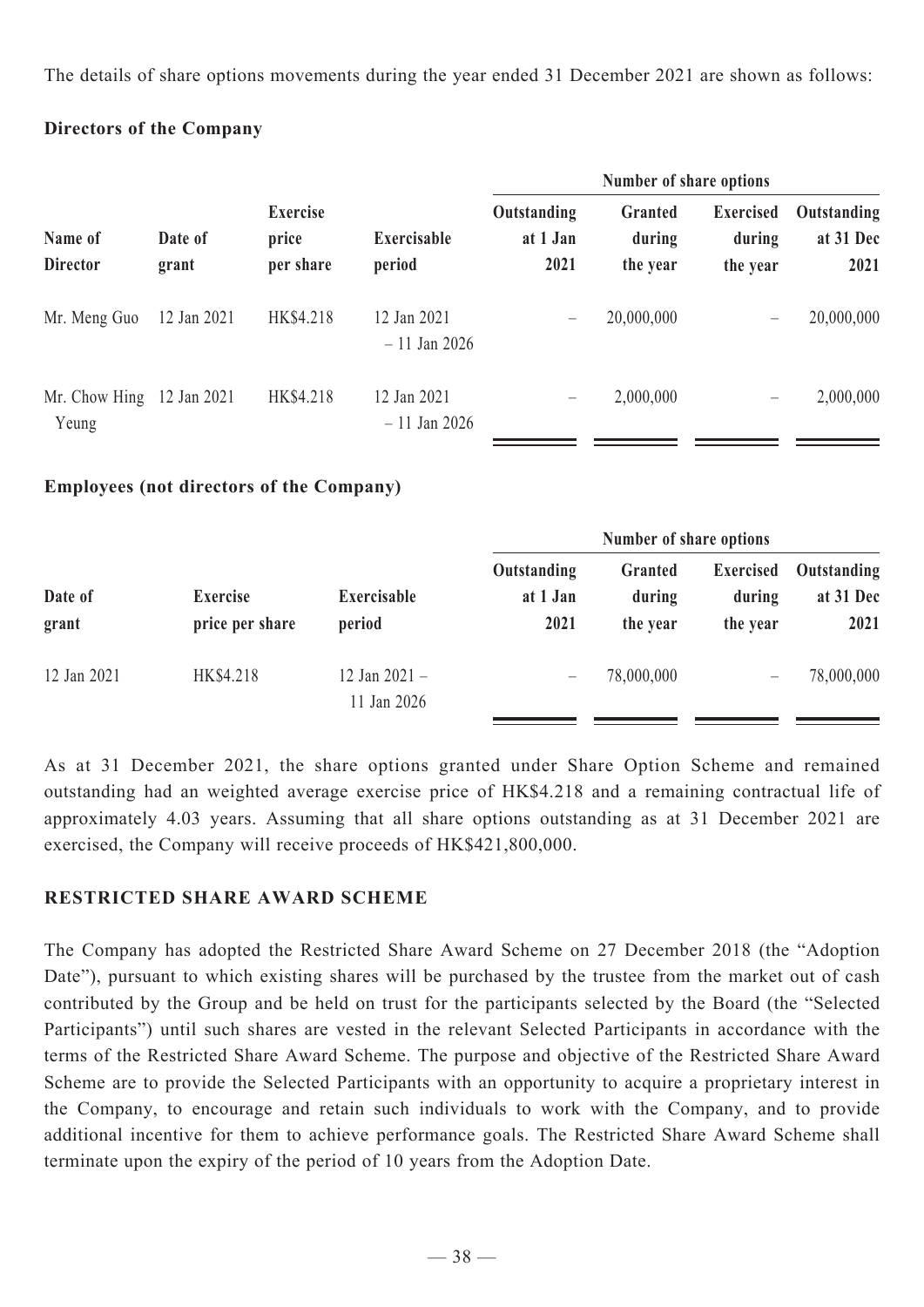The Board may, from time to time, at its absolute discretion determine the number of restricted Shares to be granted and select any participant to be a Selected Participant with such vesting conditions as it may deem appropriate under the Restricted Share Award Scheme. Participants of the Restricted Share Award Scheme include any individual being an executive director, employee, officer of the Company or any subsidiary. The maximum number of shares which the trustee may purchase with funds contributed by the Group amounts to 60,280,507 Shares, representing 2% of the Company's issued share capital as at the Adoption Date. The maximum number of shares which may be granted to a Selected Participant at any one time or in aggregate may not exceed 1% of the issued share capital of the Company as at the Adoption Date, and the transactions involved shall be in compliance with the requirements of Chapter 14A of the Listing Rules if they fell under the definition of "connected transactions" in Chapter 14A of the Listing Rules.

Since the adoption of the Restricted Share Award Scheme and as at 31 December 2021, no share has been purchased by the trustee and no share has been awarded to any Selected Participants pursuant to the Restricted Share Award Scheme.

## **SUFFICIENCY OF PUBLIC FLOAT**

Based on the information that is publicly available to the Company and within the knowledge of the Directors, it is confirmed that a sufficient public float of more than 25% of the issued capital of the Company has been maintained as at the latest practicable date, being 29 March 2022, and at all times during the year ended 31 December 2021.

## **MODEL CODE FOR SECURITIES TRANSACTIONS BY DIRECTORS**

The Company has adopted the Model Code for Securities Transactions by Directors of Listed Issuers as set out in Appendix 10 to the Listing Rules (the "Model Code"). Having made specific enquiry with all Directors, the Directors confirmed that they had complied with the required standard set out in the Model Code during the year ended 31 December 2021.

## **CORPORATE GOVERNANCE**

The Board is committed to maintaining a high standard of corporate governance. The Board believes that good corporate governance practices are essential for the growth of the Group and for safeguarding and maximizing shareholders' interests. The Board reviews its corporate governance practices from time to time in order to meet the stakeholders' expectations and comply with the latest regulatory requirements, and to fulfill its commitment to a high standard of corporate governance.

The Company has complied with all applicable code provisions of the Corporate Governance Code (the "CG Code") contained in Appendix 14 of the Rules Governing the Listing of Securities on the Stock Exchange of Hong Kong Limited (the "Listing Rules") throughout the year ended 31 December 2021, except for the deviation from code provision C.2.1 of the CG code as follows: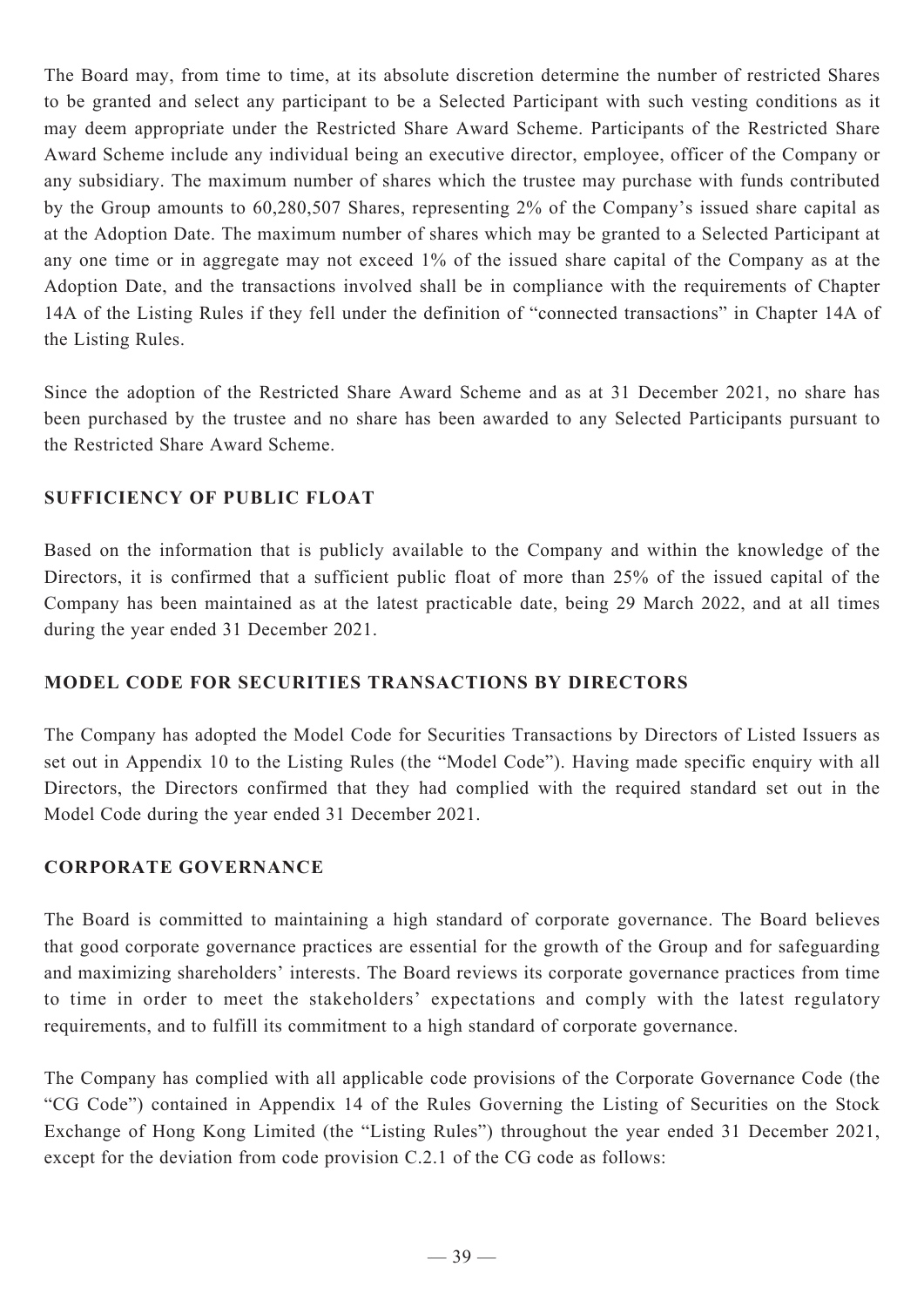Under code provision C.2.1, the roles of chairman and chief executive should be separate and should not be performed by the same individual. Mr. Qu Jiguang has been appointed as the chairman of the Board, who has the principal role of providing the leadership for and effective running of the Board. In view of the present composition of the Board and the in-depth knowledge of Mr. Qu Jiguang in the Company's operations and pharmaceutical industry, Mr. Qu Jiguang has also assumed the role as the chief executive officer of the Company, who was delegated with the responsibilities to lead the management implementing the business strategies of the Group. The Board believes that it is in the best interest of the Company to vest both roles in Mr. Qu Jiguang, which allows for more effective planning and execution of business strategies. As all major decisions are made in consultation with members of the Board, the Company believes that there is adequate balance of power and authority in place.

## **AUDIT COMMITTEE**

The audit committee of the Company has reviewed the Group's annual results for the year ended 31 December 2021 in conjunction with the Group's external auditors.

The financial figures in respect of Group's consolidated statement of financial position, consolidated statement of profit or loss and other comprehensive income and the related notes thereto for the year ended 31 December 2021 as set out in the preliminary announcement have been compared by the Group's auditor, KPMG, Certified Public Accountants, to the amounts set out in the Group's audited consolidated financial statements for the year and the amounts were found to be in agreement. The work performed by KPMG in this respect did not constitute an audit, review or other assurance engagement in accordance with Hong Kong Standards on Auditing, Hong Kong Standards on Review Engagements or Hong Kong Standards on Assurance Engagements issued by the Hong Kong Institute of Certified Public Accountants and consequently no assurance has been expressed by the auditor.

## **DIVIDENDS**

The Company has adopted a dividend policy in which the Board considers paying dividends twice a year, which are interim dividend and final dividend. From time to time, the Board may declare interim dividend. Under normal business conditions, and subject to the approval by the shareholders in a general meeting, the Board may recommend final dividend to maintain a stable dividend payout ratio (defined as the aggregated amount of interim dividend and final dividend in each financial year divided by the Group's audited net profits attributable to the shareholders in that year) but there is no assurance that dividends will be paid in any particular amount for any given period. The Board may also declare special dividends in addition to such dividends, or consider the issuance of bonus shares on a basis permitted by the applicable laws and regulations as it considers appropriate.

For the year ended 31 December 2021, an interim dividend of HK\$0.05 per share was declared on 27 August 2021 and paid on 24 September 2021 (2020: HK\$0.05 per share). The Board recommended a final dividend of HK\$0.07 per share (2020: HK\$0.05 per share) which, together with the interim dividend, will result in total dividends of HK\$0.12 per share for the year ended 31 December 2021 (2020: HK\$0.10 per share). The payment of the final dividend is subject to the approval in the forthcoming annual general meeting.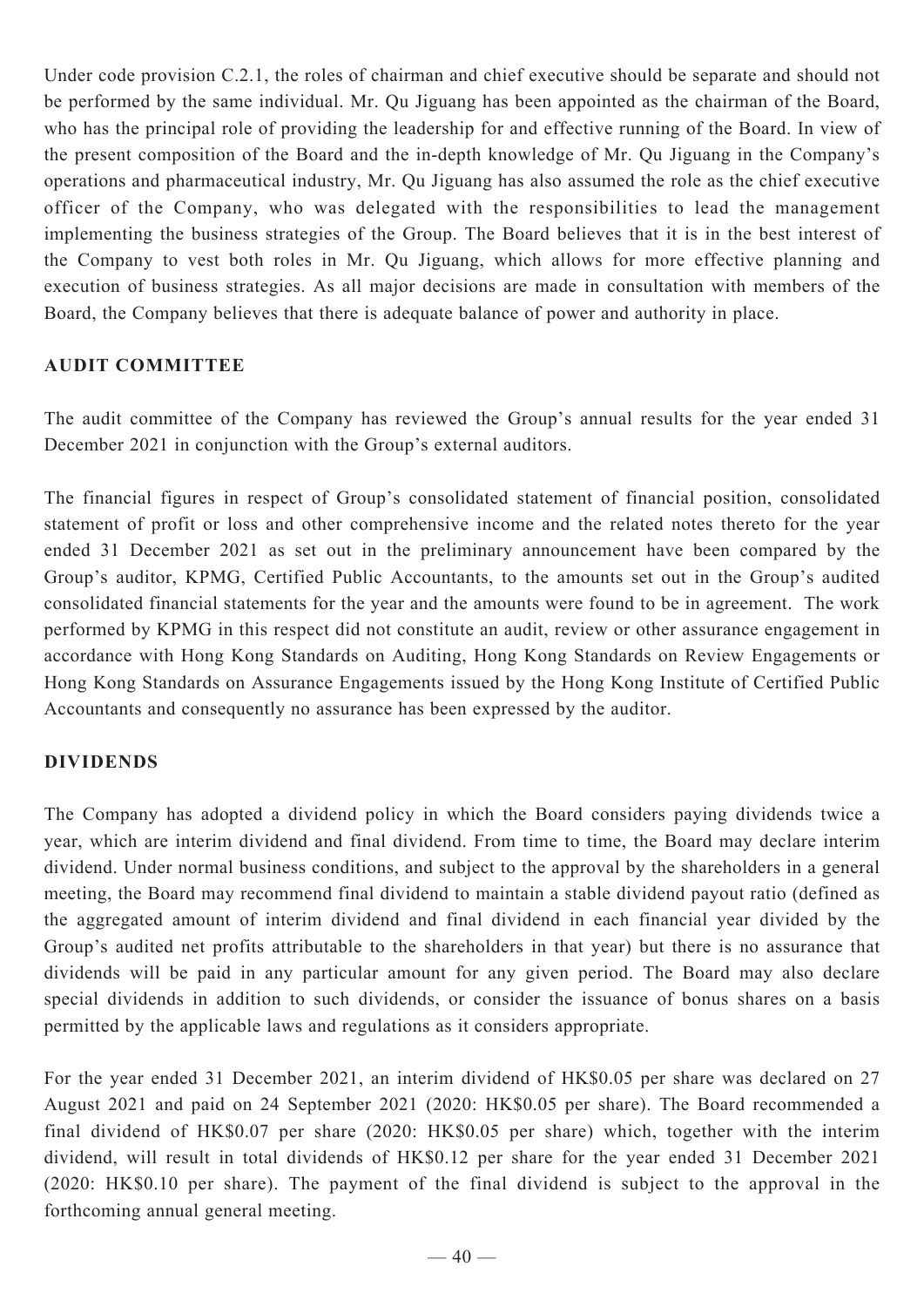In order to qualify for the proposed final dividend to be approved at the forthcoming annual general meeting, all properly completed transfer forms, accompanied by the relevant share certificates, must be lodged with the Company's branch share registrar and transfer office in Hong Kong, Computershare Hong Kong Investor Services Limited at Shops 1712-1716, 17th Floor, Hopewell Centre, 183 Queen's Road East, Wanchai, Hong Kong by no later than 4:30 p.m., Thursday, 26 May 2022 which is the Record Date for the proposed final dividend. The proposed final dividend is expected to be paid on or about Wednesday, 8 June 2022.

## **ANNUAL GENERAL MEETING**

The forthcoming annual general meeting of the Company is scheduled to be held on 23 May 2022. A notice of annual general meeting will be published and despatched in accordance with the requirement of the Listing Rules in due course.

## **CLOSURE OF REGISTER OF MEMBERS**

The register of members of the Company will be closed from Wednesday, 18 May 2022 to Monday, 23 May 2022, both dates inclusive, during which period, no transfer of shares will be registered. In order to qualify to attend and vote at the forthcoming annual general meeting, all properly completed transfer forms accompanied by the relevant share certificates must be lodged with the Company's branch share registrar and transfer office in Hong Kong, Computershare Hong Kong Investor Services Limited at Shops 1712-1716, 17th Floor, Hopewell Centre, 183 Queen's Road East, Wanchai, Hong Kong by no later than 4:30 p.m., Tuesday, 17 May 2022.

## **PUBLICATION OF THE RESULTS ANNOUNCEMENT AND ANNUAL REPORT**

This results announcement is published on the Company's website (www.ssygroup.com.hk) and on the website of Stock Exchange of Hong Kong Limited (www.hkexnews.hk). The 2021 annual report containing all the information required by the Listing Rules will be available on the above websites and will be despatched to the shareholders in due course.